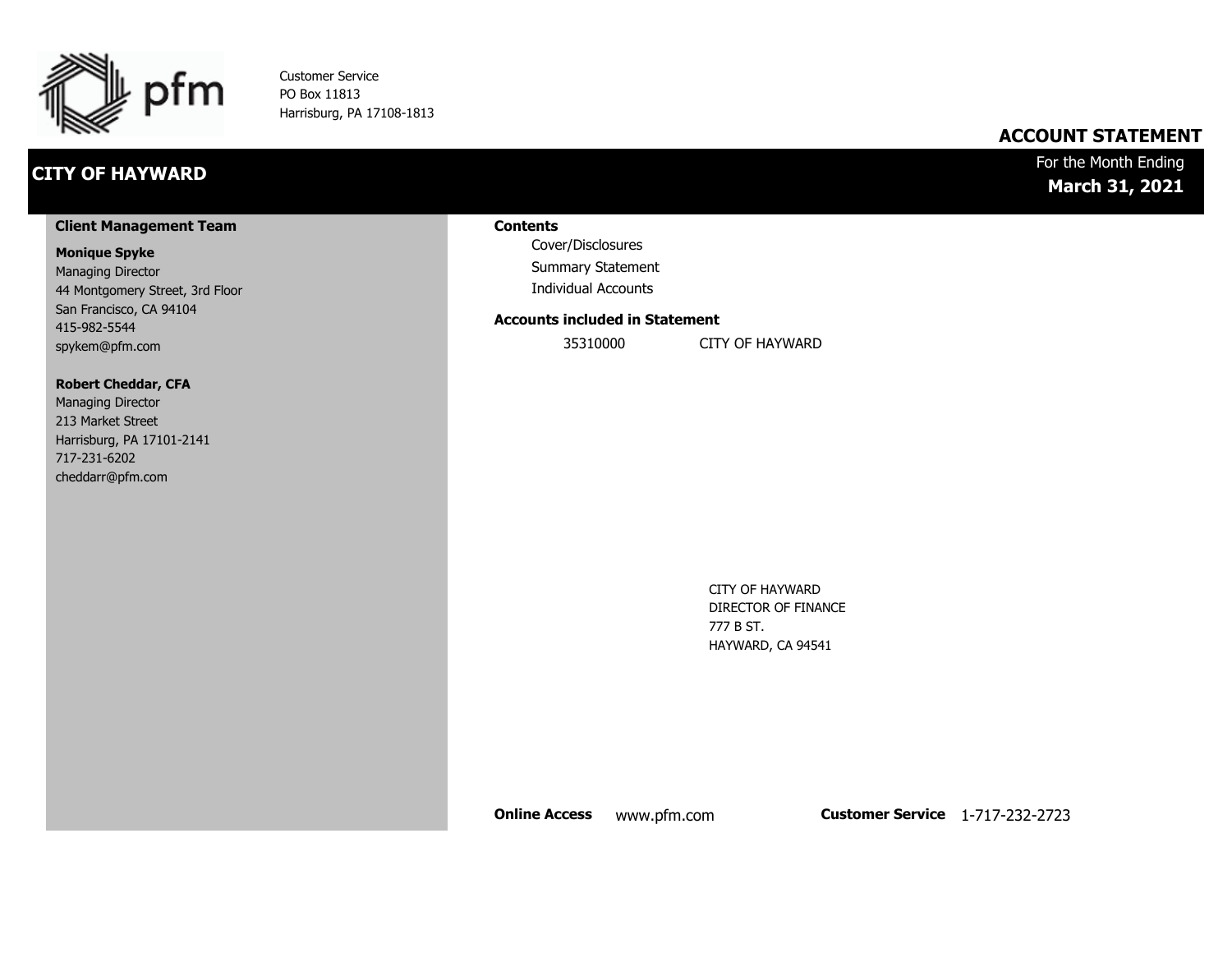

#### **Important Disclosures**

### Important Disclosures

This statement is for general information purposes only and is not intended to provide specific advice or recommendations. PFM Asset Management LLC ("PFM") is an investment advisor registered with the Securities and Exchange Commission, and is required to maintain a written disclosure statement of our background and business experience. If you would like to receive a copy of our current disclosure statement, please contact Service Operations at the address below.

**Proxy Voting** PFM does not normally receive proxies to vote on behalf of its clients. However, it does on occasion receive consent requests. In the event a consent request is received the portfolio manager contacts the client and then proceeds according to their instructions. PFM's Proxy Voting Policy is available upon request by contacting Service Operations at the address below. **Questions About an Account** PFM's monthly statement is intended to detail our investment advisory activity as well as the activity of any accounts held by clients in pools that are managed by PFM. The custodian bank maintains the control of assets and executes (i.e., settles) all investment transactions. The custodian statement is the official record of security and cash holdings and transactions. PFM recognizes that clients may use these reports to facilitate record keeping and that the custodian bank statement and the PFM statement should be reconciled and differences resolved. Many custodians use a settlement date basis which may result in the need to reconcile due to a timing

difference. **Account Control** PFM does not have the authority to withdraw funds from or deposit funds to the custodian. Our clients retain responsibility for their internal

accounting policies; implementing and enforcing internal controls and generating ledger entries or otherwise recording transactions. **Market Value** Generally, PFM's market prices are derived from closing bid prices as of the last business day of the month as supplied by Refinitiv or Bloomberg. Where prices are not available from generally recognized sources the securities are priced using a yield-based matrix system to arrive at an estimated market value. Prices that fall between data points are interpolated. Non-negotiable FDIC-insured bank certificates of deposit are priced at par. Although PFM believes the prices to be reliable, the values of the securities do not always represent the prices at which the securities could have been bought or sold. Explanation of the valuation methods for a registered investment company, local government investment program,or TERM funds is contained in the appropriate fund offering documentation or information statement. **Amortized Cost** The original cost of the principal of the security is adjusted for the amount of the periodic reduction of any discount or premium from the purchase date until the date of the report. Discount or premium with respect to short term securities (those with less than one year to maturity at time of issuance) is amortized on a straightline basis. Such discount or premium with respect to longer term securities is amortized using the constant yield basis.

**Tax Reporting** Cost data and realized gains / losses are provided for informational purposes only. Please review for accuracy and consult your tax advisor to determine the tax consequences of your security transactions. PFM does not report such information to the IRS or other taxing authorities and is not responsible for the accuracy of such information that may be required to be reported to federal, state or other taxing authorities.

**Financial Situation** In order to better serve you, PFM should be promptly notified of any material change in your investment objective or financial situation. **Callable Securities** Securities subject to redemption prior to maturity may be redeemed in whole or in part before maturity, which could affect the yield represented. Portfolio The securities in this portfolio, including shares of mutual funds, are not guaranteed or otherwise protected by PFM, the FDIC (except for certain non-negotiable certificates of deposit) or any government agency. Investment in securities involves risks, including the possible loss of the amount invested. Actual settlement values, accrued interest, and amortized cost amounts may vary for securities subject to an adjustable interest rate or subject to principal paydowns. Any changes to the values shown may be reflected within the next monthly statement's beginning values.

**Rating** Information provided for ratings is based upon a good faith inquiry of selected sources, but its accuracy and completeness cannot be guaranteed. Shares of some money market and TERM funds are marketed through representatives of PFM's wholly owned subsidiary, PFM Fund Distributors, Inc. PFM Fund Distributors, Inc. is registered with the SEC as a broker/dealer and is a member of the Financial Industry Regulatory Authority ("FINRA") and the Municipal Securities Rulemaking Board ("MSRB"). You may reach the FINRA by calling the FINRA Regulator Public Disclosure Hotline at 1-888-289-9999 or at the FINRA Regulation Internet website address www.nasd.com. A brochure describing the FINRA Regulation Public Disclosure Program is also available from the FINRA upon request. **Key Terms and Definitions**

*Dividends* on money market funds consist of interest earned, plus any discount ratably amortized to the date of maturity, plus all realized gains and losses on the sale of securities prior to maturity, less ratable amortization of any premium and all accrued expenses to the fund. Dividends are accrued daily and may be paid either monthly or quarterly. The monthly earnings on this statement represent the estimated dividend accrued for the month for any program that distributes earnings on a quarterly basis. There is no guarantee that the estimated amount will be paid on the actual distribution date.

*Current Yield* is the net change, exclusive of capital changes and income other than investment income, in the value of a hypothetical fund account with a balance of one share over the seven-day base period including the statement date, expressed as a percentage of the value of one share (normally \$1.00 per share) at the beginning of the seven-day period. This resulting net change in account value is then annualized by multiplying it by

365 and dividing the result by 7. The yields quoted should not be considered a representation of the yield of the fund in the future, since the yield is not fixed. *Average maturity* represents the average maturity of all securities and investments of a portfolio, determined by multiplying the par or principal value of each security or investment by its maturity (days or years), summing the products, and dividing the sum by the total principal value of the portfolio. The stated maturity date of mortgage backed or callable securities are used in this statement. However the actual maturity of these securities could vary depending on the level or prepayments on the underlying mortgages or whether a callable security has or is still able to be called.

*Monthly distribution yield* represents the net change in the value of one share (normally \$1.00 per share) resulting from all dividends declared during the month by a fund expressed as a percentage of the value of one share at the beginning of the month. This resulting net change is then annualized by multiplying it by 365 and dividing it by the number of calendar days in the month. *YTM at Cost* The yield to maturity at cost is the expected rate of return, based on the original cost, the annual interest receipts, maturity value and the time period from purchase date to maturity, stated as a percentage, on an annualized basis.

*YTM at Market* The yield to maturity at market is the rate of return, based on the current market value, the annual interest receipts, maturity value and the time period remaining until maturity, stated as a percentage, on an annualized basis. *Managed Account* A portfolio of investments managed discretely by PFM according to the client's specific investment policy and requirements. The investments are directly owned by the client and held by the client's custodian. *Unsettled Trade* A trade which has been executed however the final consummation of the security transaction and payment has not yet taken place.

Please review the detail pages of this statement carefully. If you think your statement is wrong, missing account information, or if you need more information about a transaction, please contact PFM within 60 days of receipt. If you have other concerns or questions regarding your account you should contact a member of your client management team or PFM Service Operations at the address below.

> PFM Asset Management LLC Attn: Service Operations 213 Market Street Harrisburg, PA 17101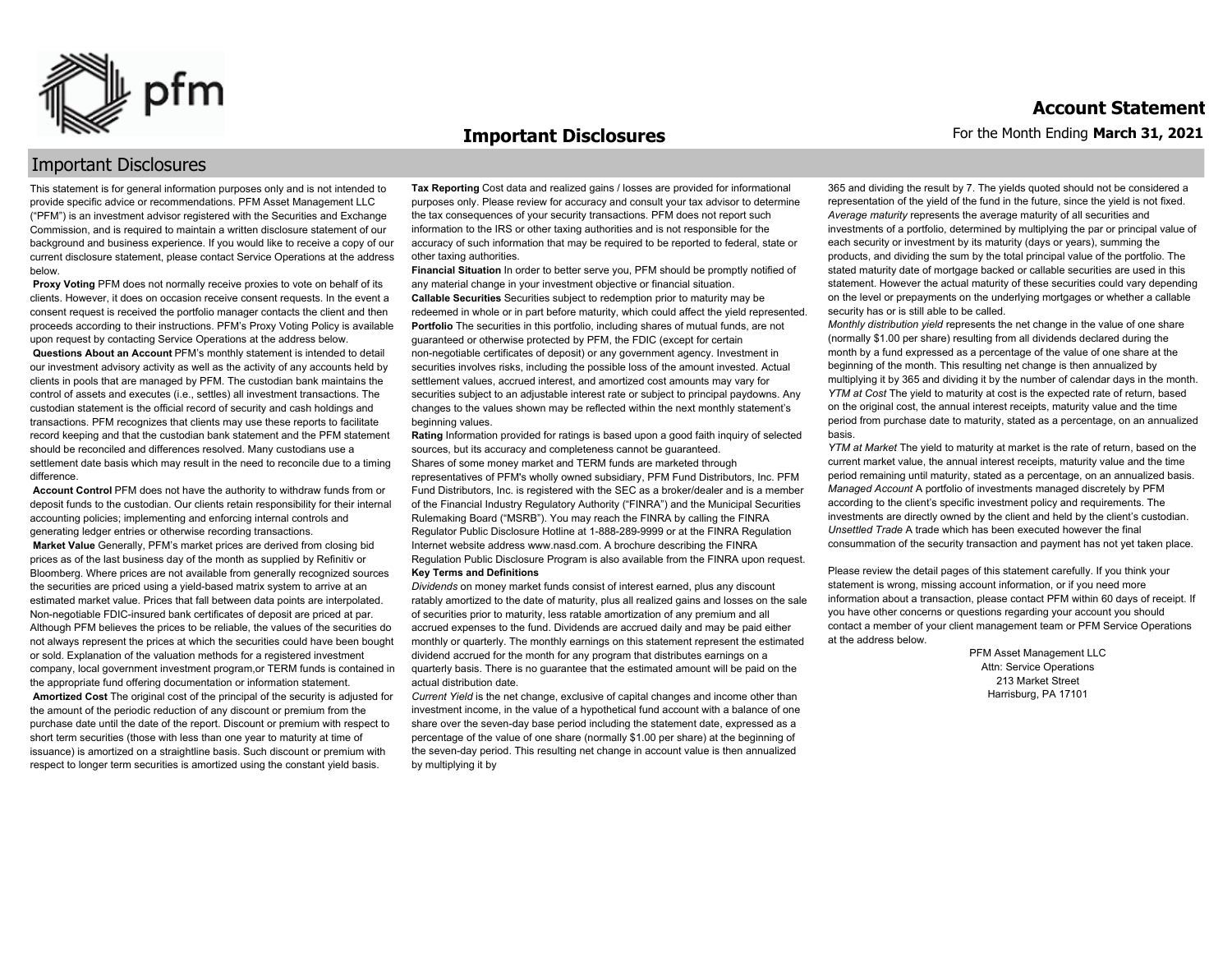

# **Managed Account Summary Statement** For the Month Ending March 31, 2021

| <b>Transaction Summary - Managed Account</b> | <b>Cash Transactions Summary - Managed Account</b> |                                                       |                         |
|----------------------------------------------|----------------------------------------------------|-------------------------------------------------------|-------------------------|
| <b>Opening Market Value</b>                  | \$129,337,535.81                                   | Maturities/Calls                                      | 0.00                    |
| Maturities/Calls                             | (307, 936.71)                                      | Sale Proceeds                                         | 6,531,156.82            |
| <b>Principal Dispositions</b>                | (6,501,713.41)                                     | Coupon/Interest/Dividend Income<br>Principal Payments | 93,820.73<br>307,936.71 |
| Principal Acquisitions<br>Unsettled Trades   | 7,385,608.08<br>0.00                               | <b>Security Purchases</b>                             | (7,392,960.10)          |
| Change in Current Value                      | (217, 465.88)                                      | Net Cash Contribution<br>Reconciling Transactions     | 460,045.84<br>0.00      |
| <b>Closing Market Value</b>                  | \$129,696,027.89                                   |                                                       |                         |

| <b>Earnings Reconciliation (Cash Basis) - Managed Account</b>                              |                           | <b>Cash Balance</b>         |        |
|--------------------------------------------------------------------------------------------|---------------------------|-----------------------------|--------|
| Interest/Dividends/Coupons Received<br>Less Purchased Interest Related to Interest/Coupons | 123,264.14<br>(7, 352.02) | <b>Closing Cash Balance</b> | \$0.00 |
| Plus Net Realized Gains/Losses                                                             | 153,420.08                |                             |        |
| <b>Total Cash Basis Earnings</b>                                                           | \$269,332.20              |                             |        |
| <b>Earnings Reconciliation (Accrual Basis)</b>                                             | <b>Total</b>              |                             |        |
| Ending Amortized Value of Securities                                                       | 128,567,312.72            |                             |        |
| <b>Ending Accrued Interest</b>                                                             | 312,339.16                |                             |        |
| Plus Proceeds from Sales                                                                   | 6,531,156.82              |                             |        |
| Plus Proceeds of Maturities/Calls/Principal Payments                                       | 307,936.71                |                             |        |
| Plus Coupons/Dividends Received                                                            | 93,820.73                 |                             |        |
| Less Cost of New Purchases                                                                 | (7,392,960.10)            |                             |        |
| Less Beginning Amortized Value of Securities                                               | (127,889,720.96)          |                             |        |
| Less Beginning Accrued Interest                                                            | (301, 193.51)             |                             |        |
| <b>Total Accrual Basis Earnings</b>                                                        | \$228,691.57              |                             |        |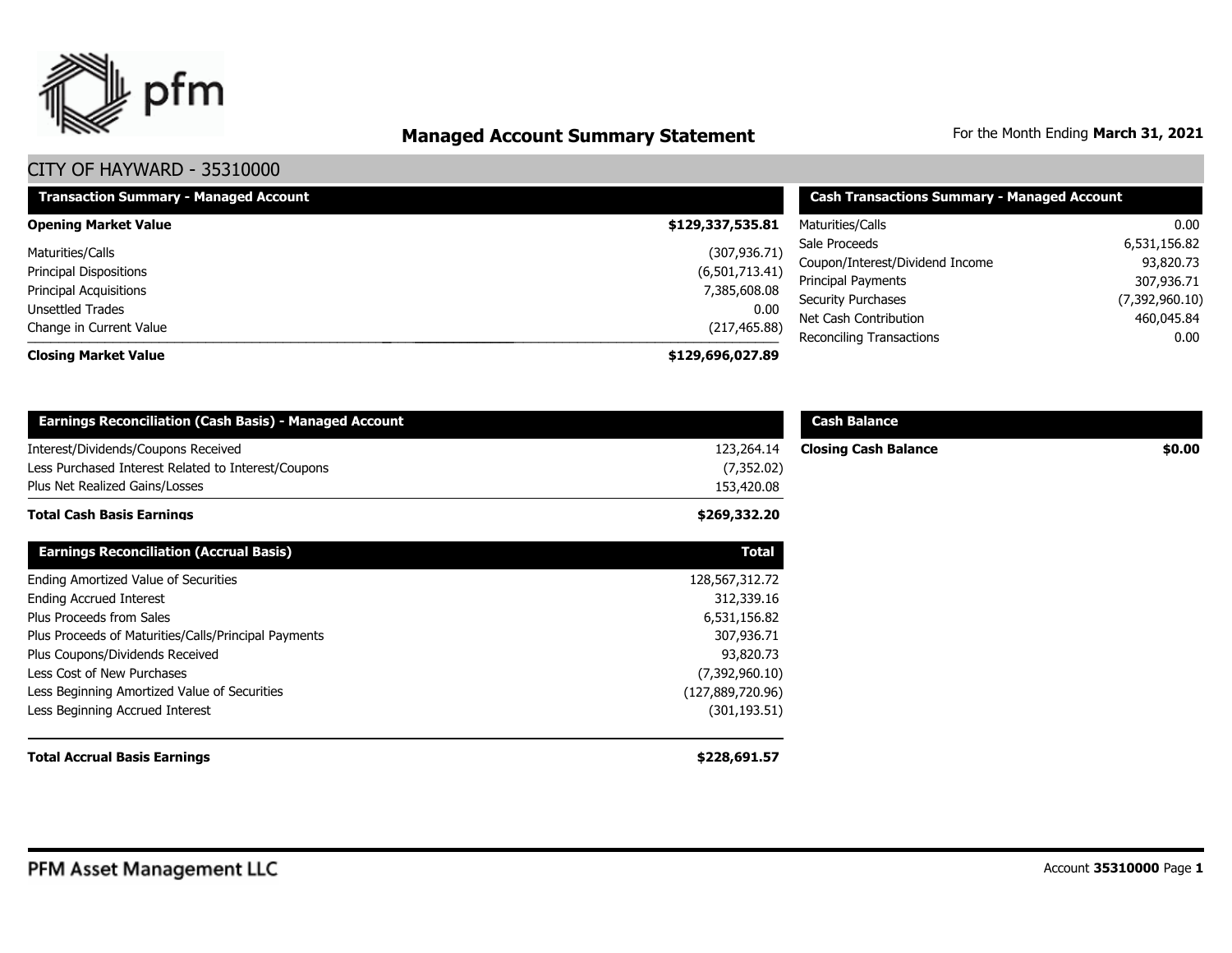

### **Portfolio Summary and Statistics** For the Month Ending March 31, 2021

### CITY OF HAYWARD - 35310000

| <b>Account Summary</b>                 |                |                     |                |  |  |  |  |  |  |
|----------------------------------------|----------------|---------------------|----------------|--|--|--|--|--|--|
| <b>Description</b>                     | Par Value      | <b>Market Value</b> | <b>Percent</b> |  |  |  |  |  |  |
| U.S. Treasury Bond / Note              | 32,625,000.00  | 32,950,113.20       | 25.41          |  |  |  |  |  |  |
| Supra-National Agency Bond / Note      | 2,660,000.00   | 2,663,465.75        | 2.05           |  |  |  |  |  |  |
| Municipal Bond / Note                  | 16,425,000.00  | 16,834,086.80       | 12.98          |  |  |  |  |  |  |
| Federal Agency Collateralized Mortgage | 10,206,709.91  | 10,379,107.15       | 8.00           |  |  |  |  |  |  |
| Obligation                             |                |                     |                |  |  |  |  |  |  |
| Federal Agency Bond / Note             | 44,500,000.00  | 44,671,872.10       | 34.44          |  |  |  |  |  |  |
| Corporate Note                         | 11,389,000.00  | 11,698,543.55       | 9.02           |  |  |  |  |  |  |
| Certificate of Deposit                 | 4,900,000,00   | 4,959,587.18        | 3.82           |  |  |  |  |  |  |
| <b>Bank Note</b>                       | 300,000.00     | 318,914.10          | 0.25           |  |  |  |  |  |  |
| <b>Asset-Backed Security</b>           | 5,166,243.99   | 5,220,338.06        | 4.03           |  |  |  |  |  |  |
| <b>Managed Account Sub-Total</b>       | 128,171,953.90 | 129,696,027.89      | 100.00%        |  |  |  |  |  |  |
| <b>Accrued Interest</b>                |                | 312,339.16          |                |  |  |  |  |  |  |
| <b>Total Portfolio</b>                 | 128,171,953.90 | 130,008,367.05      |                |  |  |  |  |  |  |



#### **Sector Allocation**



| <b>Characteristics</b>            |       |
|-----------------------------------|-------|
| Yield to Maturity at Cost         | 1.04% |
| Yield to Maturity at Market       | 0.40% |
| Weighted Average Days to Maturity | 732   |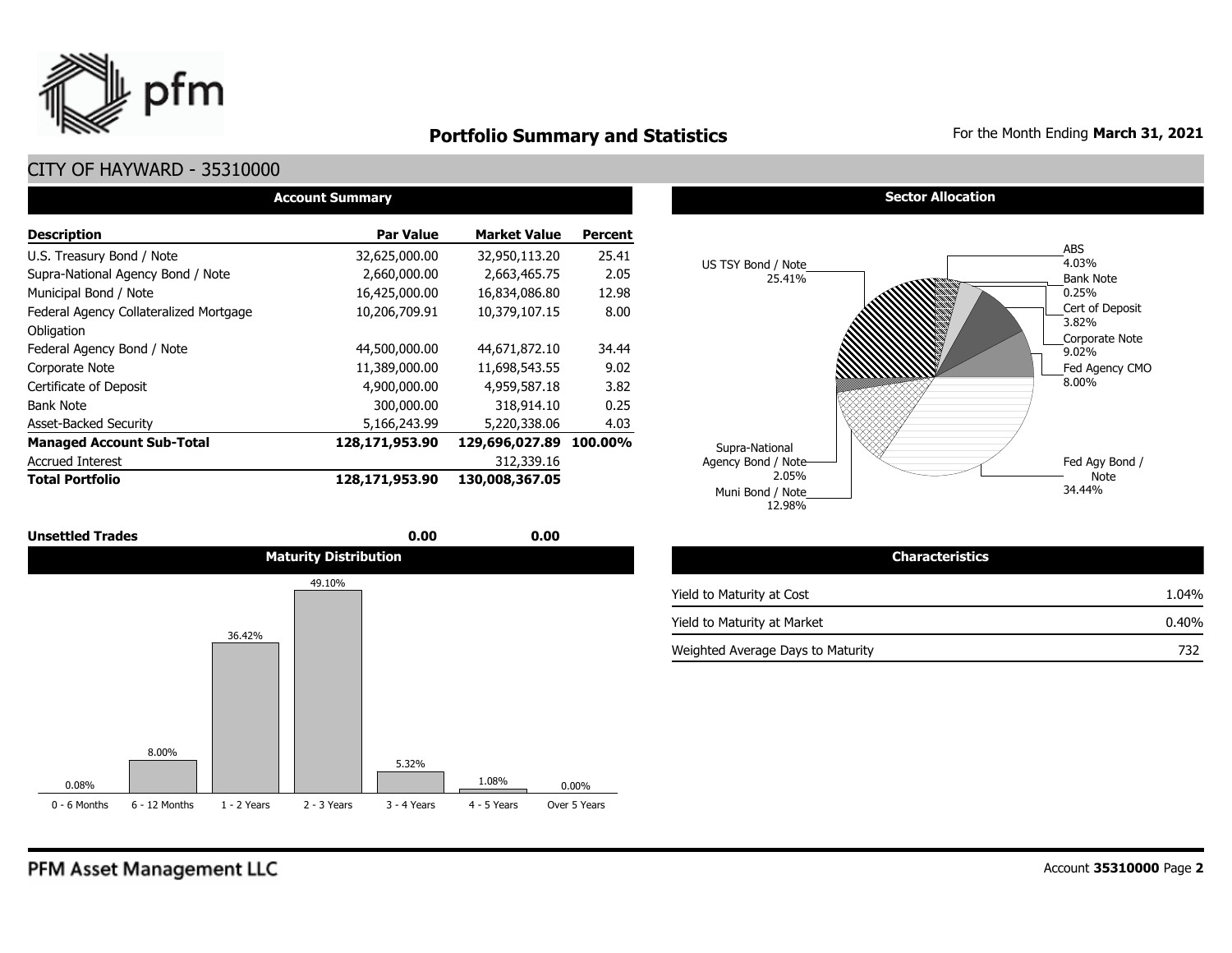### **Managed Account Issuer Summary** For the Month Ending March 31, 2021

### CITY OF HAYWARD - 35310000

pfm

| <b>Issuer Summary</b>                    |                     |         |  |  |  |  |  |
|------------------------------------------|---------------------|---------|--|--|--|--|--|
|                                          | <b>Market Value</b> |         |  |  |  |  |  |
| <b>Issuer</b>                            | of Holdings         | Percent |  |  |  |  |  |
| ADOBE INC                                | 307,643.10          | 0.24    |  |  |  |  |  |
| ARIZONA TRANSPORTATION BOARD             | 1,270,197.50        | 0.98    |  |  |  |  |  |
| <b>BANK OF AMERICA CO</b>                | 1,105,204.43        | 0.85    |  |  |  |  |  |
| BMW FINANCIAL SERVICES NA LLC            | 234,803.73          | 0.18    |  |  |  |  |  |
| BRISTOL-MYERS SQUIBB CO                  | 504,291.88          | 0.39    |  |  |  |  |  |
| <b>BURLINGTON NORTHERN SANTA FE</b>      | 322,369.20          | 0.25    |  |  |  |  |  |
| CALIFORNIA EARTHQUAKE AUTHORITY          | 307,743.00          | 0.24    |  |  |  |  |  |
| CALIFORNIA STATE UNIVERSITY              | 322,643.75          | 0.25    |  |  |  |  |  |
| CAPITAL ONE FINANCIAL CORP               | 611,825.40          | 0.47    |  |  |  |  |  |
| CAPITAL ONE PRIME AUTO REC TRUST         | 149,635.02          | 0.12    |  |  |  |  |  |
| CARMAX AUTO OWNER TRUST                  | 657,406.95          | 0.51    |  |  |  |  |  |
| CATERPILLAR INC                          | 658,151.65          | 0.51    |  |  |  |  |  |
| CHAFFEY COMMUNITY COLLEGE DISTRICT       | 790,243.30          | 0.61    |  |  |  |  |  |
| CHAFFEY JOINT UNION HIGH SCHOOL DISTRICT | 611,496.00          | 0.47    |  |  |  |  |  |
| <b>CHARLES SCHWAB</b>                    | 407,009.61          | 0.31    |  |  |  |  |  |
| <b>CHEVRON CORPORATION</b>               | 567,857.01          | 0.44    |  |  |  |  |  |
| <b>CITIGROUP INC</b>                     | 630,407.10          | 0.49    |  |  |  |  |  |
| CITY OF SAN JOSE                         | 1,183,568.50        | 0.91    |  |  |  |  |  |
| <b>COMCAST CORP</b>                      | 163,463.85          | 0.13    |  |  |  |  |  |
| <b>CREDIT SUISSE GROUP RK</b>            | 1,952,117.71        | 1.51    |  |  |  |  |  |
| <b>DEERE &amp; COMPANY</b>               | 451,464.40          | 0.35    |  |  |  |  |  |
| <b>DNB ASA</b>                           | 643,723.13          | 0.50    |  |  |  |  |  |
| <b>EXXON MOBIL CORP</b>                  | 470,227.05          | 0.36    |  |  |  |  |  |
| <b>FANNIE MAE</b>                        | 12,488,744.20       | 9.62    |  |  |  |  |  |
| FEDERAL FARM CREDIT BANKS                | 5,135,695.10        | 3.95    |  |  |  |  |  |
| FEDERAL HOME LOAN BANKS                  | 4,721,947.13        | 3.63    |  |  |  |  |  |
| FIFTH THIRD AUTO TRUST                   | 176,720.86          | 0.14    |  |  |  |  |  |
| FLORIDA STATE BOARD OF ADMIN FIN CORP    | 297,303.95          | 0.23    |  |  |  |  |  |
| FORD CREDIT AUTO LEASE TRUST             | 62,111.94           | 0.05    |  |  |  |  |  |
| FORD CREDIT AUTO OWNER TRUST             | 102,612.05          | 0.08    |  |  |  |  |  |
| <b>FREDDIE MAC</b>                       | 32,704,592.82       | 25.21   |  |  |  |  |  |
| <b>GM FINANCIAL AUTO LEASING TRUST</b>   | 329,305.20          | 0.25    |  |  |  |  |  |

#### **Credit Quality (S&P Ratings)**

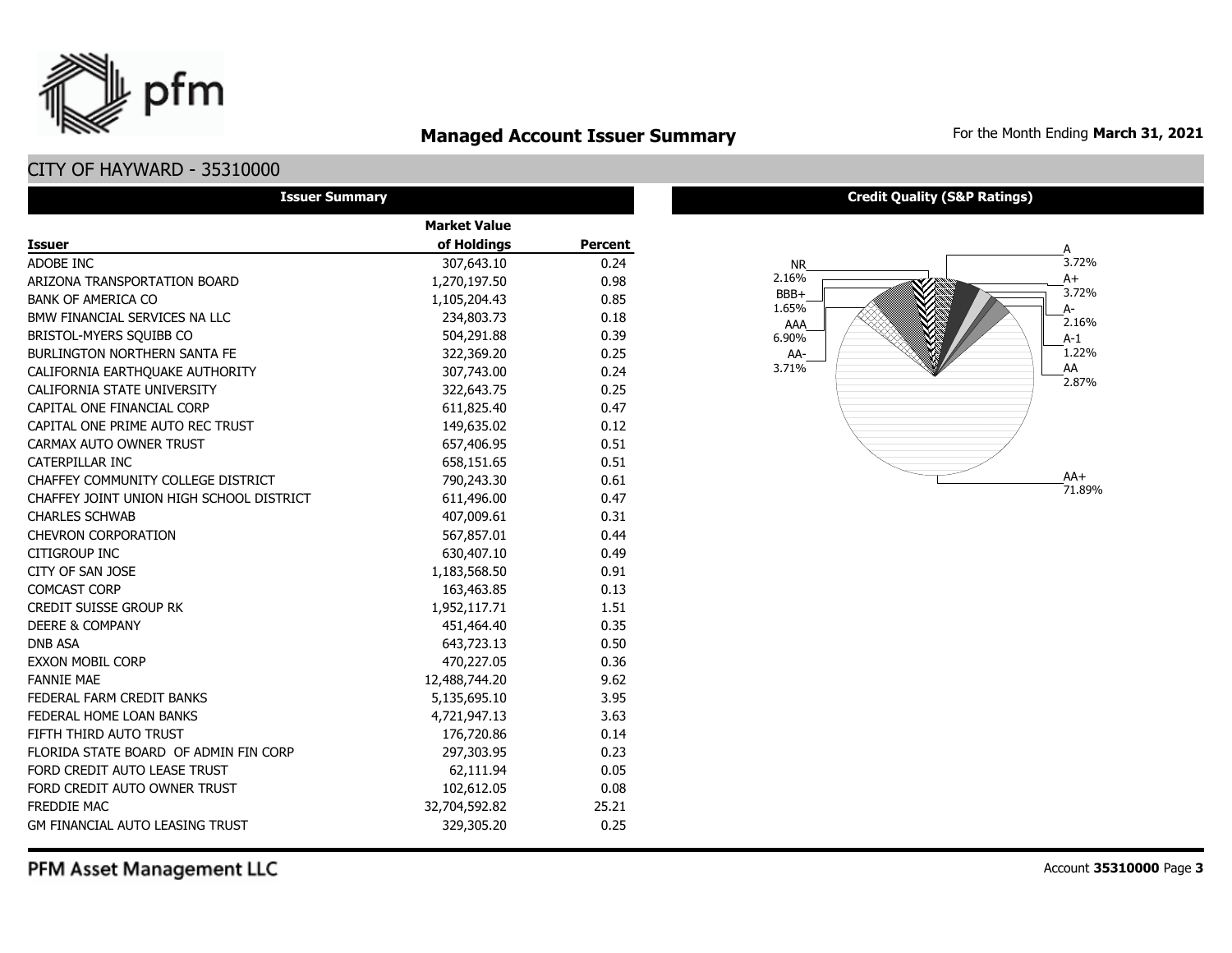

# **Managed Account Issuer Summary** For the Month Ending March 31, 2021

|                                        | <b>Market Value</b> |                |
|----------------------------------------|---------------------|----------------|
| <b>Issuer</b>                          | of Holdings         | <b>Percent</b> |
| <b>GM FINANCIAL SECURITIZED TERM</b>   | 691,439.40          | 0.53           |
| <b>GOLDMAN SACHS GROUP INC</b>         | 879,440.08          | 0.68           |
| HARLEY-DAVIDSON MOTORCYCLE TRUST       | 382,906.89          | 0.30           |
| HOME DEPOT INC                         | 179,928.35          | 0.14           |
| <b>HONDA AUTO RECEIVABLES</b>          | 127,405.73          | 0.10           |
| <b>HYUNDAI AUTO RECEIVABLES</b>        | 260,485.97          | 0.20           |
| <b>IBM CORP</b>                        | 607,092.48          | 0.47           |
| INTER-AMERICAN DEVELOPMENT BANK        | 1,291,939.00        | 1.00           |
| INTL BANK OF RECONSTRUCTION AND DEV    | 1,371,526.75        | 1.06           |
| JP MORGAN CHASE & CO                   | 1,231,780.87        | 0.95           |
| LONG BEACH COMMUNITY COLLEGE DISTRICT  | 938,556.40          | 0.72           |
| LOS ANGELES COMMUNITY COLLEGE DISTRICT | 309,156.80          | 0.24           |
| MERCEDES-BENZ AUTO LEASE TRUST         | 170,136.97          | 0.13           |
| MERCK & CO INC                         | 314,169.10          | 0.24           |
| <b>MORGAN STANLEY</b>                  | 626,877.60          | 0.48           |
| NEW YORK & NEW JERSEY PORT AUTHORITY   | 755,459.80          | 0.58           |
| NEW YORK ST URBAN DEVELOPMENT CORP     | 1,166,654.80        | 0.90           |
| NISSAN AUTO RECEIVABLES                | 131,506.19          | 0.10           |
| <b>NORDEA BANK ABP</b>                 | 639,491.88          | 0.49           |
| OREGON DEPARTMENT OF TRANSPORTATION    | 614,268.00          | 0.47           |
| PACCAR FINANCIAL CORP                  | 500,804.21          | 0.39           |
| PALOMAR COMMMUNITY COLLEGE DISTRICT    | 723,561.25          | 0.56           |
| PNC FINANCIAL SERVICES GROUP           | 318,914.10          | 0.25           |
| SAN DIEGO COMMUNITY COLLEGE DISTRICT   | 689,431.50          | 0.53           |
| SKANDINAVISKA ENSKILDA BANKEN AB       | 639,579.38          | 0.49           |
| SOCIETE GENERALE                       | 607,026.00          | 0.47           |
| STATE OF CALIFORNIA                    | 626,382.00          | 0.48           |
| STATE OF CONNECTICUT                   | 1,087,917.95        | 0.84           |
| STATE OF LOUISIANA                     | 617,682.00          | 0.48           |
| <b>STATE OF MARYLAND</b>               | 1,228,390.50        | 0.95           |
| STATE OF MISSISSIPPI                   | 475,498.75          | 0.37           |
| STATE OF WASHINGTON                    | 669,880.20          | 0.52           |
| STATE OF WISCONSIN                     | 625,893.75          | 0.48           |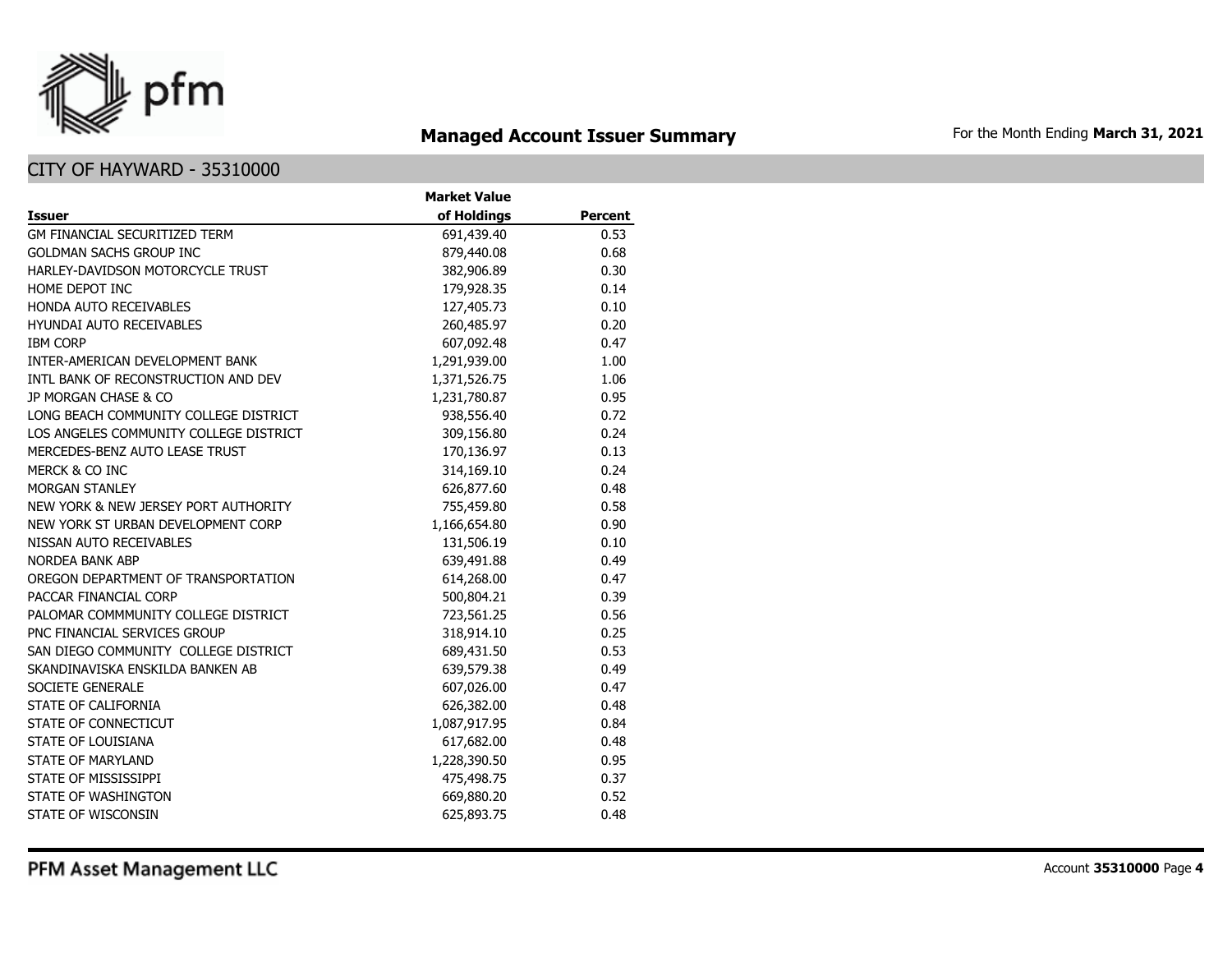

# **Managed Account Issuer Summary** For the Month Ending March 31, 2021

|                                         | <b>Market Value</b> |                |
|-----------------------------------------|---------------------|----------------|
| Issuer                                  | of Holdings         | <b>Percent</b> |
| SUMITOMO MITSUI FINANCIAL GROUP INC     | 477,649.08          | 0.37           |
| TAMALPAIS UNION HIGH SCHOOL DISTRICT    | 1,019,457.10        | 0.79           |
| THE BANK OF NEW YORK MELLON CORPORATION | 330,550.03          | 0.25           |
| <b>TOYOTA MOTOR CORP</b>                | 1,133,660.35        | 0.87           |
| UNITED PARCEL SERVICE INC               | 306,151.20          | 0.24           |
| UNITED STATES TREASURY                  | 32,950,113.20       | 25.40          |
| UNIVERSITY OF CALIFORNIA                | 502,700.00          | 0.39           |
| <b>VERIZON OWNER TRUST</b>              | 829,093.96          | 0.64           |
| <b>VOLKSWAGEN AUTO LEASE TURST</b>      | 302,941.80          | 0.23           |
| <b>Total</b>                            | \$129,696,027.89    | 100.00%        |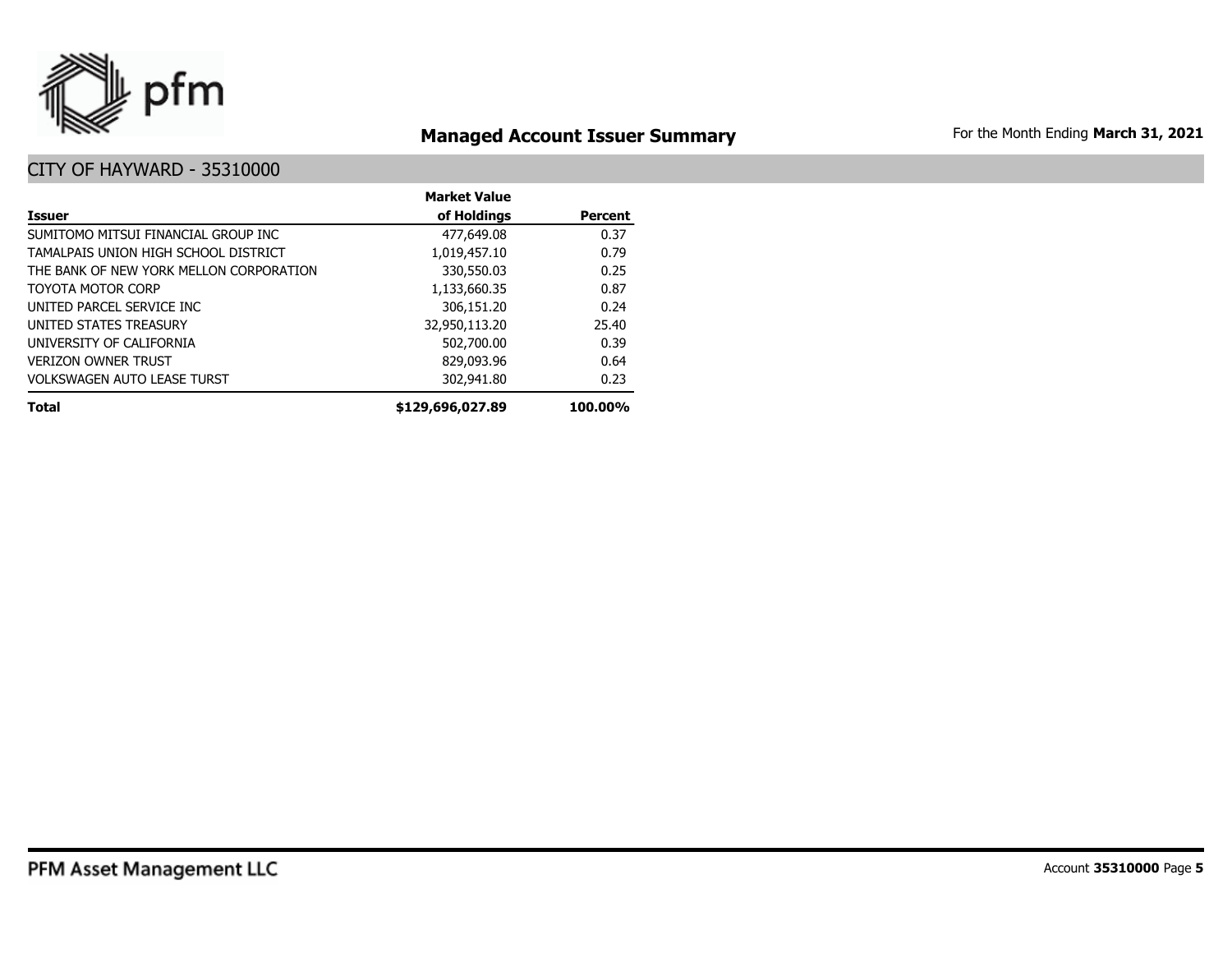

### CITY OF HAYWARD - 35310000

| <b>Security Type/Description</b><br><b>Dated Date/Coupon/Maturity</b> | <b>CUSIP</b> |                  | S&P<br>Par Rating | Moodv's<br><b>Rating</b> | <b>Trade</b><br><b>Date</b> | Settle<br><b>Date</b> | <b>Original</b><br>Cost | <b>YTM</b><br>at Cost | Accrued<br><b>Interest</b> | Amortized<br>Cost | <b>Market</b><br><b>Value</b> |
|-----------------------------------------------------------------------|--------------|------------------|-------------------|--------------------------|-----------------------------|-----------------------|-------------------------|-----------------------|----------------------------|-------------------|-------------------------------|
| <b>U.S. Treasury Bond / Note</b>                                      |              |                  |                   |                          |                             |                       |                         |                       |                            |                   |                               |
| <b>US TREASURY NOTES</b><br>DTD 01/31/2017 1.875% 01/31/2022          | 912828V72    | 5,350,000.00 AA+ |                   | Aaa                      | 01/07/19                    | 01/09/19              | 5,252,613.29            | 2.50                  | 16,626.38                  | 5,323,432.07      | 5,430,250.00                  |
| US TREASURY NOTES<br>DTD 07/31/2017 1.875% 07/31/2022                 | 9128282P4    | 1,600,000.00 AA+ |                   | Aaa                      | 07/01/19                    | 07/03/19              | 1,605,437.50            | 1.76                  | 4,972.37                   | 1,602,351.09      | 1,637,500.00                  |
| <b>US TREASURY NOTES</b><br>DTD 07/31/2017 1.875% 07/31/2022          | 9128282P4    | 4,000,000.00 AA+ |                   | Aaa                      | 06/03/19                    | 06/05/19              | 4,003,281.25            | 1.85                  | 12,430.94                  | 4,001,384.28      | 4,093,750.00                  |
| US TREASURY NOTES<br>DTD 08/31/2017 1.625% 08/31/2022                 | 9128282S8    | 125,000.00 AA+   |                   | Aaa                      | 08/02/19                    | 08/05/19              | 124,750.98              | 1.69                  | 176.63                     | 124,885.26        | 127,636.73                    |
| <b>US TREASURY NOTES</b><br>DTD 10/15/2019 1.375% 10/15/2022          | 912828YK0    | 5,250,000.00 AA+ |                   | Aaa                      | 12/02/19                    | 12/04/19              | 5,213,085.94            | 1.63                  | 33,317.31                  | 5,230,166.63      | 5,350,078.13                  |
| US TREASURY NOTES<br>DTD 01/15/2020 1.500% 01/15/2023                 | 912828Z29    | 2,500,000.00 AA+ |                   | Aaa                      | 02/03/20                    | 02/05/20              | 2,512,207.03            | 1.33                  | 7,872.93                   | 2,507,426.42      | 2,560,156.25                  |
| <b>US TREASURY NOTES</b><br>DTD 02/01/2016 1.750% 01/31/2023          | 912828P38    | 150,000.00 AA+   |                   | Aaa                      | 01/02/20                    | 01/06/20              | 150,609.38              | -1.61                 | 435.08                     | 150,364.21        | 154,359.38                    |
| US TREASURY NOTES<br>DTD 11/15/2020 0.250% 11/15/2023                 | 91282CAW1    | 3,450,000.00 AA+ |                   | Aaa                      | 12/01/20                    | 12/03/20              | 3,453,234.38            | 0.22                  | 3,264.16                   | 3,452,877.01      | 3,447,843.75                  |
| <b>US TREASURY NOTES</b><br>DTD 12/15/2020 0.125% 12/15/2023          | 91282CBA8    | 3.250.000.00 AA+ |                   | Aaa                      | 01/06/21                    | 01/07/21              | 3,242,255.86            | 0.21                  | 1,194.20                   | 3,242,862,68      | 3,235,781.25                  |
| <b>US TREASURY NOTES</b><br>DTD 01/15/2021 0.125% 01/15/2024          | 91282CBE0    | 2,450,000.00 AA+ |                   | Aaa                      | 02/02/21                    | 02/03/21              | 2,446,076.17            | 0.18                  | 642.96                     | 2,446,284.03      | 2,437,367.31                  |
| <b>US TREASURY NOTES</b><br>DTD 02/15/2021 0.125% 02/15/2024          | 91282CBM2    | 4,500,000.00 AA+ |                   | Aaa                      | 03/01/21                    | 03/03/21              | 4,480,488.28            | 0.27                  | 699.24                     | 4,481,012.69      | 4,475,390,40                  |
| <b>Security Type Sub-Total</b>                                        |              | 32,625,000.00    |                   |                          |                             |                       | 32,484,040.06           | 1.20                  | 81,632.20                  | 32,563,046.37     | 32,950,113.20                 |
| <b>Supra-National Agency Bond / Note</b>                              |              |                  |                   |                          |                             |                       |                         |                       |                            |                   |                               |
| INTER-AMERICAN DEVEL BK CORPORATE<br><b>NOTES</b>                     | 4581X0DM7    | 1,285,000.00 AAA |                   | Aaa                      | 04/17/20                    | 04/24/20              | 1,284,563.10            | 0.51                  | 2,266.60                   | 1,284,695.92      | 1,291,939.00                  |

DTD 04/24/2020 0.500% 05/24/2023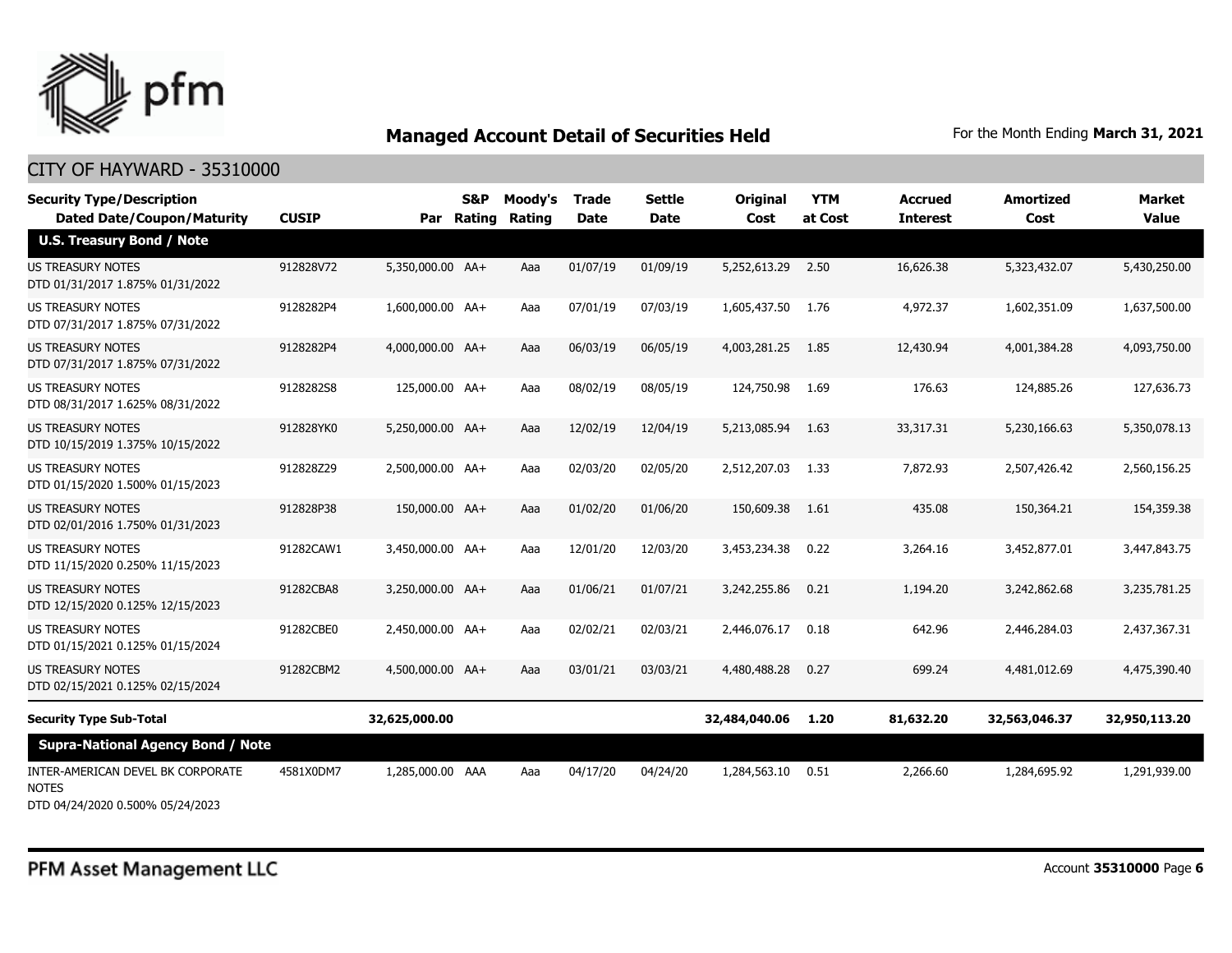

### CITY OF HAYWARD - 35310000

| <b>Security Type/Description</b><br><b>Dated Date/Coupon/Maturity</b>                  | <b>CUSIP</b> | Par              | S&P<br>Rating | Moody's<br>Rating | <b>Trade</b><br><b>Date</b> | <b>Settle</b><br><b>Date</b> | Original<br>Cost | <b>YTM</b><br>at Cost | <b>Accrued</b><br><b>Interest</b> | <b>Amortized</b><br>Cost | Market<br><b>Value</b> |
|----------------------------------------------------------------------------------------|--------------|------------------|---------------|-------------------|-----------------------------|------------------------------|------------------|-----------------------|-----------------------------------|--------------------------|------------------------|
| <b>Supra-National Agency Bond / Note</b>                                               |              |                  |               |                   |                             |                              |                  |                       |                                   |                          |                        |
| INTL BK RECON & DEVELOP CORPORATE<br><b>NOTES</b><br>DTD 11/24/2020 0.250% 11/24/2023  | 459058JM6    | 1,375,000.00 AAA |               | Aaa               | 11/17/20                    | 11/24/20                     | 1,372,043.75     | 0.32                  | 1,212.67                          | 1,372,389.32             | 1,371,526.75           |
| <b>Security Type Sub-Total</b>                                                         |              | 2,660,000.00     |               |                   |                             |                              | 2,656,606.85     | 0.41                  | 3,479.27                          | 2,657,085.24             | 2,663,465.75           |
| <b>Municipal Bond / Note</b>                                                           |              |                  |               |                   |                             |                              |                  |                       |                                   |                          |                        |
| LA ST T/E GO BONDS<br>DTD 03/11/2020 5.000% 11/15/2021                                 | 546417DK9    | 600,000.00 AA-   |               | Aa3               | 04/21/20                    | 04/22/20                     | 637,044.00       | 1.01                  | 11,333.33                         | 614,765.79               | 617,682.00             |
| CA ST T/E GO BONDS<br>DTD 04/22/2020 5.000% 03/01/2022                                 | 13063DUV8    | 600,000.00 AA-   |               | Aa2               | 04/17/20                    | 04/22/20                     | 644,070.00       | 1.00                  | 2,500.00                          | 621,710.00               | 626,382.00             |
| CT ST T/E GO BONDS<br>DTD 06/25/2020 3.000% 06/01/2022                                 | 20772KKE8    | 750,000.00       | A             | Aa3               | 06/12/20                    | 06/25/20                     | 784,837.50       | 0.58                  | 7,500.00                          | 771,020.93               | 774,015.00             |
| CT ST TXBL GO BONDS<br>DTD 06/11/2020 2.500% 07/01/2022                                | 20772KJU4    | 305,000.00       | A             | Aa3               | 05/29/20                    | 06/11/20                     | 310,130.10       | 1.66                  | 1,906.25                          | 308,119.10               | 313,902.95             |
| PALOMAR COMM COLL DIST, CA TXBL GO<br><b>BONDS</b><br>DTD 11/03/2020 0.441% 08/01/2022 | 697511EZ2    | 375,000.00 AA    |               | Aa2               | 10/16/20                    | 11/03/20                     | 375,000.00       | 0.44                  | 275.63                            | 375,000.00               | 374,576.25             |
| CHAFFEY UHSD, CA TXBL GO BONDS<br>DTD 12/05/2019 1.913% 08/01/2022                     | 157411TH2    | 600,000.00 AA-   |               | Aa1               | 11/06/19                    | 12/05/19                     | 600,000.00       | 1.91                  | 1,913.00                          | 600,000.00               | 611,496.00             |
| SAN DIEGO CCD, CA TXBL GO BONDS<br>DTD 10/16/2019 1.936% 08/01/2022                    | 7972720M6    | 675,000.00 AAA   |               | Aaa               | 09/18/19                    | 10/16/19                     | 675,000.00       | 1.94                  | 2,178.00                          | 675,000.00               | 689,431.50             |
| LONG BEACH CCD, CA TXBL GO BONDS<br>DTD 10/23/2019 1.702% 08/01/2022                   | 542411NG4    | 920,000.00 AA    |               | Aa2               | 10/09/19                    | 10/23/19                     | 920,000.00       | 1.70                  | 2,609.73                          | 920,000.00               | 938,556.40             |
| TAMALPAIS UHSD, CA TXBL GO BONDS<br>DTD 10/09/2019 1.925% 08/01/2022                   | 874857KH7    | 995,000.00 NR    |               | Aaa               | 09/20/19                    | 10/09/19                     | 995,000.00       | 1.93                  | 3,192.29                          | 995,000.00               | 1,019,457.10           |
| SAN JOSE, CA TXBL GO BONDS<br>DTD 07/25/2019 2.300% 09/01/2022                         | 798135H44    | 1,150,000.00 AA+ |               | Aa1               | 07/09/19                    | 07/25/19                     | 1,157,544.00     | 2.08                  | 2,204.17                          | 1,153,446.02             | 1,183,568.50           |
| OR ST DEPT OF TRANS TXBL REV BONDS<br>DTD 11/20/2019 1.855% 11/15/2022                 | 68607DTT2    | 600,000.00 AAA   |               | Aa1               | 11/07/19                    | 11/20/19                     | 600,000.00       | 1.86                  | 4,204.67                          | 600,000.00               | 614,268.00             |

PFM Asset Management LLC

Account **35310000** Page **7**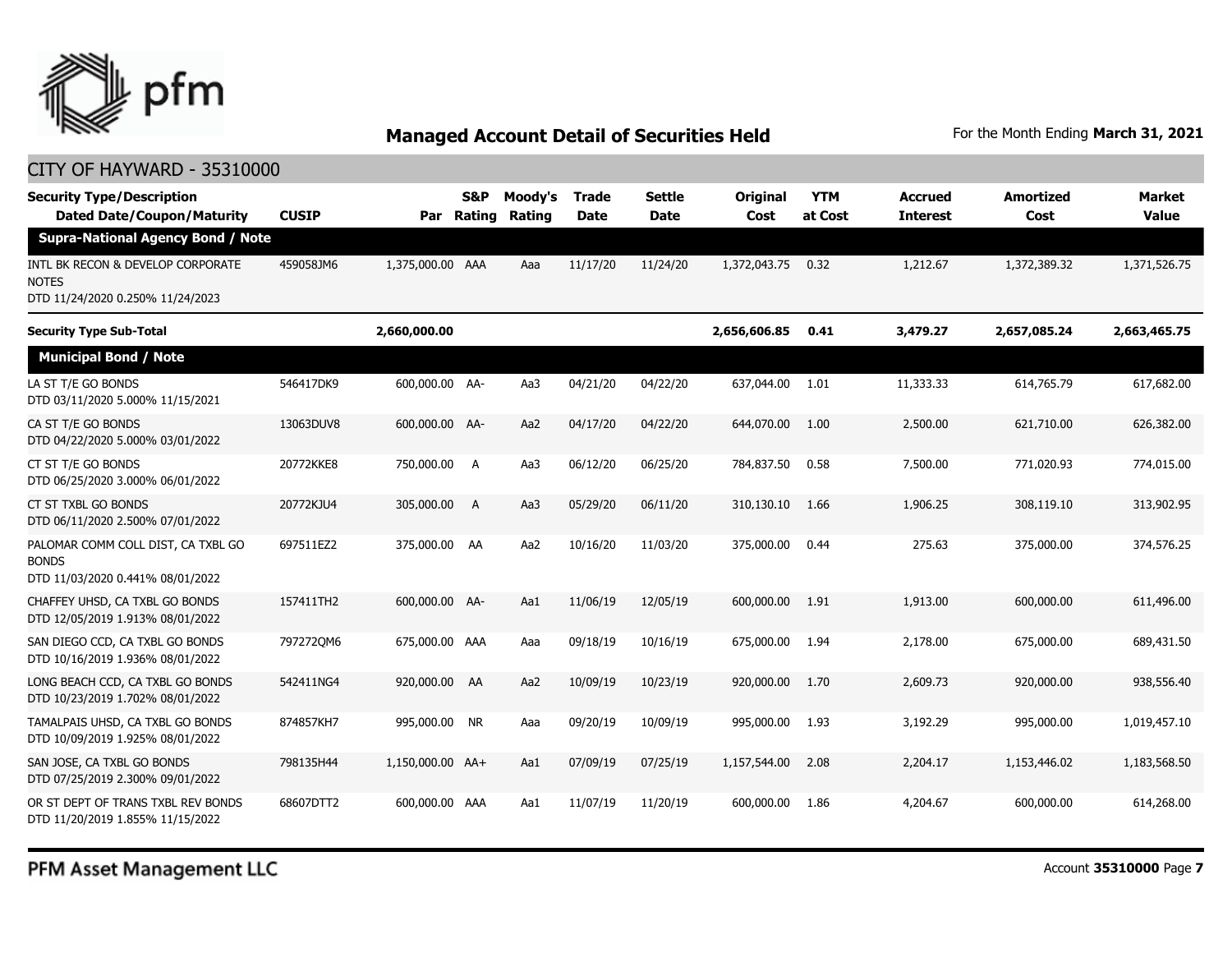

### CITY OF HAYWARD - 35310000

| <b>Security Type/Description</b><br><b>Dated Date/Coupon/Maturity</b>                  | <b>CUSIP</b> |                  | <b>S&amp;P</b><br>Par Rating | Moody's<br>Rating | Trade<br><b>Date</b> | <b>Settle</b><br><b>Date</b> | <b>Original</b><br>Cost | <b>YTM</b><br>at Cost | <b>Accrued</b><br><b>Interest</b> | <b>Amortized</b><br>Cost | <b>Market</b><br><b>Value</b> |
|----------------------------------------------------------------------------------------|--------------|------------------|------------------------------|-------------------|----------------------|------------------------------|-------------------------|-----------------------|-----------------------------------|--------------------------|-------------------------------|
| <b>Municipal Bond / Note</b>                                                           |              |                  |                              |                   |                      |                              |                         |                       |                                   |                          |                               |
| NY ST URBAN DEV CORP TXBL REV BONDS<br>DTD 12/23/2020 0.480% 03/15/2023                | 650036DR4    | 290,000.00 AA+   |                              | <b>NR</b>         | 12/16/20             | 12/23/20                     | 290,000.00              | 0.48                  | 61.87                             | 290,000.00               | 289,849.20                    |
| UNIV OF CAL TXBL REV BONDS<br>DTD 07/16/2020 0.628% 05/15/2023                         | 91412HFK4    | 500,000.00 AA    |                              | Aa2               | 07/10/20             | 07/16/20                     | 500,000.00              | 0.63                  | 1,186.22                          | 500,000.00               | 502,700.00                    |
| CHAFFEY CMTY CLG DIST, CA TXBL GO<br><b>BONDS</b><br>DTD 09/24/2019 1.617% 06/01/2023  | 157432KD6    | 770,000.00 AA    |                              | Aa2               | 10/13/20             | 10/15/20                     | 792,314.60              | 0.51                  | 4,150.30                          | 788,405.47               | 790,243.30                    |
| CA ST EARTHQUAKE AUTH TXBL REV<br><b>BONDS</b><br>DTD 11/24/2020 1.477% 07/01/2023     | 13017HAK2    | 300,000.00 NR    |                              | <b>NR</b>         | 11/19/20             | 11/24/20                     | 301,599.00              | 1.27                  | 1,107.75                          | 301,383.33               | 307,743.00                    |
| PORT AUTH OF NY/NJ TXBL REV BONDS<br>DTD 07/08/2020 1.086% 07/01/2023                  | 73358W4V3    | 370,000.00 A+    |                              | Aa3               | 07/02/20             | 07/08/20                     | 370,000.00              | 1.09                  | 2,935.52                          | 370,000.00               | 375,194.80                    |
| PORT AUTH OF NY/NJ TXBL REV BONDS<br>DTD 07/08/2020 1.086% 07/01/2023                  | 73358W4V3    | 375,000.00 A+    |                              | Aa3               | 07/07/20             | 07/09/20                     | 377,197.50              | 0.89                  | 2,975.19                          | 376,659.75               | 380,265.00                    |
| WA ST T/E GO BONDS<br>DTD 04/29/2020 5.000% 07/01/2023                                 | 93974EHJ8    | 605,000.00 AA+   |                              | Aaa               | 04/23/20             | 04/29/20                     | 679,759.85              | 1.03                  | 7,562.50                          | 658,003.31               | 669,880.20                    |
| WI DEPT OF TRANS TXBL REV BONDS<br>DTD 07/30/2020 0.420% 07/01/2023                    | 977123X52    | 625,000.00 AA+   |                              | NR.               | 07/10/20             | 07/30/20                     | 625,000.00              | 0.42                  | 656.25                            | 625,000.00               | 625,893.75                    |
| AZ TRAN BOARD TXBL REV BONDS<br>DTD 02/12/2020 1.795% 07/01/2023                       | 040654XT7    | 1,235,000.00 AA+ |                              | Aa1               | 01/10/20             | 02/12/20                     | 1,235,000.00            | 1.80                  | 5,542.06                          | 1,235,000.00             | 1,270,197.50                  |
| LOS ANGELES CCD, CA TXBL GO BONDS<br>DTD 11/10/2020 0.444% 08/01/2023                  | 54438CYH9    | 310,000.00 AA+   |                              | Aaa               | 10/30/20             | 11/10/20                     | 310,000.00              | 0.44                  | 229.40                            | 310,000.00               | 309,156.80                    |
| PALOMAR COMM COLL DIST, CA TXBL GO<br><b>BONDS</b><br>DTD 11/03/2020 0.580% 08/01/2023 | 697511FA6    | 350,000.00 AA    |                              | Aa2               | 10/16/20             | 11/03/20                     | 350,000.00              | 0.58                  | 338.33                            | 350,000.00               | 348,985.00                    |
| MD ST TXBL GO BONDS<br>DTD 08/05/2020 0.410% 08/01/2023                                | 574193TP3    | 650,000.00 AAA   |                              | Aaa               | 07/23/20             | 08/05/20                     | 650,000.00              | 0.41                  | 444.17                            | 650,000.00               | 651,865.50                    |
| CA ST UNIV TXBL REV BONDS<br>DTD 09/17/2020 0.475% 11/01/2023                          | 13077DMJ8    | 325,000.00 AA-   |                              | Aa2               | 08/27/20             | 09/17/20                     | 325,000.00              | 0.48                  | 831.91                            | 325,000.00               | 322,643.75                    |

PFM Asset Management LLC

Account **35310000** Page **8**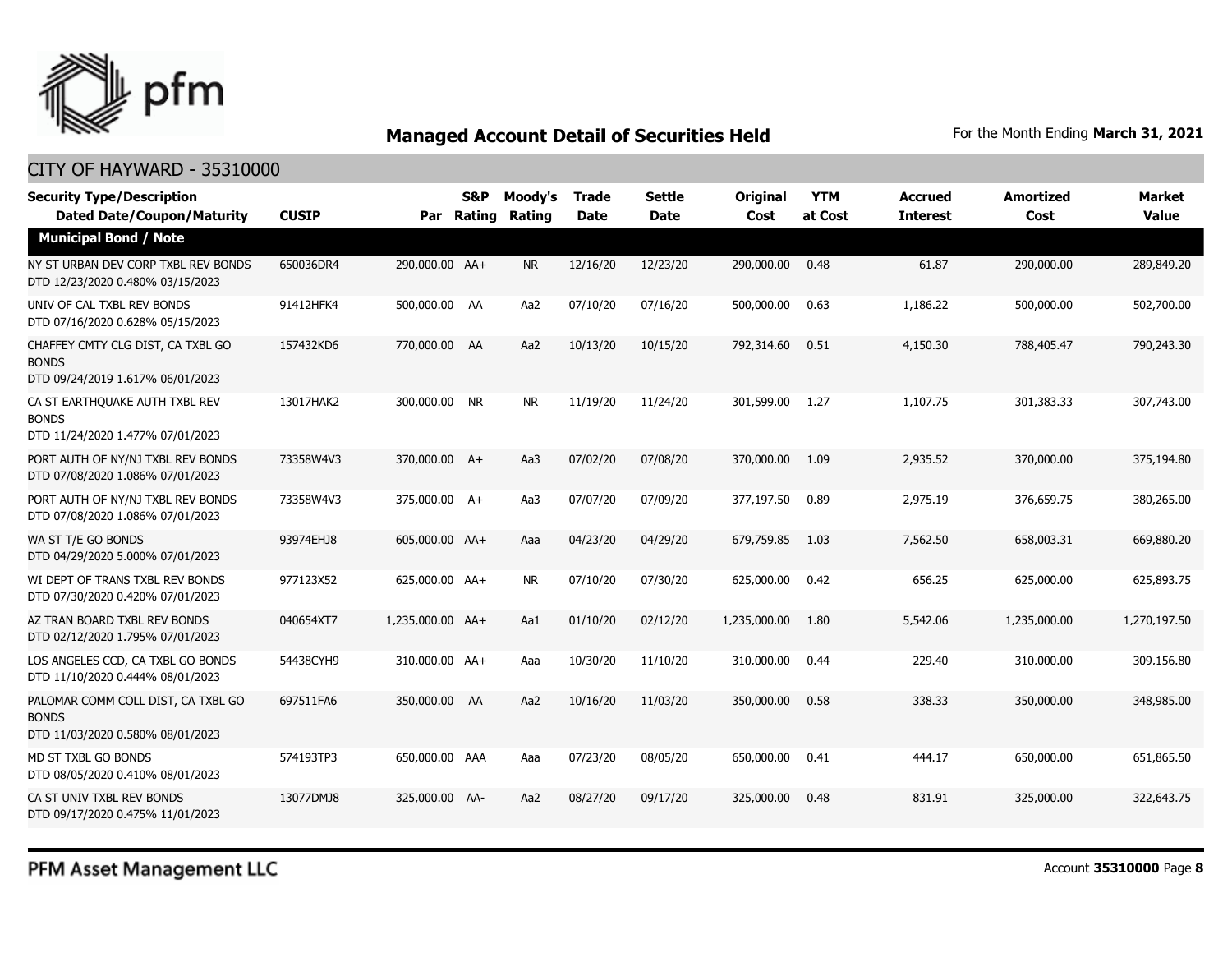

### CITY OF HAYWARD - 35310000

| <b>Security Type/Description</b><br><b>Dated Date/Coupon/Maturity</b>   | <b>CUSIP</b> | Par              | S&P<br><b>Rating</b> | Moody's<br>Rating | <b>Trade</b><br><b>Date</b> | <b>Settle</b><br>Date | Original<br>Cost | <b>YTM</b><br>at Cost | <b>Accrued</b><br><b>Interest</b> | <b>Amortized</b><br>Cost | <b>Market</b><br><b>Value</b> |
|-------------------------------------------------------------------------|--------------|------------------|----------------------|-------------------|-----------------------------|-----------------------|------------------|-----------------------|-----------------------------------|--------------------------|-------------------------------|
| <b>Municipal Bond / Note</b>                                            |              |                  |                      |                   |                             |                       |                  |                       |                                   |                          |                               |
| MS ST TXBL GO BONDS<br>DTD 08/06/2020 0.422% 11/01/2023                 | 605581MY0    | 475,000.00 AA    |                      | Aa2               | 07/24/20                    | 08/06/20              | 475,000.00       | 0.42                  | 835.21                            | 475,000,00               | 475,498.75                    |
| NY ST URBAN DEV CORP TXBL REV BONDS<br>DTD 12/23/2020 0.620% 03/15/2024 | 650036DS2    | 880,000.00 AA+   |                      | NR.               | 12/16/20                    | 12/23/20              | 880,000.00       | 0.62                  | 242.49                            | 880,000.00               | 876,805.60                    |
| MD ST T/E GO BONDS<br>DTD 08/30/2017 5.000% 08/01/2024                  | 574193PK8    | 500,000.00 AAA   |                      | Aaa               | 05/01/20                    | 05/05/20              | 583,925.00       | 0.95                  | 4,166.67                          | 565,991.38               | 576,525.00                    |
| FL ST BOARD OF ADMIN TXBL REV BONDS<br>DTD 09/16/2020 1.258% 07/01/2025 | 341271AD6    | 295,000.00 AA    |                      | Aa3               | 09/03/20                    | 09/16/20              | 295,000.00       | 1.26                  | 927.78                            | 295,000.00               | 297,303.95                    |
| <b>Security Type Sub-Total</b>                                          |              | 16,425,000.00    |                      |                   |                             |                       | 16,738,421.55    | 1.17                  | 74,010.69                         | 16,629,505.08            | 16,834,086.80                 |
| <b>Federal Agency Collateralized Mortgage Obligation</b>                |              |                  |                      |                   |                             |                       |                  |                       |                                   |                          |                               |
| FNA 2018-M5 A2<br>DTD 04/01/2018 3.560% 09/01/2021                      | 3136B1XP4    | 112,690.18 AA+   |                      | Aaa               | 04/11/18                    | 04/30/18              | 114,931.70       | 2.93                  | 334.31                            | 112,971.29               | 112,690.18                    |
| <b>FHMS K720 A1</b><br>DTD 11/01/2015 2.316% 11/01/2021                 | 3137BLUQ9    | 101,156.79 AA+   |                      | Aaa               | 08/22/19                    | 08/27/19              | 101,433.39       | 2.19                  | 195.23                            | 101,231.06               | 101,658.18                    |
| FHLMC MULTIFAMILY STRUCTURED P<br>DTD 05/01/2015 2.791% 01/01/2022      | 3137BHXY8    | 1,236,894.22 AA+ |                      | Aaa               | 08/16/19                    | 08/21/19              | 1,259,312.93     | 2.00                  | 2,876.81                          | 1,244,029.80             | 1,253,203.05                  |
| FHMS K019 A2<br>DTD 08/01/2012 2.272% 03/01/2022                        | 3137ASNJ9    | 568,252.33 AA+   |                      | Aaa               | 03/29/19                    | 04/03/19              | 564,057.03       | 2.54                  | 1,075.89                          | 566,934.15               | 575,219.75                    |
| FHMS K023 A1<br>DTD 12/01/2012 1.583% 04/01/2022                        | 3137AWQG3    | 34,177.00 AA+    |                      | Aaa               | 03/06/18                    | 03/09/18              | 33,434.71 2.14   |                       | 45.09                             | 33,994.43                | 34,399.36                     |
| FHMS K023 A1<br>DTD 12/01/2012 1.583% 04/01/2022                        | 3137AWQG3    | 150,045.37 AA+   |                      | Aaa               | 07/12/18                    | 07/17/18              | 146,253,22       | 2.30                  | 197.94                            | 149,023.11               | 151,021.56                    |
| FHMS K023 A1<br>DTD 12/01/2012 1.583% 04/01/2022                        | 3137AWQG3    | 308,426.59 AA+   |                      | Aaa               | 03/07/18                    | 03/09/18              | 301,679.76       | 2.15                  | 406.87                            | 306,767.16               | 310,433.22                    |
| FHLMC MULTIFAMILY STRUCTURED P<br>DTD 11/01/2015 2.716% 06/01/2022      | 3137BLUR7    | 600,000.00 AA+   |                      | Aaa               | 03/13/19                    | 03/18/19              | 599,253.52       | 2.76                  | 1,358.00                          | 599,728.44               | 611,286.65                    |
| FHLMC MULTIFAMILY STRUCTURED P<br>DTD 12/01/2012 2.355% 07/01/2022      | 3137AVXN2    | 570,000.00 AA+   |                      | Aaa               | 06/12/19                    | 06/17/19              | 572,092.97       | 2.23                  | 1,118.62                          | 570,859.81               | 580,437.99                    |

PFM Asset Management LLC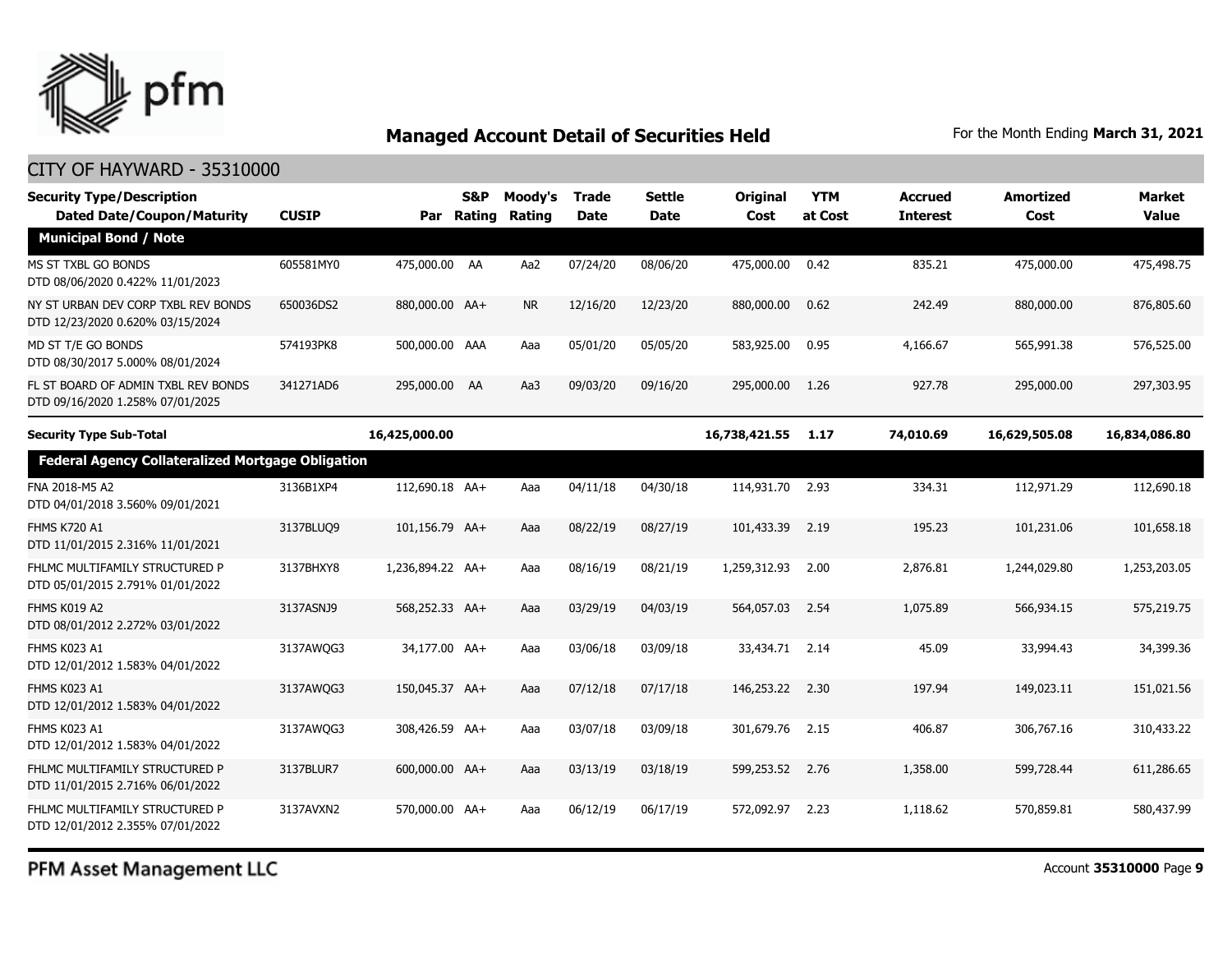

| <b>Security Type/Description</b><br><b>Dated Date/Coupon/Maturity</b> | <b>CUSIP</b> | Par              | S&P<br>Rating | Moody's<br>Rating | <b>Trade</b><br><b>Date</b> | <b>Settle</b><br><b>Date</b> | <b>Original</b><br>Cost | <b>YTM</b><br>at Cost | <b>Accrued</b><br><b>Interest</b> | <b>Amortized</b><br>Cost | <b>Market</b><br><b>Value</b> |
|-----------------------------------------------------------------------|--------------|------------------|---------------|-------------------|-----------------------------|------------------------------|-------------------------|-----------------------|-----------------------------------|--------------------------|-------------------------------|
| <b>Federal Agency Collateralized Mortgage Obligation</b>              |              |                  |               |                   |                             |                              |                         |                       |                                   |                          |                               |
| FHLMC MULTIFAMILY STRUCTURED P<br>DTD 12/01/2012 2.355% 07/01/2022    | 3137AVXN2    | 1,227,386.00 AA+ |               | Aaa               | 03/28/19                    | 04/02/19                     | 1,222,591.52            | 2.48                  | 2,408.75                          | 1,225,542.59             | 1,249,862,23                  |
| FHLMC MULTIFAMILY STRUCTURED P<br>DTD 12/01/2012 2.307% 08/01/2022    | 3137AWOH1    | 1,250,000.00 AA+ |               | Aaa               | 09/04/19                    | 09/09/19                     | 1,268,457.03            | 1.78                  | 2,403.13                          | 1,258,503.85             | 1,274,683.24                  |
| FHLMC MULTIFAMILY STRUCTURED P<br>DTD 05/01/2013 2.510% 11/01/2022    | 3137B1BS0    | 500,000.00 AA+   |               | Aaa               | 02/18/20                    | 02/21/20                     | 509,648.44              | 1.78                  | 1,045.83                          | 505,677.28               | 514,054.10                    |
| <b>FANNIEMAE-ACES</b><br>DTD 02/01/2013 2.509% 11/01/2022             | 3136ACGJ4    | 915,089.94 AA+   |               | Aaa               | 06/24/19                    | 06/27/19                     | 926,385.60              | 2.13                  | 1,912.94                          | 920,437.60               | 931,591.32                    |
| FHLMC MULTIFAMILY STRUCTURED P<br>DTD 05/01/2013 2.510% 11/01/2022    | 3137B1BS0    | 1,065,000.00 AA+ |               | Aaa               | 06/12/19                    | 06/17/19                     | 1,074,318.75            | 2.24                  | 2,227.63                          | 1,069,375.96             | 1,094,935.22                  |
| FNA 2013-M7 A2<br>DTD 05/01/2013 2.280% 12/01/2022                    | 3136AEGO4    | 280,297.73 AA+   |               | Aaa               | 09/11/19                    | 09/16/19                     | 282,044.28              | 2.08                  | 532.57                            | 281,205.28               | 285,159.59                    |
| FNA 2013-M7 A2<br>DTD 05/01/2013 2.280% 12/01/2022                    | 3136AEGO4    | 371,334.61 AA+   |               | Aaa               | 09/04/19                    | 09/09/19                     | 376,199.46              | 1.86                  | 705.53                            | 373,847.50               | 377,775.53                    |
| FHMS KP05 A<br>DTD 12/01/2018 3.203% 07/01/2023                       | 3137FKK39    | 80,483.33 AA+    |               | Aaa               | 12/07/18                    | 12/17/18                     | 80,483.08               | 3.20                  | 214.82                            | 80,483.21                | 82,203.03                     |
| FHMS KJ27 A1<br>DTD 11/01/2019 2.092% 07/01/2024                      | 3137FQ3V3    | 448,594.77 AA+   |               | Aaa               | 11/20/19                    | 11/26/19                     | 448,584.00              | 2.09                  | 782.05                            | 448,587.16               | 458,359.52                    |
| FHMS KJ30 A1<br>DTD 07/01/2020 0.526% 01/01/2025                      | 3137FUZN7    | 386,881.05 AA+   |               | Aaa               | 07/23/20                    | 07/30/20                     | 386,873,71              | 0.53                  | 169.58                            | 386,874.82               | 380,133,43                    |
| <b>Security Type Sub-Total</b>                                        |              | 10,206,709.91    |               |                   |                             |                              | 10,268,035.10           | 2.12                  | 20,011.59                         | 10,236,074.50            | 10,379,107.15                 |
| <b>Federal Agency Bond / Note</b>                                     |              |                  |               |                   |                             |                              |                         |                       |                                   |                          |                               |
| FEDERAL FARM CREDIT BANK NOTES<br>DTD 04/08/2020 0.375% 04/08/2022    | 3133ELWD2    | 2,550,000.00 AA+ |               | Aaa               | 04/03/20                    | 04/08/20                     | 2,546,226.00            | 0.45                  | 4,595.31                          | 2,548,076.81             | 2,556,976.80                  |
| FEDERAL FARM CREDIT BANK NOTES<br>DTD 06/02/2020 0.250% 06/02/2022    | 3133ELE75    | 2,575,000.00 AA+ |               | Aaa               | 06/03/20                    | 06/04/20                     | 2,573,264.45            | 0.28                  | 2,127.95                          | 2,573,982.03             | 2,578,718.30                  |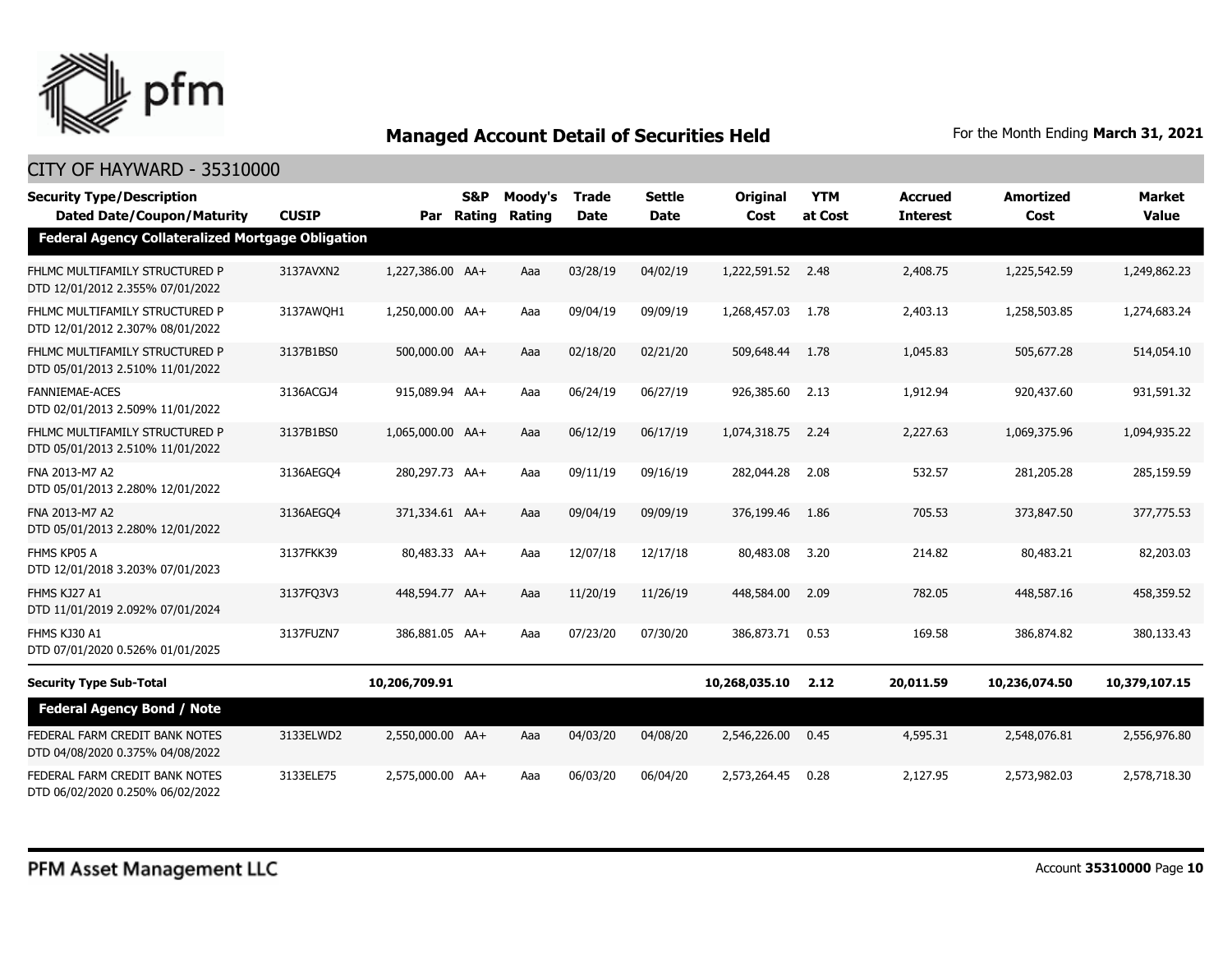

| <b>Security Type/Description</b><br><b>Dated Date/Coupon/Maturity</b> | <b>CUSIP</b> |                  | <b>S&amp;P</b><br>Par Rating | Moody's<br>Rating | <b>Trade</b><br><b>Date</b> | <b>Settle</b><br><b>Date</b> | <b>Original</b><br>Cost | <b>YTM</b><br>at Cost | <b>Accrued</b><br><b>Interest</b> | <b>Amortized</b><br>Cost | Market<br><b>Value</b> |
|-----------------------------------------------------------------------|--------------|------------------|------------------------------|-------------------|-----------------------------|------------------------------|-------------------------|-----------------------|-----------------------------------|--------------------------|------------------------|
| <b>Federal Agency Bond / Note</b>                                     |              |                  |                              |                   |                             |                              |                         |                       |                                   |                          |                        |
| FEDERAL HOME LOAN BANK<br>DTD 06/01/2012 2.125% 06/10/2022            | 313379Q69    | 2,475,000.00 AA+ |                              | Aaa               | 06/13/19                    | 06/14/19                     | 2,492,399.25            | 1.88                  | 16,216.41                         | 2,481,931.02             | 2,533,882.73           |
| <b>FREDDIE MAC NOTES</b><br>DTD 07/23/2020 0.125% 07/25/2022          | 3137EAET2    | 1,575,000.00 AA+ |                              | Aaa               | 07/21/20                    | 07/23/20                     | 1,571,440.50            | 0.24                  | 360.94                            | 1,572,665.90             | 1,574,971.65           |
| <b>FANNIE MAE NOTES</b><br>DTD 09/06/2019 1.375% 09/06/2022           | 3135G0W33    | 1,250,000.00 AA+ |                              | Aaa               | 09/05/19                    | 09/06/19                     | 1,245,650.00            | 1.49                  | 1,193.58                          | 1,247,924.22             | 1,271,938.75           |
| FEDERAL HOME LOAN BANKS NOTES<br>DTD 02/21/2020 1.375% 02/17/2023     | 3130AJ7E3    | 2,140,000.00 AA+ |                              | Aaa               | 02/20/20                    | 02/21/20                     | 2,136,062.40            | 1.44                  | 3,596.39                          | 2,137,522.77             | 2,188,064.40           |
| <b>FREDDIE MAC NOTES</b><br>DTD 04/20/2020 0.375% 04/20/2023          | 3137EAEO8    | 3,825,000.00 AA+ |                              | Aaa               | 04/17/20                    | 04/20/20                     | 3,815,437.50            | 0.46                  | 6,414.84                          | 3,818,459.08             | 3,839,775.98           |
| <b>FREDDIE MAC NOTES</b><br>DTD 05/07/2020 0.375% 05/05/2023          | 3137EAER6    | 1,750,000.00 AA+ |                              | Aaa               | 06/02/20                    | 06/03/20                     | 1,753,605,00            | 0.30                  | 2.661.46                          | 1,752,583,70             | 1,756,531.00           |
| <b>FREDDIE MAC NOTES</b><br>DTD 05/07/2020 0.375% 05/05/2023          | 3137EAER6    | 2,410,000.00 AA+ |                              | Aaa               | 05/05/20                    | 05/07/20                     | 2,408,987.80            | 0.39                  | 3,665.21                          | 2,409,292.48             | 2,418,994.12           |
| <b>FANNIE MAE NOTES</b><br>DTD 05/22/2020 0.250% 05/22/2023           | 3135G04O3    | 1,550,000.00 AA+ |                              | Aaa               | 06/02/20                    | 06/03/20                     | 1,547,287.50            | 0.31                  | 1,388.54                          | 1,548,043.89             | 1,551,776.30           |
| <b>FANNIE MAE NOTES</b><br>DTD 05/22/2020 0.250% 05/22/2023           | 3135G04Q3    | 2,550,000.00 AA+ |                              | Aaa               | 05/20/20                    | 05/22/20                     | 2,542,324.50            | 0.35                  | 2,284.38                          | 2,544,525.51             | 2,552,922.30           |
| <b>FREDDIE MAC NOTES</b><br>DTD 06/16/2020 0.500% 06/16/2023          | 3134GVR67    | 1,900,000.00 AA+ |                              | Aaa               | 06/12/20                    | 06/16/20                     | 1,900,000.00            | 0.50                  | 2,770.83                          | 1,900,000.00             | 1,901,561.80           |
| <b>FREDDIE MAC NOTES</b><br>DTD 06/26/2020 0.250% 06/26/2023          | 3137EAES4    | 2,340,000.00 AA+ |                              | Aaa               | 06/24/20                    | 06/26/20                     | 2,333,167.20            | 0.35                  | 1,543.75                          | 2,334,908.16             | 2,342,276.82           |
| <b>FANNIE MAE NOTES</b><br>DTD 07/10/2020 0.250% 07/10/2023           | 3135G05G4    | 1,000,000.00 AA+ |                              | Aaa               | 10/07/20                    | 10/08/20                     | 999,640.00              | 0.26                  | 562.50                            | 999,702.69               | 1,000,216.00           |
| <b>FANNIE MAE NOTES</b><br>DTD 07/10/2020 0.250% 07/10/2023           | 3135G05G4    | 2,455,000.00 AA+ |                              | Aaa               | 07/08/20                    | 07/10/20                     | 2,449,721.75            | 0.32                  | 1,380.94                          | 2,450,999.13             | 2,455,530.28           |
| FANNIE MAE NOTES (CALLABLE)<br>DTD 08/10/2020 0.300% 08/10/2023       | 3135G05R0    | 1,950,000.00 AA+ |                              | Aaa               | 08/11/20                    | 08/12/20                     | 1,946,334.00            | 0.36                  | 828.75                            | 1,947,112.14             | 1,949,143.95           |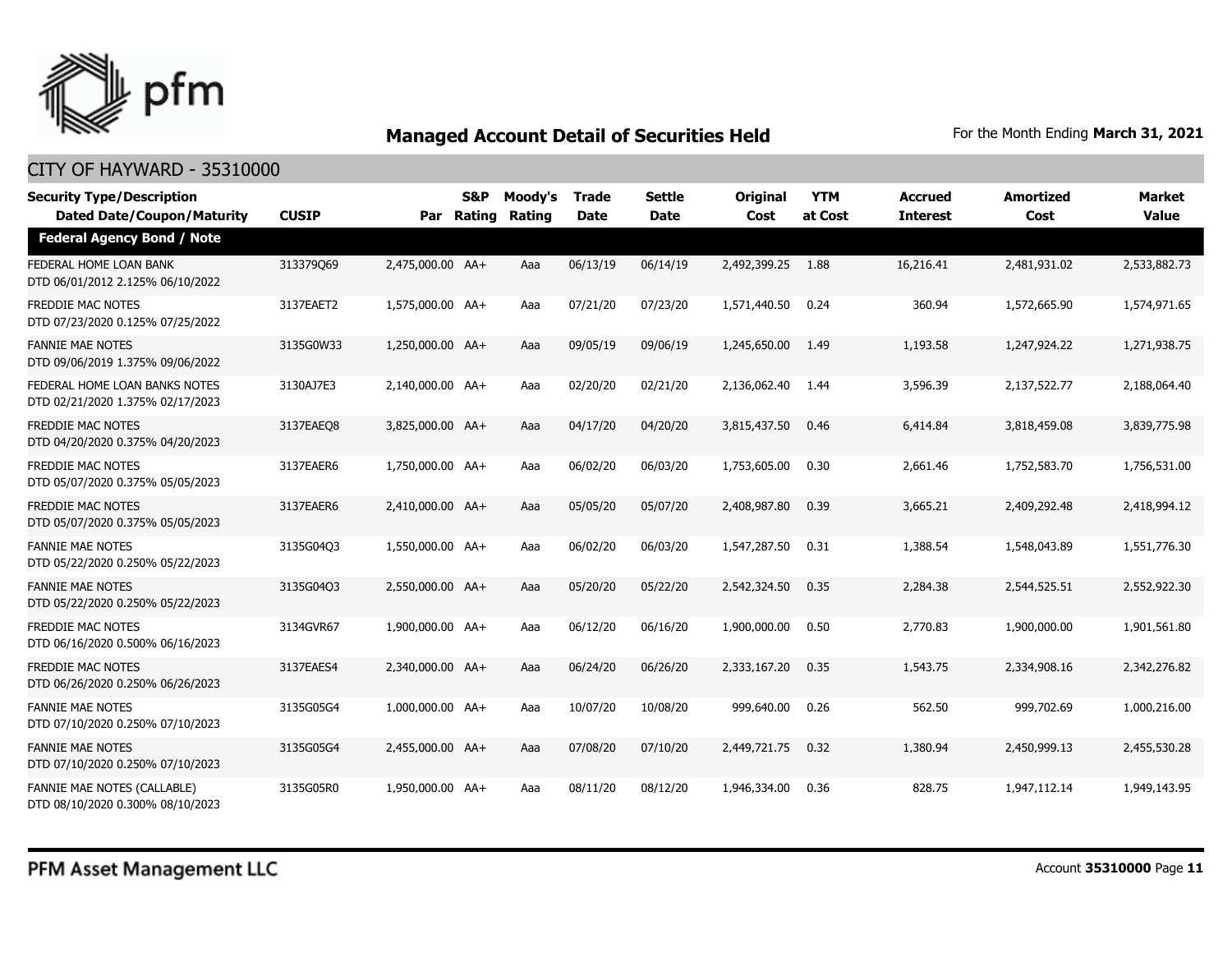

| <b>Security Type/Description</b><br><b>Dated Date/Coupon/Maturity</b>                 | <b>CUSIP</b> | Par              | S&P<br>Rating  | Moody's<br>Rating | <b>Trade</b><br><b>Date</b> | <b>Settle</b><br><b>Date</b> | Original<br>Cost | <b>YTM</b><br>at Cost | <b>Accrued</b><br><b>Interest</b> | <b>Amortized</b><br>Cost | <b>Market</b><br><b>Value</b> |
|---------------------------------------------------------------------------------------|--------------|------------------|----------------|-------------------|-----------------------------|------------------------------|------------------|-----------------------|-----------------------------------|--------------------------|-------------------------------|
| <b>Federal Agency Bond / Note</b>                                                     |              |                  |                |                   |                             |                              |                  |                       |                                   |                          |                               |
| <b>FREDDIE MAC NOTES</b><br>DTD 08/21/2020 0.250% 08/24/2023                          | 3137EAEV7    | 2,325,000.00 AA+ |                | Aaa               | 08/19/20                    | 08/21/20                     | 2,322,628.50     | 0.28                  | 597.40                            | 2,323,110.14             | 2,324,974.43                  |
| <b>FREDDIE MAC NOTES</b><br>DTD 09/04/2020 0.250% 09/08/2023                          | 3137EAEW5    | 900,000.00 AA+   |                | Aaa               | 10/07/20                    | 10/08/20                     | 899,712.00       | 0.26                  | 143.75                            | 899,759.32               | 899,553.60                    |
| FREDDIE MAC NOTES<br>DTD 09/04/2020 0.250% 09/08/2023                                 | 3137EAEW5    | 1,010,000.00 AA+ |                | Aaa               | 09/02/20                    | 09/04/20                     | 1,010,184.44     | 0.24                  | 161.32                            | 1,010,149.36             | 1,009,499.04                  |
| <b>FREDDIE MAC NOTES</b><br>DTD 09/04/2020 0.250% 09/08/2023                          | 3137EAEW5    | 1,590,000.00 AA+ |                | Aaa               | 09/02/20                    | 09/04/20                     | 1,589,475.30     | 0.26                  | 253.96                            | 1,589,575.08             | 1,589,211.36                  |
| FREDDIE MAC NOTES<br>DTD 11/05/2020 0.250% 11/06/2023                                 | 3137EAEZ8    | 2,250,000.00 AA+ |                | Aaa               | 11/03/20                    | 11/05/20                     | 2,247,975.00     | 0.28                  | 2,281.26                          | 2,248,246.60             | 2,247,646.50                  |
| <b>FREDDIE MAC NOTES</b><br>DTD 12/04/2020 0.250% 12/04/2023                          | 3137EAFA2    | 2,130,000.00 AA+ |                | Aaa               | 12/02/20                    | 12/04/20                     | 2,127,891.30     | 0.28                  | 1,730.63                          | 2,128,118.54             | 2,127,705.99                  |
| <b>Security Type Sub-Total</b>                                                        |              | 44,500,000.00    |                |                   |                             |                              | 44,459,414.39    | 0.51                  | 56,760.10                         | 44,466,688.57            | 44,671,872.10                 |
| <b>Corporate Note</b>                                                                 |              |                  |                |                   |                             |                              |                  |                       |                                   |                          |                               |
| HOME DEPOT INC<br>DTD 12/06/2018 3.250% 03/01/2022                                    | 437076BV3    | 175,000.00 A     |                | A <sub>2</sub>    | 11/27/18                    | 12/06/18                     | 174,520.50       | 3.34                  | 473.96                            | 174,864.39               | 179,928.35                    |
| GOLDMAN SACHS GROUP INC (CALLABLE)<br><b>NOTE</b><br>DTD 01/26/2017 3.000% 04/26/2022 | 38141GWC4    | 275,000.00 BBB+  |                | A <sub>2</sub>    | 02/13/19                    | 02/15/19                     | 271,980.50       | 3.36                  | 3,552.08                          | 273,990.05               | 275,343.20                    |
| <b>IBM CORP</b><br>DTD 05/15/2019 2.850% 05/13/2022                                   | 459200JX0    | 300,000.00       | $\overline{A}$ | A <sub>2</sub>    | 11/01/19                    | 11/05/19                     | 306,726.00       | 1.93                  | 3,277.50                          | 302,975.52               | 308,599.50                    |
| UNITED PARCEL SERVICE (CALLABLE)<br><b>NOTES</b><br>DTD 05/16/2017 2.350% 05/16/2022  | 911312BC9    | 300,000.00 A-    |                | A <sub>2</sub>    | 06/26/19                    | 06/27/19                     | 301,689.00       | 2.15                  | 2,643.75                          | 300,626.78               | 306,151.20                    |
| MORGAN STANLEY CORP NOTES<br>DTD 05/19/2017 2.750% 05/19/2022                         | 61744YAH1    | 300,000.00 BBB+  |                | A1                | 04/05/19                    | 04/09/19                     | 298,011.00       | 2.97                  | 3,025.00                          | 299,276.89               | 308,178.60                    |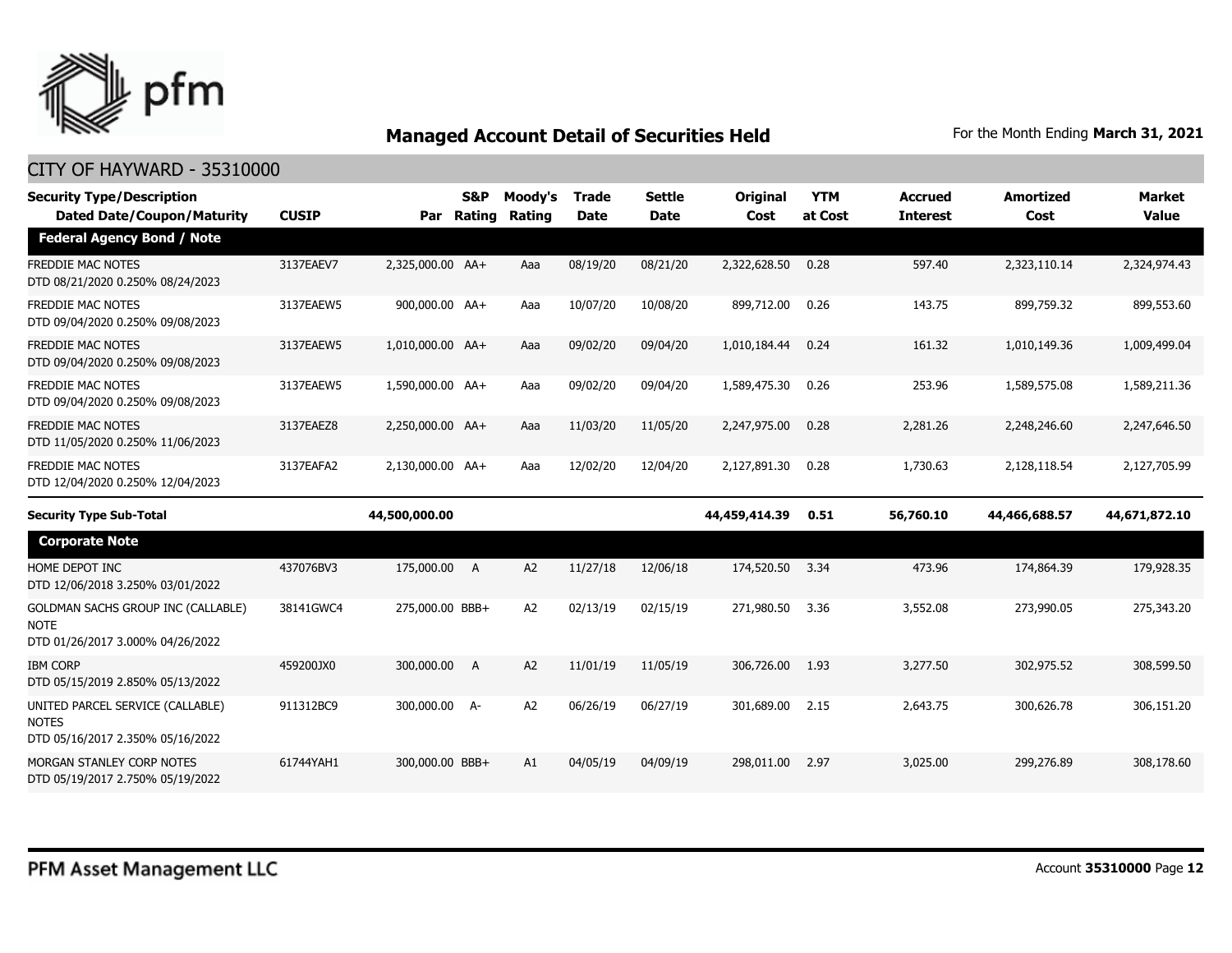

| <b>Security Type/Description</b><br><b>Dated Date/Coupon/Maturity</b>                  | <b>CUSIP</b> | Par            | <b>S&amp;P</b><br>Rating | Moody's<br>Rating | <b>Trade</b><br><b>Date</b> | <b>Settle</b><br>Date | <b>Original</b><br>Cost | <b>YTM</b><br>at Cost | <b>Accrued</b><br><b>Interest</b> | <b>Amortized</b><br>Cost | <b>Market</b><br><b>Value</b> |
|----------------------------------------------------------------------------------------|--------------|----------------|--------------------------|-------------------|-----------------------------|-----------------------|-------------------------|-----------------------|-----------------------------------|--------------------------|-------------------------------|
| <b>Corporate Note</b>                                                                  |              |                |                          |                   |                             |                       |                         |                       |                                   |                          |                               |
| CATERPILLAR FINANCIAL SERVICES CORP<br>NOTE<br>DTD 09/06/2019 1.900% 09/06/2022        | 14913Q3A5    | 325,000.00 A   |                          | A3                | 09/03/19                    | 09/06/19              | 324,548.25 1.95         |                       | 428.82                            | 324,784.43               | 332,209.15                    |
| ADOBE INC CORP NOTE<br>DTD 02/03/2020 1.700% 02/01/2023                                | 00724PAA7    | 300,000.00     | A                        | A2                | 01/23/20                    | 02/03/20              | 299,931.00              | 1.71                  | 850.00                            | 299,957.68               | 307,643.10                    |
| TOYOTA MOTOR CREDIT CORP CORPORATE<br><b>NOTES</b><br>DTD 04/01/2020 2.900% 03/30/2023 | 89236TGW9    | 575,000.00 A+  |                          | A1                | 04/27/20                    | 04/29/20              | 601,588.00              | 1.28                  | 46.32                             | 593,174.71               | 603,112.33                    |
| JPMORGAN CHASE & CO BONDS<br>DTD 03/22/2019 3.207% 04/01/2023                          | 46647PBB1    | 350,000.00 A-  |                          | A <sub>2</sub>    | 09/28/20                    | 09/30/20              | 363,972.00              | 1.57                  | 5,612.25                          | 359,306.17               | 359,213.75                    |
| EXXON MOBIL CORPORATION CORPORATE<br><b>NOTES</b><br>DTD 04/15/2020 1.571% 04/15/2023  | 30231GBL5    | 150,000.00 AA- |                          | Aa2               | 05/12/20                    | 05/14/20              | 151,872.00              | 1.14                  | 1,086.61                          | 151,306.54               | 153,524.25                    |
| <b>CHEVRON CORP CORPORATE NOTES</b><br>DTD 05/11/2020 1.141% 05/11/2023                | 166764BV1    | 150,000.00 AA- |                          | Aa2               | 05/07/20                    | 05/11/20              | 150,000.00              | 1.14                  | 665.58                            | 150,000.00               | 152,415.45                    |
| PACCAR FINANCIAL CORP CORPORATE<br><b>NOTES</b><br>DTD 06/08/2020 0.800% 06/08/2023    | 69371RQ82    | 175,000.00 A+  |                          | A1                | 06/01/20                    | 06/08/20              | 174,756.75              | 0.85                  | 439.44                            | 174,822.73               | 176,474.03                    |
| JOHN DEERE CAPITAL CORP CORPORATE<br><b>NOTES</b><br>DTD 06/04/2020 0.700% 07/05/2023  | 24422EVH9    | 200,000.00     | A                        | A <sub>2</sub>    | 06/01/20                    | 06/04/20              | 199,836.00              | 0.73                  | 334.44                            | 199,879.84               | 201,369.40                    |
| CATERPILLAR FINL SERVICE CORPORATE<br><b>NOTES</b><br>DTD 07/08/2020 0.650% 07/07/2023 | 14913R2D8    | 325,000.00     | $\overline{A}$           | A <sub>3</sub>    | 07/06/20                    | 07/08/20              | 324,818.00              | 0.67                  | 492.92                            | 324,862.42               | 325,942.50                    |
| PACCAR FINANCIAL CORP CORPORATE<br><b>NOTES</b><br>DTD 08/11/2020 0.350% 08/11/2023    | 69371RQ90    | 325,000.00 A+  |                          | A1                | 08/04/20                    | 08/11/20              | 324,574.25              | 0.39                  | 157.99                            | 324,664.84               | 324,330.18                    |
| CHEVRON USA INC CORPORATE NOTES<br>DTD 08/12/2020 0.426% 08/11/2023                    | 166756AJ5    | 415,000.00 AA- |                          | Aa2               | 08/10/20                    | 08/12/20              | 415,000.00              | 0.43                  | 245.54                            | 415,000.00               | 415,441.56                    |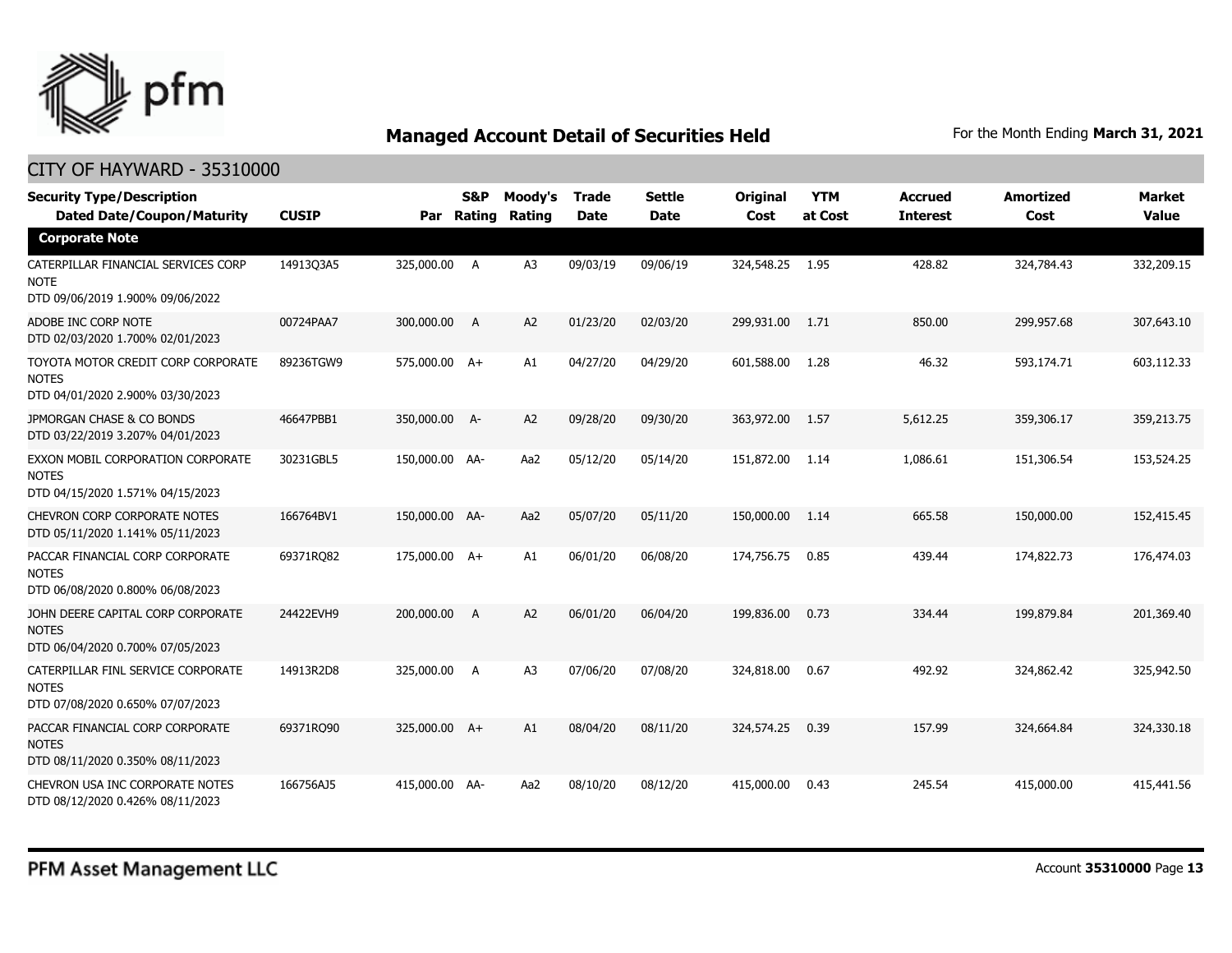

### CITY OF HAYWARD - 35310000

| <b>Security Type/Description</b><br><b>Dated Date/Coupon/Maturity</b>                  | <b>CUSIP</b> | Par             | S&P<br>Rating | Moody's<br>Rating | <b>Trade</b><br><b>Date</b> | <b>Settle</b><br><b>Date</b> | <b>Original</b><br>Cost | <b>YTM</b><br>at Cost | <b>Accrued</b><br><b>Interest</b> | <b>Amortized</b><br>Cost | <b>Market</b><br><b>Value</b> |
|----------------------------------------------------------------------------------------|--------------|-----------------|---------------|-------------------|-----------------------------|------------------------------|-------------------------|-----------------------|-----------------------------------|--------------------------|-------------------------------|
| <b>Corporate Note</b>                                                                  |              |                 |               |                   |                             |                              |                         |                       |                                   |                          |                               |
| TOYOTA MOTOR CREDIT CORP CORPORATE<br><b>NOTES</b><br>DTD 08/14/2020 0.500% 08/14/2023 | 89236THF5    | 530,000.00 A+   |               | A1                | 08/11/20                    | 08/14/20                     | 529,591.90              | 0.53                  | 345.97                            | 529,677.62               | 530,548.02                    |
| JOHN DEERE CAPITAL CORP CORPORATE<br><b>NOTES</b><br>DTD 10/09/2020 0.400% 10/10/2023  | 24422EVJ5    | 250,000.00 A    |               | A2                | 10/06/20                    | 10/09/20                     | 249,710.00              | 0.44                  | 477.78                            | 249,756.04               | 250,095.00                    |
| CITIGROUP INC CORP NOTES<br>DTD 10/25/2013 3.875% 10/25/2023                           | 172967HD6    | 300,000.00 BBB+ |               | A <sub>3</sub>    | 10/02/20                    | 10/06/20                     | 329,100.00              | 0.66                  | 5,037.50                          | 324,476.39               | 325,167.90                    |
| BRISTOL-MYERS SQUIBB CO (CALLABLE)<br><b>CORP</b><br>DTD 11/13/2020 0.537% 11/13/2023  | 110122DT2    | 350,000.00 A+   |               | A2                | 11/09/20                    | 11/13/20                     | 350,000.00              | 0.54                  | 720.48                            | 350,000.00               | 350,267.75                    |
| GOLDMAN SACHS GROUP INC CORPORATE<br><b>NOTES</b><br>DTD 11/19/2020 0.627% 11/17/2023  | 38141GXL3    | 250,000.00 BBB+ |               | A2                | 11/16/20                    | 11/19/20                     | 250,000.00              | 0.63                  | 574.75                            | 250,000.00               | 249,751.00                    |
| <b>IBM CORP NOTES</b><br>DTD 02/12/2014 3.625% 02/12/2024                              | 459200HU8    | 275,000.00      | A             | A2                | 10/02/20                    | 10/06/20                     | 302,315.75              | 0.62                  | 1,356.86                          | 298,365.68               | 298,492.98                    |
| <b>GOLDMAN SACHS CORP NOTES</b><br>DTD 03/03/2014 4.000% 03/03/2024                    | 38141GVM3    | 325,000.00 BBB+ |               | A2                | 01/21/21                    | 01/25/21                     | 358,228.00              | 0.67                  | 1.011.11                          | 356,292.39               | 354,345.88                    |
| CHARLES SCHWAB CORP NOTES<br>(CALLABLE)<br>DTD 03/18/2021 0.750% 03/18/2024            | 808513BN4    | 405,000.00 A    |               | A2                | 03/16/21                    | 03/18/21                     | 404,797.50              | 0.77                  | 109.69                            | 404,800.09               | 407,009.61                    |
| COMCAST CORP (CALLABLE) CORPORATE<br><b>NOTES</b><br>DTD 10/05/2018 3.700% 04/15/2024  | 20030NCR0    | 150,000.00 A-   |               | A <sub>3</sub>    | 05/07/20                    | 05/11/20                     | 164,338.50              | 1.20                  | 2,559.17                          | 161,019.40               | 163,463.85                    |
| MORGAN STANLEY CORP NOTES<br>DTD 04/24/2018 3.737% 04/24/2024                          | 61744YAQ1    | 300,000.00 BBB+ |               | A1                | 10/02/20                    | 10/06/20                     | 322,851.00              | 1.52                  | 4,889.24                          | 319,730.15               | 318,699.00                    |
| CITIGROUP INC CORPORATE NOTES<br>DTD 05/14/2020 1.678% 05/15/2024                      | 172967MR9    | 300,000.00 BBB+ |               | A3                | 05/07/20                    | 05/14/20                     | 300,000.00              | 1.68                  | 1,901.73                          | 300,000.00               | 305,239.20                    |
| BANK OF AMERICA CORP NOTES<br>DTD 07/23/2018 3.864% 07/23/2024                         | 06051GHL6    | 150,000.00 A-   |               | A2                | 09/28/20                    | 10/01/20                     | 162,622.50              | 1.58                  | 1,094.80                          | 161,008.96               | 160,138.35                    |

PFM Asset Management LLC

Account **35310000** Page **14**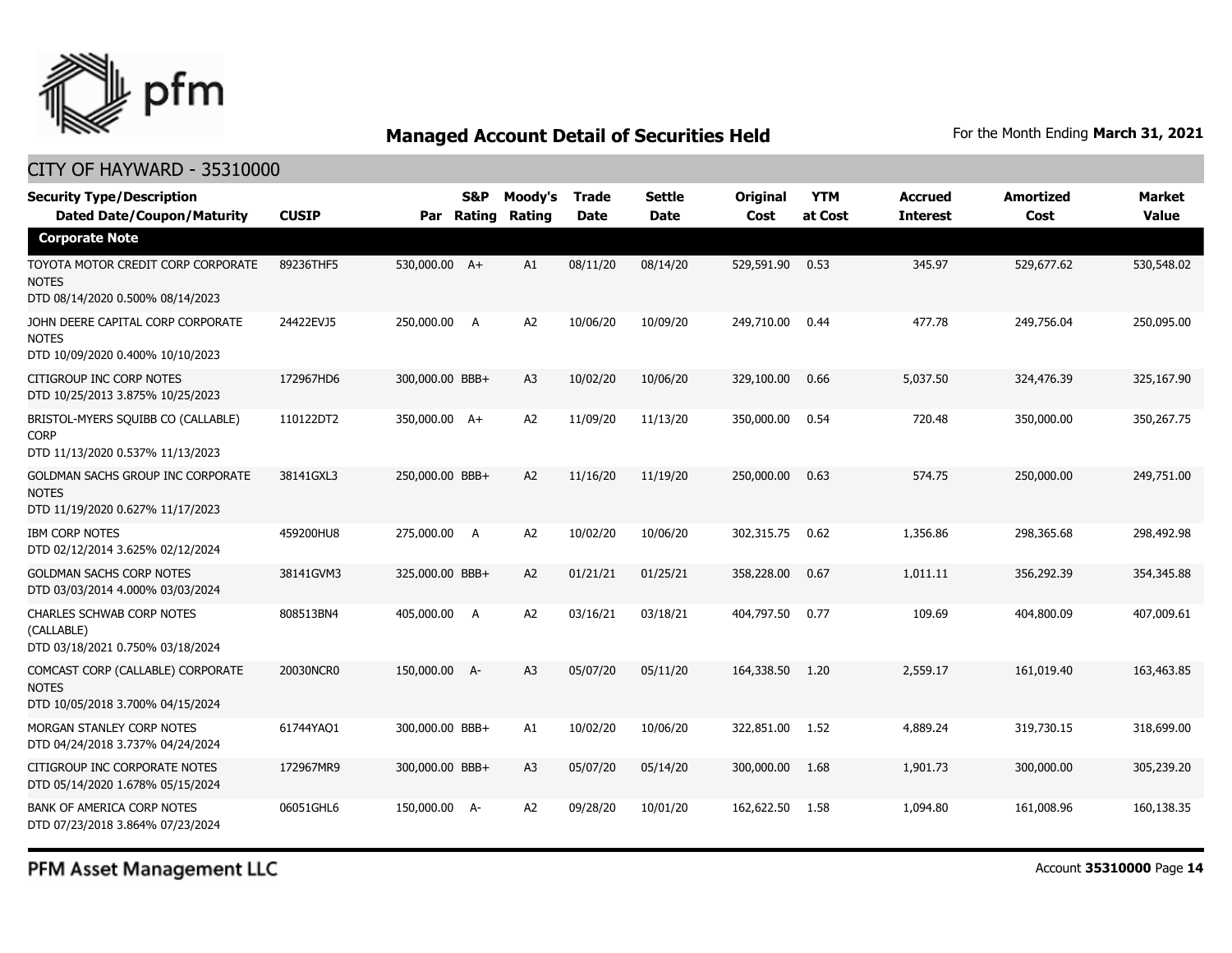

### CITY OF HAYWARD - 35310000

| <b>Security Type/Description</b><br><b>Dated Date/Coupon/Maturity</b>                 | <b>CUSIP</b> | Par            | <b>S&amp;P</b><br>Rating | Moody's<br>Rating | <b>Trade</b><br><b>Date</b> | <b>Settle</b><br><b>Date</b> | <b>Original</b><br>Cost | <b>YTM</b><br>at Cost | <b>Accrued</b><br><b>Interest</b> | <b>Amortized</b><br>Cost | <b>Market</b><br><b>Value</b> |
|---------------------------------------------------------------------------------------|--------------|----------------|--------------------------|-------------------|-----------------------------|------------------------------|-------------------------|-----------------------|-----------------------------------|--------------------------|-------------------------------|
| <b>Corporate Note</b>                                                                 |              |                |                          |                   |                             |                              |                         |                       |                                   |                          |                               |
| <b>BANK OF AMERICA CORP NOTES</b><br>DTD 07/23/2018 3.864% 07/23/2024                 | 06051GHL6    | 300,000.00 A-  |                          | A2                | 08/21/20                    | 08/25/20                     | 327,150.00              | 1.47                  | 2,189.60                          | 323,083.17               | 320,276.70                    |
| BRISTOL MYERS SQUIBB CO CORP NOTES<br>(CALL<br>DTD 01/26/2020 2.900% 07/26/2024       | 110122CM8    | 144,000.00 A+  |                          | A2                | 10/05/20                    | 10/07/20                     | 155,907.36              | 0.69                  | 754.00                            | 154,364.14               | 154,024.13                    |
| JPMORGAN CHASE & CO CORPORATE<br><b>NOTES</b><br>DTD 09/16/2020 0.653% 09/16/2024     | 46647PBS4    | 125,000.00     | $A-$                     | A <sub>2</sub>    | 09/28/20                    | 09/30/20                     | 124,967.50              | 0.66                  | 34.01                             | 124,971.61               | 125,073.00                    |
| JPMORGAN CHASE & CO CORPORATE<br><b>NOTES</b><br>DTD 09/16/2020 0.653% 09/16/2024     | 46647PBS4    | 485,000.00 A-  |                          | A <sub>2</sub>    | 09/09/20                    | 09/16/20                     | 485,000.00              | 0.65                  | 131.96                            | 485,000.00               | 485,283.24                    |
| BANK OF AMERICA CORP CORPORATE<br><b>NOTES</b><br>DTD 10/21/2020 0.810% 10/24/2024    | 06051GJH3    | 625,000.00 A-  |                          | A2                | 10/16/20                    | 10/21/20                     | 625,000.00              | 0.81                  | 2,250.00                          | 625,000.00               | 624,789.38                    |
| MERCK & CO INC CORP NOTES<br>DTD 02/10/2015 2.750% 02/10/2025                         | 58933YAR6    | 295,000.00 AA- |                          | A1                | 03/08/21                    | 03/10/21                     | 314,234.00              | 1.05                  | 1,149.27                          | 313,918.45               | 314,169.10                    |
| JPMORGAN CHASE & CO CORP NOTES<br>(CALLABLE<br>DTD 02/16/2021 0.563% 02/16/2025       | 46647PBY1    | 265,000.00 A-  |                          | A2                | 02/09/21                    | 02/16/21                     | 265,000.00              | 0.56                  | 186.49                            | 265,000.00               | 262,210.88                    |
| EXXON MOBIL CORP CORPORATE NT<br>(CALLABLE)<br>DTD 03/06/2015 2.709% 03/06/2025       | 30231GAF9    | 300,000.00 AA- |                          | Aa2               | 03/26/21                    | 03/30/21                     | 318,576.00              | 1.10                  | 564.38                            | 318,548.42               | 316,702.80                    |
| BURLINGTN NORTH SANTA FE CORP NOTES<br>(CAL<br>DTD 03/09/2015 3.000% 04/01/2025       | 12189LAV3    | 300,000.00 A+  |                          | A <sub>3</sub>    | 03/05/21                    | 03/09/21                     | 323,202.00              | 1.05                  | 4,500.00                          | 322,819.18               | 322,369,20                    |
| BANK OF NY MELLON (CALLABLE) CORP<br><b>NOTES</b><br>DTD 04/24/2020 1.600% 04/24/2025 | 06406RAN7    | 325,000.00     | - A                      | A1                | 03/04/21                    | 03/08/21                     | 334,317.75              | 0.89                  | 2,267.78                          | 334,166.34               | 330,550.03                    |
| <b>Security Type Sub-Total</b>                                                        |              | 11,389,000.00  |                          |                   |                             |                              | 11,680,733.01           | 1.15                  | 57,438.77                         | 11,641,491.02            | 11,698,543.55                 |

PFM Asset Management LLC

Account **35310000** Page **15**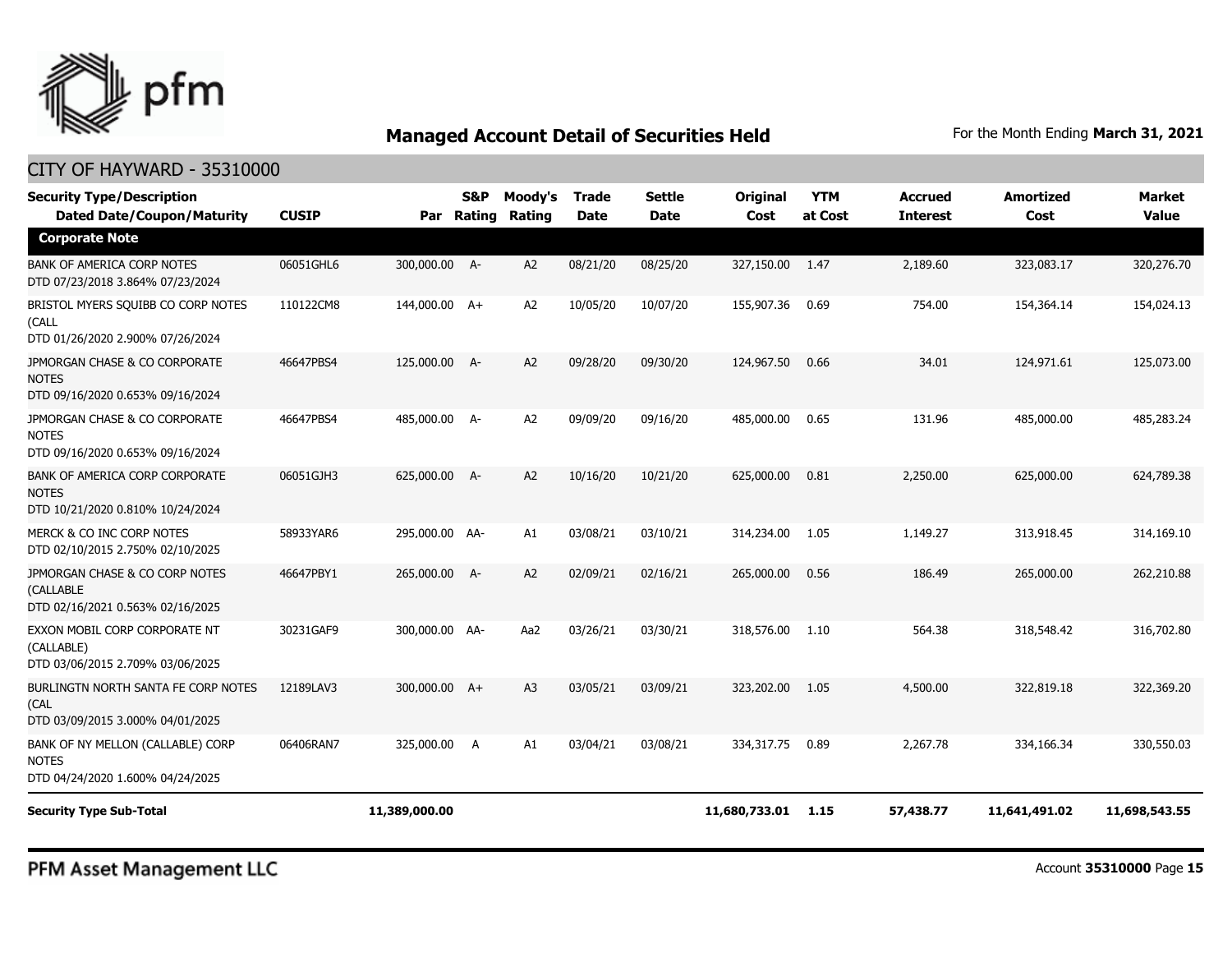

| <b>Security Type/Description</b><br><b>Dated Date/Coupon/Maturity</b>   | <b>CUSIP</b> | Par            | <b>S&amp;P</b><br>Rating | Moody's<br>Rating | <b>Trade</b><br><b>Date</b> | <b>Settle</b><br>Date | <b>Original</b><br>Cost | <b>YTM</b><br>at Cost | <b>Accrued</b><br><b>Interest</b> | <b>Amortized</b><br>Cost | Market<br><b>Value</b> |
|-------------------------------------------------------------------------|--------------|----------------|--------------------------|-------------------|-----------------------------|-----------------------|-------------------------|-----------------------|-----------------------------------|--------------------------|------------------------|
| <b>Certificate of Deposit</b>                                           |              |                |                          |                   |                             |                       |                         |                       |                                   |                          |                        |
| CREDIT SUISSE NEW YORK CERT DEPOS<br>DTD 08/07/2020 0.520% 02/01/2022   | 22549L6F7    | 975,000.00 A-1 |                          | $P-1$             | 08/05/20                    | 08/07/20              | 975,000.00              | 0.52                  | 3,337.75                          | 975,000.00               | 977,274.68             |
| SOCIETE GENERALE NY CERT DEPOS<br>DTD 02/19/2020 1.800% 02/14/2022      | 83369XDL9    | 600,000.00 A-1 |                          | $P-1$             | 02/14/20                    | 02/19/20              | 600,000.00              | 1.80                  | 1,410.00                          | 600,000.00               | 607,026.00             |
| SUMITOMO MITSUI BANK NY CERT DEPOS<br>DTD 07/14/2020 0.700% 07/08/2022  | 86565CKU2    | 475,000.00     | <b>A</b>                 | A1                | 07/10/20                    | 07/14/20              | 475,000.00              | 0.70                  | 766.60                            | 475,000.00               | 477,649.08             |
| NORDEA BANK ABP NEW YORK CERT DEPOS<br>DTD 08/29/2019 1.850% 08/26/2022 | 65558TLL7    | 625,000.00 AA- |                          | Aa3               | 08/27/19                    | 08/29/19              | 625,000.00              | 1.84                  | 1,092.01                          | 625,000.00               | 639,491.88             |
| SKANDINAV ENSKILDA BANK LT CD<br>DTD 09/03/2019 1.860% 08/26/2022       | 83050PDR7    | 625,000.00 A+  |                          | Aa2               | 08/29/19                    | 09/03/19              | 625,000.00              | 1.85                  | 1,097.92                          | 625,000.00               | 639,579.38             |
| DNB BANK ASA/NY LT CD<br>DTD 12/06/2019 2.040% 12/02/2022               | 23341VZT1    | 625,000.00 AA- |                          | Aa2               | 12/04/19                    | 12/06/19              | 625,000.00              | 2.03                  | 4,250,00                          | 625,000,00               | 643,723.13             |
| CREDIT SUISSE NEW YORK CERT DEPOS<br>DTD 03/23/2021 0.590% 03/17/2023   | 22552G3C2    | 975,000.00 A+  |                          | Aa3               | 03/19/21                    | 03/23/21              | 975,000.00              | 0.59                  | 143.81                            | 975,000.00               | 974,843.03             |
| <b>Security Type Sub-Total</b>                                          |              | 4,900,000.00   |                          |                   |                             |                       | 4,900,000.00            | 1.25                  | 12,098.09                         | 4,900,000.00             | 4,959,587.18           |
| <b>Bank Note</b>                                                        |              |                |                          |                   |                             |                       |                         |                       |                                   |                          |                        |
| PNC BANK NA CORP NOTES<br>DTD 06/08/2018 3.500% 06/08/2023              | 69353RFL7    | 300,000.00 A   |                          | A2                | 03/05/20                    | 03/09/20              | 321,240.00              | 1.27                  | 3,295.83                          | 307,729.97               | 318,914.10             |
| <b>Security Type Sub-Total</b>                                          |              | 300,000.00     |                          |                   |                             |                       | 321,240.00              | 1.27                  | 3,295.83                          | 307,729.97               | 318,914.10             |
| <b>Asset-Backed Security</b>                                            |              |                |                          |                   |                             |                       |                         |                       |                                   |                          |                        |
| GMALT 2019-1 A3<br>DTD 02/21/2019 2.980% 12/20/2021                     | 36256UAD0    | 8,594.15 AAA   |                          | Aaa               | 02/13/19                    | 02/21/19              | 8,592.80                | 2.99                  | 7.83                              | 8,593.81                 | 8,603.63               |
| FORDL 2019-A A3<br>DTD 02/25/2019 2.900% 05/15/2022                     | 34532FAD4    | 61,988.21 AAA  |                          | <b>NR</b>         | 02/20/19                    | 02/25/19              | 61,983.36               | 2.90                  | 79.90                             | 61,986.52                | 62,111.94              |
| <b>VWALT 2019-A A3</b><br>DTD 10/04/2019 1.990% 11/21/2022              | 92867XAD8    | 300,000.00 AAA |                          | <b>NR</b>         | 10/01/19                    | 10/04/19              | 299,995.26              | 1.99                  | 182.42                            | 299,997.52               | 302,941.80             |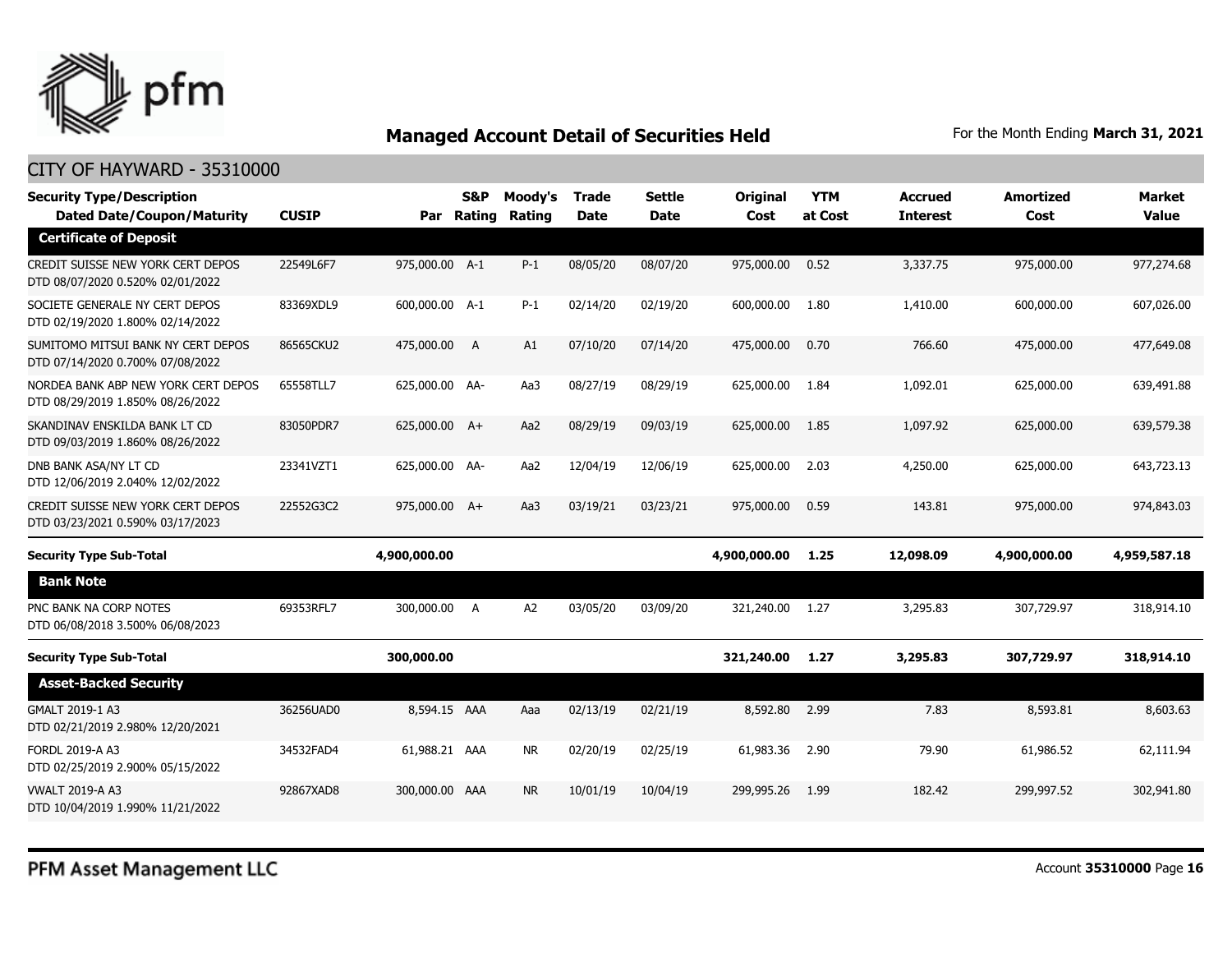

| <b>Security Type/Description</b><br><b>Dated Date/Coupon/Maturity</b>     | <b>CUSIP</b> |                | S&P<br>Par Rating | Moody's<br>Rating | <b>Trade</b><br><b>Date</b> | <b>Settle</b><br><b>Date</b> | <b>Original</b><br>Cost | <b>YTM</b><br>at Cost | <b>Accrued</b><br><b>Interest</b> | <b>Amortized</b><br>Cost | <b>Market</b><br><b>Value</b> |
|---------------------------------------------------------------------------|--------------|----------------|-------------------|-------------------|-----------------------------|------------------------------|-------------------------|-----------------------|-----------------------------------|--------------------------|-------------------------------|
| <b>Asset-Backed Security</b>                                              |              |                |                   |                   |                             |                              |                         |                       |                                   |                          |                               |
| <b>HART 2018-B A3</b><br>DTD 12/12/2018 3.200% 12/15/2022                 | 44933AAC1    | 68,779.93 AAA  |                   | Aaa               | 12/04/18                    | 12/12/18                     | 68,779.10               | 3.20                  | 97.82                             | 68,779.58                | 69,466.67                     |
| <b>HAROT 2019-1 A3</b><br>DTD 02/27/2019 2.830% 03/20/2023                | 43814WAC9    | 125,647.62 AAA |                   | <b>NR</b>         | 02/19/19                    | 02/27/19                     | 125,644.25              | 2.83                  | 128.40                            | 125,645.99               | 127,405.73                    |
| FORD CREDIT AUTO OWNER TRUST<br>DTD 10/23/2018 3.240% 04/15/2023          | 34532TAD4    | 101,356.70 NR  |                   | Aaa               | 10/16/18                    | 10/23/18                     | 101,339.36              | 3.24                  | 145.95                            | 101,348.81               | 102,612.05                    |
| NAROT 2018-C A3<br>DTD 12/12/2018 3.220% 06/15/2023                       | 65478NAD7    | 129,524,25 AAA |                   | Aaa               | 12/04/18                    | 12/12/18                     | 129,499.43              | 3.22                  | 185.36                            | 129,512.11               | 131,506.19                    |
| CARMAX AUTO OWNER TRUST<br>DTD 07/25/2018 3.130% 06/15/2023               | 14313FAD1    | 144,443.96 AAA |                   | <b>NR</b>         | 07/18/18                    | 07/25/18                     | 144,424.28              | 3.13                  | 200.94                            | 144,435.09               | 146,318.63                    |
| <b>HYUNDAI AUTO RECEIVABLES TRUST</b><br>DTD 04/10/2019 2.660% 06/15/2023 | 44932NAD2    | 188,632,22 AAA |                   | <b>NR</b>         | 04/03/19                    | 04/10/19                     | 188,607.39              | 2.66                  | 223.01                            | 188,619.13               | 191.019.30                    |
| GMALT 2020-3 A3<br>DTD 09/29/2020 0.450% 08/21/2023                       | 362569AC9    | 320,000.00 AAA |                   | Aaa               | 09/22/20                    | 09/29/20                     | 319,969.34              | 0.45                  | 44.00                             | 319,974.68               | 320,701.57                    |
| CARMAX AUTO OWNER TRUST<br>DTD 10/24/2018 3.360% 09/15/2023               | 14315EAC4    | 155,529.75 AAA |                   | <b>NR</b>         | 10/17/18                    | 10/24/18                     | 155,528.33              | 3.36                  | 232.26                            | 155,529.04               | 158,331.31                    |
| COPAR 2019-1 A3<br>DTD 05/30/2019 2.510% 11/15/2023                       | 14042WAC4    | 147,579.50 AAA |                   | Aaa               | 05/21/19                    | 05/30/19                     | 147,549.60              | 2.51                  | 164.63                            | 147,561.93               | 149,635.02                    |
| <b>MBALT 2020-B A3</b><br>DTD 09/23/2020 0.400% 11/15/2023                | 58769EAC2    | 170,000.00 AAA |                   | <b>NR</b>         | 09/15/20                    | 09/23/20                     | 169,991.38              | 0.40                  | 30.22                             | 169,992.81               | 170,136.97                    |
| FIFTH THIRD AUTO TRUST<br>DTD 05/08/2019 2.640% 12/15/2023                | 31680YAD9    | 174,085.04 AAA |                   | Aaa               | 04/30/19                    | 05/08/19                     | 174,046.77              | 2.65                  | 204.26                            | 174,062.56               | 176,720.86                    |
| BMWLT 2021-1 A3<br>DTD 03/10/2021 0.290% 01/25/2024                       | 05591RAC8    | 235,000.00 AAA |                   | Aaa               | 03/02/21                    | 03/10/21                     | 234,992.55              | 0.29                  | 39.76                             | 234,992.71               | 234,803.73                    |
| <b>HDMOT 2019-A A3</b><br>DTD 06/26/2019 2.340% 02/15/2024                | 41284WAC4    | 242,905.14 NR  |                   | Aaa               | 06/19/19                    | 06/26/19                     | 242,886.34              | 2.34                  | 252.62                            | 242,893,49               | 245,815.05                    |
| GMCAR 2019-2 A3<br>DTD 04/17/2019 2.650% 02/16/2024                       | 36257FAD2    | 242,177.52 AAA |                   | Aaa               | 04/09/19                    | 04/17/19                     | 242,157.81              | 2.65                  | 267.40                            | 242,165.79               | 245,567.11                    |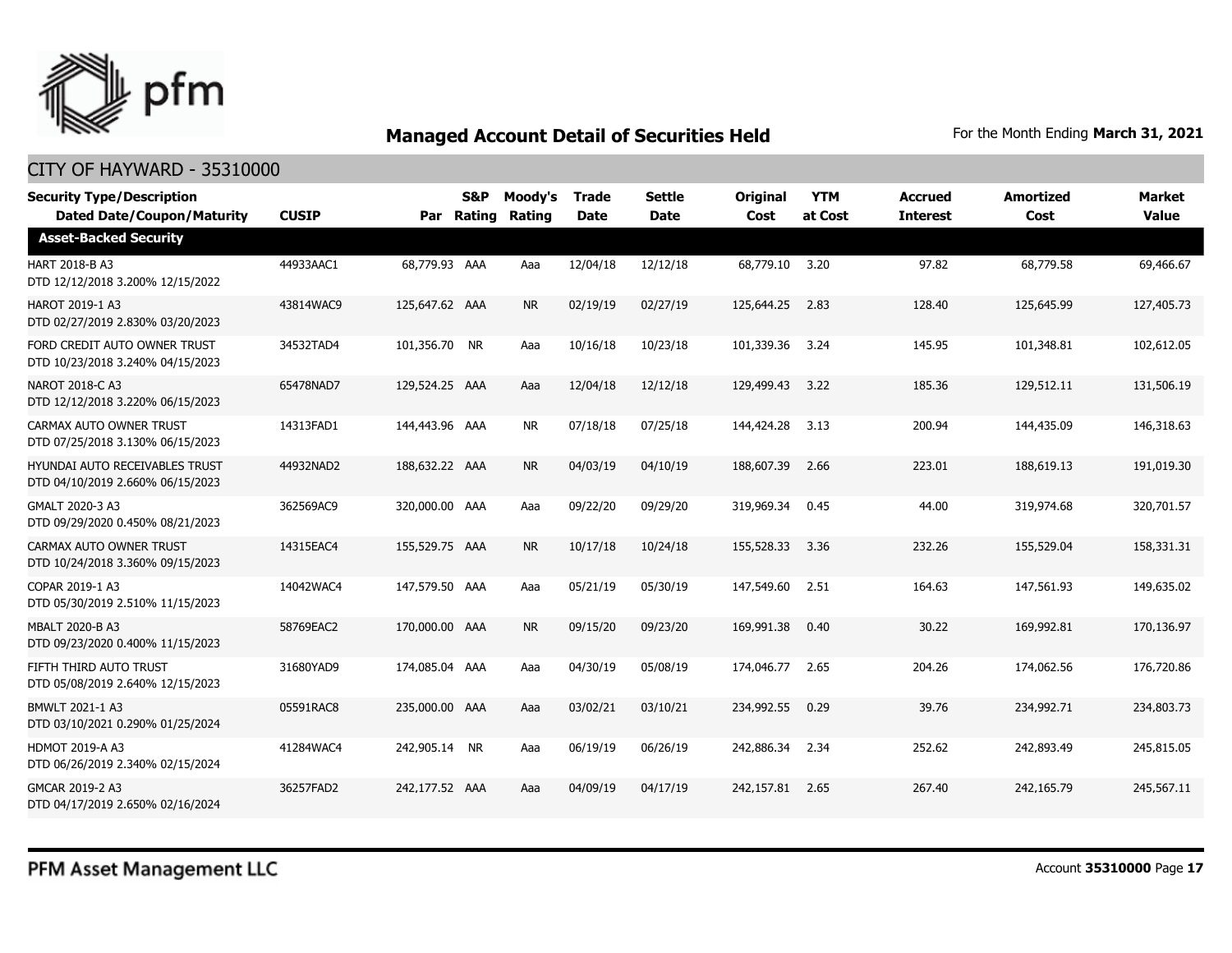

### CITY OF HAYWARD - 35310000

| <b>Security Type/Description</b><br><b>Dated Date/Coupon/Maturity</b> | <b>CUSIP</b> | Par              | S&P<br>Rating | Moody's<br>Rating | <b>Trade</b><br><b>Date</b> | Settle<br>Date | Original<br>Cost | <b>YTM</b><br>at Cost | <b>Accrued</b><br><b>Interest</b> | <b>Amortized</b><br>Cost | <b>Market</b><br><b>Value</b> |
|-----------------------------------------------------------------------|--------------|------------------|---------------|-------------------|-----------------------------|----------------|------------------|-----------------------|-----------------------------------|--------------------------|-------------------------------|
| <b>Asset-Backed Security</b>                                          |              |                  |               |                   |                             |                |                  |                       |                                   |                          |                               |
| VZOT 2020-A A1A<br>DTD 01/29/2020 1.850% 07/22/2024                   | 92348TAA2    | 150,000.00 AAA   |               | Aaa               | 01/21/20                    | 01/29/20       | 149,982.44       | 1.85                  | 84.79                             | 149,987.03               | 152,944.50                    |
| COMET 2019-A2 A2<br>DTD 09/05/2019 1.720% 08/15/2024                  | 14041NFU0    | 600,000.00 AAA   |               | <b>NR</b>         | 08/28/19                    | 09/05/19       | 599,848.92       | 1.73                  | 458.67                            | 599,896.94               | 611,825.40                    |
| <b>HDMOT 2020-A A3</b><br>DTD 01/29/2020 1.870% 10/15/2024            | 41284UAD6    | 135,000.00 AAA   |               | Aaa               | 01/21/20                    | 01/29/20       | 134,970.56       | 1.87                  | 112.20                            | 134,977.88               | 137,091.84                    |
| CARMX 2020-1 A3<br>DTD 01/22/2020 1.890% 12/16/2024                   | 14315XAC2    | 345,000.00 AAA   |               | <b>NR</b>         | 01/14/20                    | 01/22/20       | 344,932.31       | 1.89                  | 289.80                            | 344,948.76               | 352,757.01                    |
| VZOT 2020-B A<br>DTD 08/12/2020 0.470% 02/20/2025                     | 92290BAA9    | 675,000.00       | <b>NR</b>     | Aaa               | 08/04/20                    | 08/12/20       | 674,858.25       | 0.47                  | 96.94                             | 674,878.14               | 676,149.46                    |
| GMCAR 2020-3 A3<br>DTD 08/19/2020 0.450% 04/16/2025                   | 362590AC5    | 445,000.00       | <b>NR</b>     | Aaa               | 08/11/20                    | 08/19/20       | 444,898.18       | 0.46                  | 83.44                             | 444,911.65               | 445,872,29                    |
| <b>Security Type Sub-Total</b>                                        |              | 5,166,243.99     |               |                   |                             |                | 5,165,478.01     | 1.68                  | 3,612.62                          | 5,165,691.97             | 5,220,338.06                  |
| <b>Managed Account Sub-Total</b>                                      |              | 128,171,953.90   |               |                   |                             |                | 128,673,968.97   | 1.04                  | 312,339.16                        | 128,567,312.72           | 129,696,027.89                |
| <b>Securities Sub-Total</b>                                           |              | \$128,171,953.90 |               |                   |                             |                | \$128,673,968.97 | 1.04%                 | \$312,339.16                      | \$128,567,312.72         | \$129,696,027.89              |
| <b>Accrued Interest</b>                                               |              |                  |               |                   |                             |                |                  |                       |                                   |                          | \$312,339.16                  |
| Tatal Turraabusanta                                                   |              |                  |               |                   |                             |                |                  |                       |                                   |                          | $+120.000.2505$               |

**Total Investments**

**\$130,008,367.05**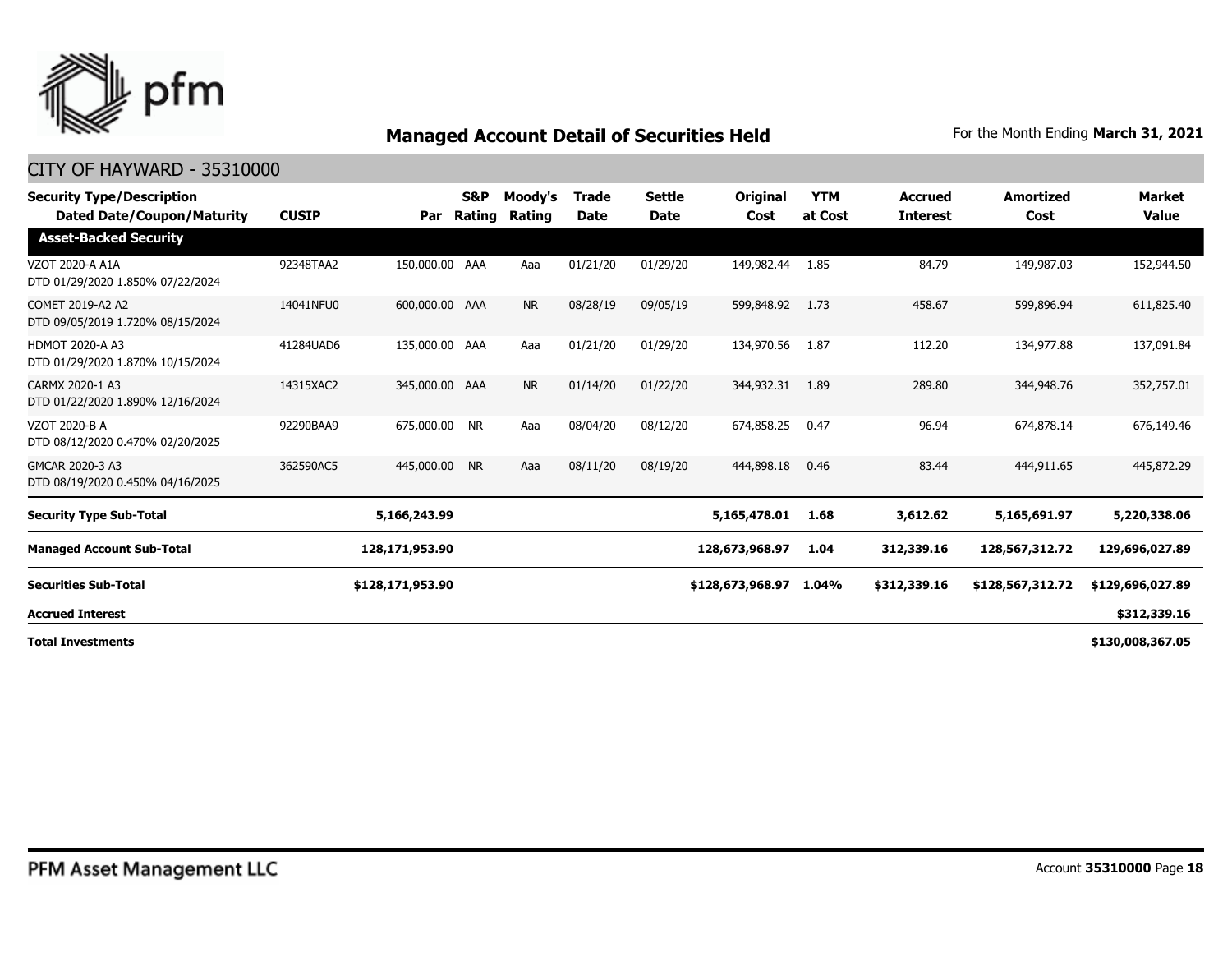

| <b>Security Type/Description</b><br><b>Dated Date/Coupon/Maturity</b>                 | <b>CUSIP</b> | Par                   | <b>Broker</b>       | <b>Next Call</b><br><b>Date</b> | <b>Market</b><br><b>Price</b> | Market<br><b>Value</b> | <b>Unreal G/L</b><br><b>On Cost</b> | Unreal G/L<br><b>Amort Cost</b> | <b>Effective</b><br><b>Duration</b> | <b>YTM</b><br>at Mkt |
|---------------------------------------------------------------------------------------|--------------|-----------------------|---------------------|---------------------------------|-------------------------------|------------------------|-------------------------------------|---------------------------------|-------------------------------------|----------------------|
| <b>U.S. Treasury Bond / Note</b>                                                      |              |                       |                     |                                 |                               |                        |                                     |                                 |                                     |                      |
| <b>US TREASURY NOTES</b><br>DTD 01/31/2017 1.875% 01/31/2022                          | 912828V72    | 5,350,000.00 CITIGRP  |                     |                                 | 101.50                        | 5,430,250.00           | 177,636.71                          | 106,817.93                      | 0.83                                | 0.08                 |
| <b>US TREASURY NOTES</b><br>DTD 07/31/2017 1.875% 07/31/2022                          | 9128282P4    | 1,600,000.00 NOMURA   |                     |                                 | 102.34                        | 1,637,500.00           | 32,062.50                           | 35,148.91                       | 1.32                                | 0.12                 |
| <b>US TREASURY NOTES</b><br>DTD 07/31/2017 1.875% 07/31/2022                          | 9128282P4    | 4,000,000.00 GOLDMAN  |                     |                                 | 102.34                        | 4,093,750.00           | 90,468.75                           | 92,365.72                       | 1.32                                | 0.12                 |
| <b>US TREASURY NOTES</b><br>DTD 08/31/2017 1.625% 08/31/2022                          | 9128282S8    |                       | 125,000.00 MORGAN S |                                 | 102.11                        | 127,636.73             | 2,885.75                            | 2,751.47                        | 1.40                                | 0.13                 |
| US TREASURY NOTES<br>DTD 10/15/2019 1.375% 10/15/2022                                 | 912828YK0    | 5,250,000.00 DEUTSCHE |                     |                                 | 101.91                        | 5,350,078.13           | 136,992.19                          | 119,911.50                      | 1.52                                | 0.14                 |
| <b>US TREASURY NOTES</b><br>DTD 01/15/2020 1.500% 01/15/2023                          | 912828Z29    | 2,500,000.00 MERRILL  |                     |                                 | 102.41                        | 2,560,156.25           | 47,949.22                           | 52,729.83                       | 1.77                                | 0.16                 |
| <b>US TREASURY NOTES</b><br>DTD 02/01/2016 1.750% 01/31/2023                          | 912828P38    |                       | 150,000.00 MORGAN_S |                                 | 102.91                        | 154,359.38             | 3,750.00                            | 3,995.17                        | 1.81                                | 0.16                 |
| <b>US TREASURY NOTES</b><br>DTD 11/15/2020 0.250% 11/15/2023                          | 91282CAW1    | 3,450,000.00 NOMURA   |                     |                                 | 99.94                         | 3,447,843.75           | (5,390.63)                          | (5,033.26)                      | 2.61                                | 0.27                 |
| <b>US TREASURY NOTES</b><br>DTD 12/15/2020 0.125% 12/15/2023                          | 91282CBA8    | 3,250,000.00 BARCLAY  |                     |                                 | 99.56                         | 3,235,781.25           | (6, 474.61)                         | (7,081.43)                      | 2.70                                | 0.29                 |
| <b>US TREASURY NOTES</b><br>DTD 01/15/2021 0.125% 01/15/2024                          | 91282CBE0    | 2,450,000.00 JPM_CHA  |                     |                                 | 99.48                         | 2,437,367.31           | (8,708.86)                          | (8,916.72)                      | 2.79                                | 0.31                 |
| <b>US TREASURY NOTES</b><br>DTD 02/15/2021 0.125% 02/15/2024                          | 91282CBM2    | 4,500,000.00 CITIGRP  |                     |                                 | 99.45                         | 4,475,390.40           | (5,097.88)                          | (5,622.29)                      | 2.87                                | 0.32                 |
| <b>Security Type Sub-Total</b>                                                        |              | 32,625,000.00         |                     |                                 |                               | 32,950,113.20          | 466,073.14                          | 387,066.83                      | 1.90                                | 0.19                 |
| <b>Supra-National Agency Bond / Note</b>                                              |              |                       |                     |                                 |                               |                        |                                     |                                 |                                     |                      |
| INTER-AMERICAN DEVEL BK CORPORATE<br><b>NOTES</b><br>DTD 04/24/2020 0.500% 05/24/2023 | 4581X0DM7    | 1,285,000.00 RBC      |                     |                                 | 100.54                        | 1,291,939.00           | 7,375.90                            | 7,243.08                        | 2.14                                | 0.25                 |
| INTL BK RECON & DEVELOP CORPORATE<br><b>NOTES</b><br>DTD 11/24/2020 0.250% 11/24/2023 | 459058JM6    | 1,375,000.00 TD       |                     |                                 | 99.75                         | 1,371,526,75           | (517.00)                            | (862.57)                        | 2.64                                | 0.35                 |
| <b>Security Type Sub-Total</b>                                                        |              | 2,660,000.00          |                     |                                 |                               | 2,663,465.75           | 6,858.90                            | 6,380.51                        | 2.40                                | 0.30                 |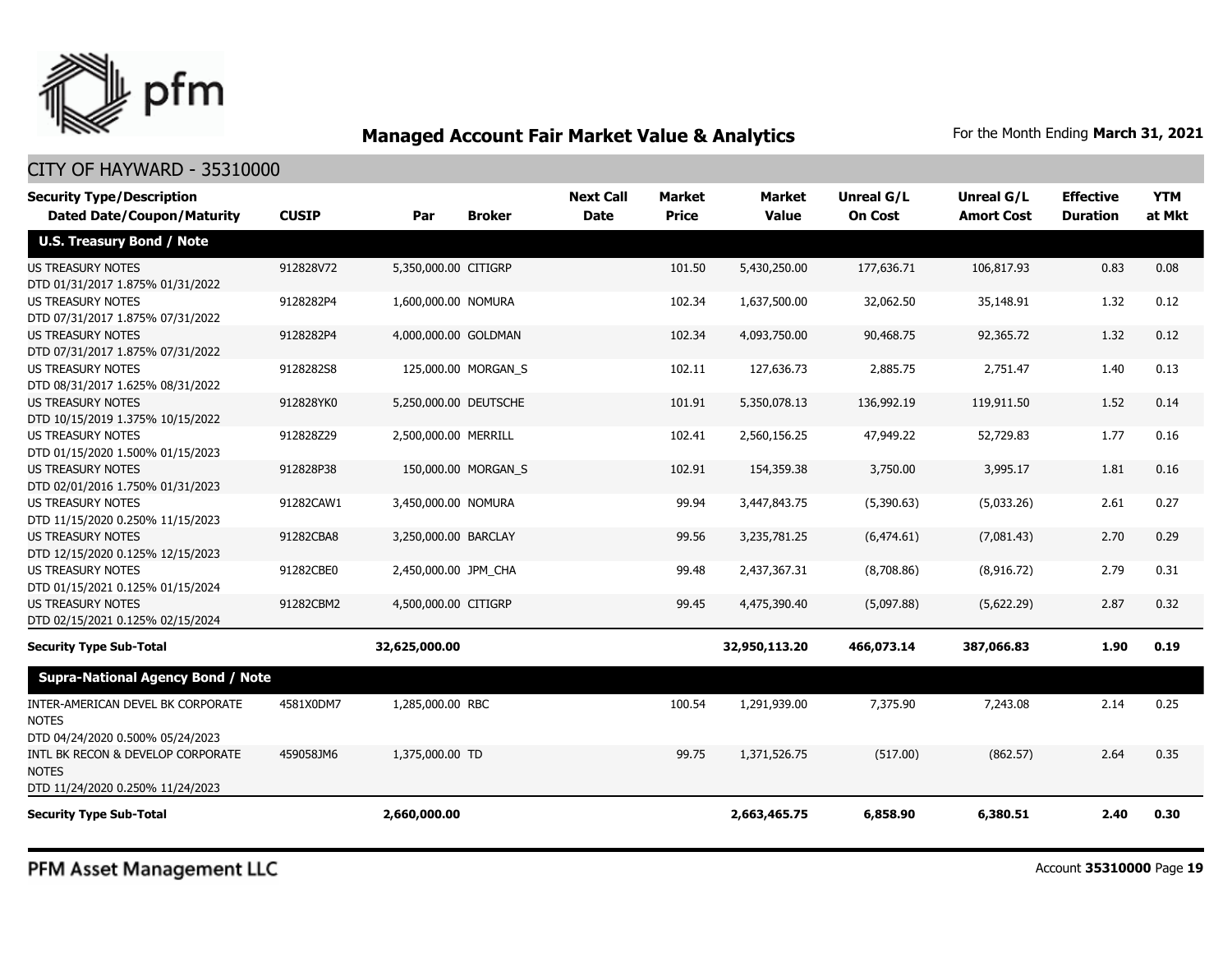

| <b>Security Type/Description</b><br><b>Dated Date/Coupon/Maturity</b>                  | <b>CUSIP</b> | Par                   | <b>Broker</b> | <b>Next Call</b><br><b>Date</b> | <b>Market</b><br><b>Price</b> | <b>Market</b><br><b>Value</b> | <b>Unreal G/L</b><br><b>On Cost</b> | Unreal G/L<br><b>Amort Cost</b> | <b>Effective</b><br><b>Duration</b> | <b>YTM</b><br>at Mkt |
|----------------------------------------------------------------------------------------|--------------|-----------------------|---------------|---------------------------------|-------------------------------|-------------------------------|-------------------------------------|---------------------------------|-------------------------------------|----------------------|
| <b>Municipal Bond / Note</b>                                                           |              |                       |               |                                 |                               |                               |                                     |                                 |                                     |                      |
| LA ST T/E GO BONDS<br>DTD 03/11/2020 5.000% 11/15/2021                                 | 546417DK9    | 600,000.00 MORGAN     |               |                                 | 102.95                        | 617,682.00                    | (19,362.00)                         | 2,916.21                        | 0.61                                | 0.28                 |
| CA ST T/E GO BONDS<br>DTD 04/22/2020 5.000% 03/01/2022                                 | 13063DUV8    | 600,000.00 MERRILL    |               |                                 | 104.40                        | 626,382.00                    | (17,688.00)                         | 4,672.00                        | 0.91                                | 0.21                 |
| CT ST T/E GO BONDS<br>DTD 06/25/2020 3.000% 06/01/2022                                 | 20772KKE8    | 750,000.00 MORGAN     |               |                                 | 103.20                        | 774,015.00                    | (10,822.50)                         | 2,994.07                        | 1.15                                | 0.26                 |
| CT ST TXBL GO BONDS<br>DTD 06/11/2020 2.500% 07/01/2022                                | 20772KJU4    | 305,000.00 SIEBERT    |               |                                 | 102.92                        | 313,902.95                    | 3,772.85                            | 5,783.85                        | 1.24                                | 0.17                 |
| PALOMAR COMM COLL DIST, CA TXBL GO<br><b>BONDS</b><br>DTD 11/03/2020 0.441% 08/01/2022 | 697511EZ2    | 375,000.00 RBC        |               |                                 | 99.89                         | 374,576.25                    | (423.75)                            | (423.75)                        | 1.33                                | 0.53                 |
| CHAFFEY UHSD, CA TXBL GO BONDS<br>DTD 12/05/2019 1.913% 08/01/2022                     | 157411TH2    | 600,000.00 RBC        |               |                                 | 101.92                        | 611,496.00                    | 11,496.00                           | 11,496.00                       | 1.32                                | 0.47                 |
| SAN DIEGO CCD, CA TXBL GO BONDS<br>DTD 10/16/2019 1.936% 08/01/2022                    | 7972720M6    | 675,000.00 RBC        |               |                                 | 102.14                        | 689,431.50                    | 14,431.50                           | 14,431.50                       | 1.32                                | 0.33                 |
| LONG BEACH CCD, CA TXBL GO BONDS<br>DTD 10/23/2019 1.702% 08/01/2022                   | 542411NG4    | 920,000.00 PIPER JA   |               |                                 | 102.02                        | 938,556.40                    | 18,556.40                           | 18,556.40                       | 1.32                                | 0.19                 |
| TAMALPAIS UHSD, CA TXBL GO BONDS<br>DTD 10/09/2019 1.925% 08/01/2022                   | 874857KH7    | 995,000.00 RBC        |               |                                 | 102.46                        | 1,019,457.10                  | 24,457.10                           | 24,457.10                       | 1.32                                | 0.08                 |
| SAN JOSE, CA TXBL GO BONDS<br>DTD 07/25/2019 2.300% 09/01/2022                         | 798135H44    | 1,150,000.00 MORGAN S |               |                                 | 102.92                        | 1,183,568.50                  | 26,024.50                           | 30,122.48                       | 1.40                                | 0.24                 |
| OR ST DEPT OF TRANS TXBL REV BONDS<br>DTD 11/20/2019 1.855% 11/15/2022                 | 68607DTT2    | 600,000.00 CITIGRP    |               |                                 | 102.38                        | 614,268.00                    | 14,268.00                           | 14,268.00                       | 1.60                                | 0.39                 |
| NY ST URBAN DEV CORP TXBL REV BONDS<br>DTD 12/23/2020 0.480% 03/15/2023                | 650036DR4    | 290,000.00 WELLS_F    |               |                                 | 99.95                         | 289,849.20                    | (150.80)                            | (150.80)                        | 1.95                                | 0.51                 |
| UNIV OF CAL TXBL REV BONDS<br>DTD 07/16/2020 0.628% 05/15/2023                         | 91412HFK4    | 500,000.00 JPM_CHA    |               |                                 | 100.54                        | 502,700.00                    | 2,700.00                            | 2,700.00                        | 2.11                                | 0.37                 |
| CHAFFEY CMTY CLG DIST, CA TXBL GO<br><b>BONDS</b><br>DTD 09/24/2019 1.617% 06/01/2023  | 157432KD6    | 770,000.00 RBC        |               |                                 | 102.63                        | 790,243.30                    | (2,071.30)                          | 1,837.83                        | 2.13                                | 0.40                 |
| CA ST EARTHOUAKE AUTH TXBL REV<br><b>BONDS</b><br>DTD 11/24/2020 1.477% 07/01/2023     | 13017HAK2    | 300,000,00 TFC        |               |                                 | 102.58                        | 307,743.00                    | 6,144.00                            | 6,359.67                        | 2.22                                | 0.33                 |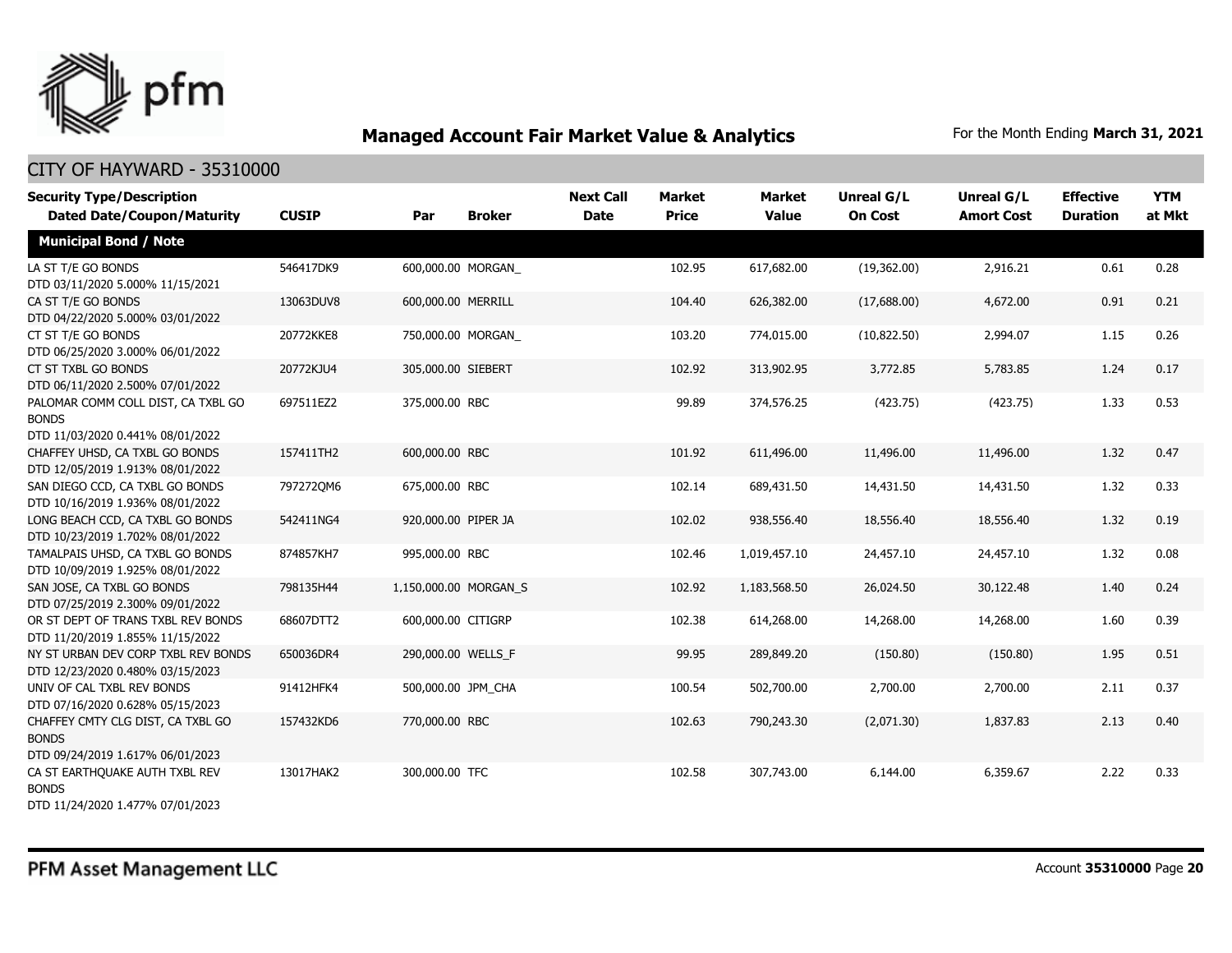

| <b>Security Type/Description</b>                                                       |              |                       |               | <b>Next Call</b> | <b>Market</b> | <b>Market</b> | <b>Unreal G/L</b> | Unreal G/L        | <b>Effective</b> | <b>YTM</b> |
|----------------------------------------------------------------------------------------|--------------|-----------------------|---------------|------------------|---------------|---------------|-------------------|-------------------|------------------|------------|
| <b>Dated Date/Coupon/Maturity</b>                                                      | <b>CUSIP</b> | Par                   | <b>Broker</b> | <b>Date</b>      | <b>Price</b>  | <b>Value</b>  | <b>On Cost</b>    | <b>Amort Cost</b> | <b>Duration</b>  | at Mkt     |
| <b>Municipal Bond / Note</b>                                                           |              |                       |               |                  |               |               |                   |                   |                  |            |
| PORT AUTH OF NY/NJ TXBL REV BONDS<br>DTD 07/08/2020 1.086% 07/01/2023                  | 73358W4V3    | 370,000.00 CITIGRP    |               |                  | 101.40        | 375,194.80    | 5,194.80          | 5,194.80          | 2.22             | 0.46       |
| PORT AUTH OF NY/NJ TXBL REV BONDS<br>DTD 07/08/2020 1.086% 07/01/2023                  | 73358W4V3    | 375,000.00 CITIGRP    |               |                  | 101.40        | 380,265.00    | 3,067.50          | 3,605.25          | 2.22             | 0.46       |
| WA ST T/E GO BONDS<br>DTD 04/29/2020 5.000% 07/01/2023                                 | 93974EHJ8    | 605,000.00 WELLS F    |               |                  | 110.72        | 669,880.20    | (9,879.65)        | 11,876.89         | 2.14             | 0.22       |
| WI DEPT OF TRANS TXBL REV BONDS<br>DTD 07/30/2020 0.420% 07/01/2023                    | 977123X52    | 625,000.00 WELLS F    |               |                  | 100.14        | 625,893.75    | 893.75            | 893.75            | 2.24             | 0.36       |
| AZ TRAN BOARD TXBL REV BONDS<br>DTD 02/12/2020 1.795% 07/01/2023                       | 040654XT7    | 1,235,000.00 JPM CHAS |               |                  | 102.85        | 1,270,197.50  | 35,197.50         | 35,197.50         | 2.21             | 0.52       |
| LOS ANGELES CCD, CA TXBL GO BONDS<br>DTD 11/10/2020 0.444% 08/01/2023                  | 54438CYH9    | 310,000.00 MERRILL    |               |                  | 99.73         | 309,156.80    | (843.20)          | (843.20)          | 2.33             | 0.56       |
| PALOMAR COMM COLL DIST, CA TXBL GO<br><b>BONDS</b><br>DTD 11/03/2020 0.580% 08/01/2023 | 697511FA6    | 350,000.00 RBC        |               |                  | 99.71         | 348,985.00    | (1,015.00)        | (1,015.00)        | 2.32             | 0.71       |
| MD ST TXBL GO BONDS<br>DTD 08/05/2020 0.410% 08/01/2023                                | 574193TP3    | 650,000.00 JPM_CHA    |               |                  | 100.29        | 651,865.50    | 1,865.50          | 1,865.50          | 2.33             | 0.29       |
| CA ST UNIV TXBL REV BONDS<br>DTD 09/17/2020 0.475% 11/01/2023                          | 13077DMJ8    | 325,000.00 GOLDMAN    |               |                  | 99.28         | 322,643.75    | (2,356.25)        | (2,356.25)        | 2.57             | 0.76       |
| MS ST TXBL GO BONDS<br>DTD 08/06/2020 0.422% 11/01/2023                                | 605581MY0    | 475,000.00 WELLS_F    |               |                  | 100.11        | 475,498.75    | 498.75            | 498.75            | 2.57             | 0.38       |
| NY ST URBAN DEV CORP TXBL REV BONDS<br>DTD 12/23/2020 0.620% 03/15/2024                | 650036DS2    | 880,000.00 WELLS F    |               |                  | 99.64         | 876,805.60    | (3, 194.40)       | (3, 194.40)       | 2.93             | 0.74       |
| MD ST T/E GO BONDS<br>DTD 08/30/2017 5.000% 08/01/2024                                 | 574193PK8    | 500,000.00 MERRILL    |               |                  | 115.31        | 576,525.00    | (7,400.00)        | 10,533.62         | 3.11             | 0.38       |
| FL ST BOARD OF ADMIN TXBL REV BONDS<br>DTD 09/16/2020 1.258% 07/01/2025                | 341271AD6    | 295,000.00 MERRILL    |               |                  | 100.78        | 297,303.95    | 2,303.95          | 2,303.95          | 4.14             | 1.07       |
| <b>Security Type Sub-Total</b>                                                         |              | 16,425,000.00         |               |                  |               | 16,834,086.80 | 95,665.25         | 204,581.72        | 1.88             | 0.38       |
| <b>Federal Agency Collateralized Mortgage Obligation</b>                               |              |                       |               |                  |               |               |                   |                   |                  |            |
| FNA 2018-M5 A2<br>DTD 04/01/2018 3.560% 09/01/2021                                     | 3136B1XP4    | 112,690.18 JPM CHAS   |               |                  | 100.00        | 112,690.18    | (2,241.52)        | (281.11)          | 0.32             | 3.56       |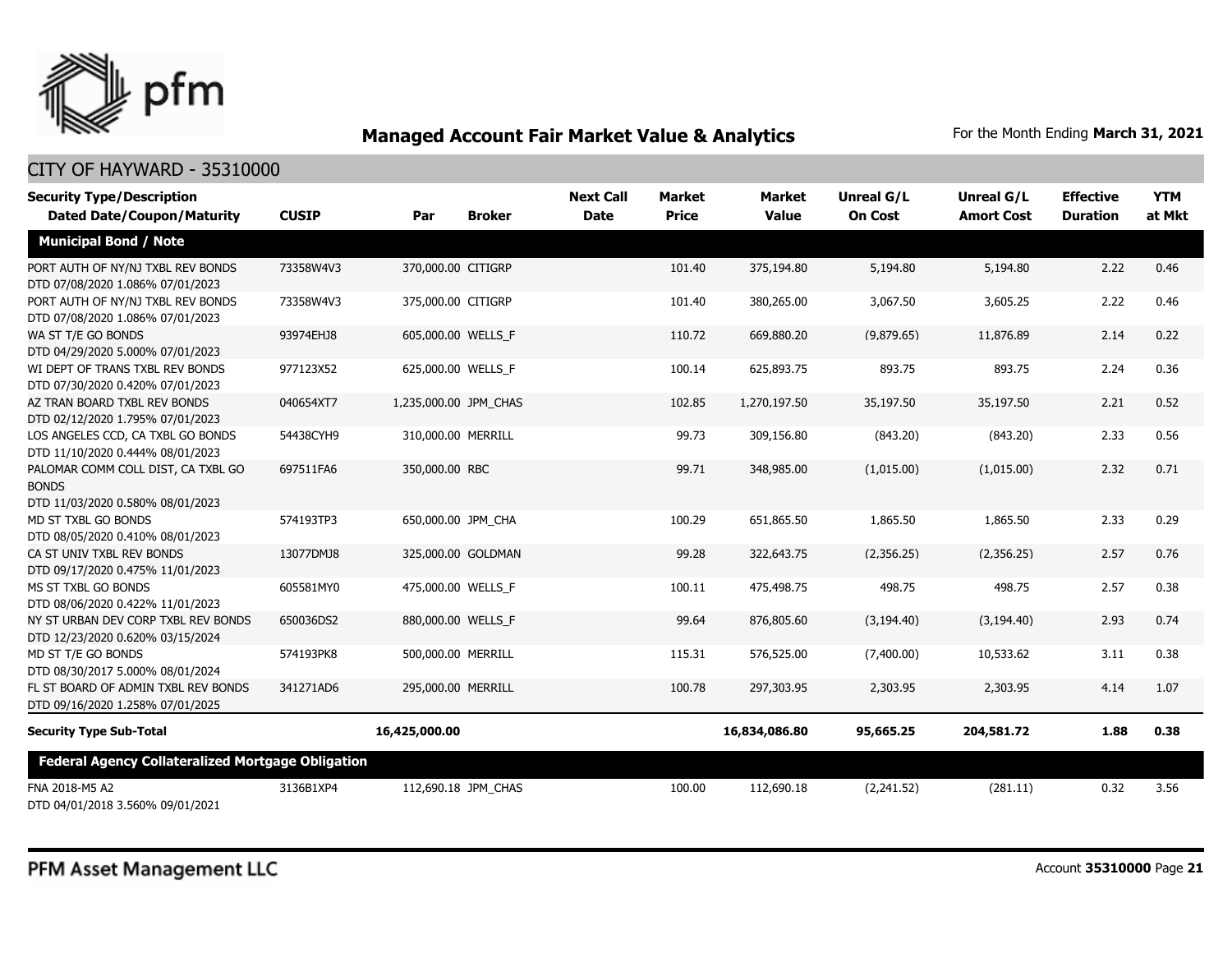

| <b>Security Type/Description</b>                                   |              |                       |                     | <b>Next Call</b> | <b>Market</b> | <b>Market</b> | <b>Unreal G/L</b> | <b>Unreal G/L</b> | <b>Effective</b> | <b>YTM</b> |
|--------------------------------------------------------------------|--------------|-----------------------|---------------------|------------------|---------------|---------------|-------------------|-------------------|------------------|------------|
| <b>Dated Date/Coupon/Maturity</b>                                  | <b>CUSIP</b> | Par                   | <b>Broker</b>       | <b>Date</b>      | <b>Price</b>  | <b>Value</b>  | <b>On Cost</b>    | <b>Amort Cost</b> | <b>Duration</b>  | at Mkt     |
| <b>Federal Agency Collateralized Mortgage Obligation</b>           |              |                       |                     |                  |               |               |                   |                   |                  |            |
| <b>FHMS K720 A1</b><br>DTD 11/01/2015 2.316% 11/01/2021            | 3137BLUQ9    |                       | 101,156.79 BARCLAYS |                  | 100.50        | 101,658.18    | 224.79            | 427.12            | 0.43             | 1.47       |
| FHLMC MULTIFAMILY STRUCTURED P<br>DTD 05/01/2015 2.791% 01/01/2022 | 3137BHXY8    | 1,236,894.22 AMHERST  |                     |                  | 101.32        | 1,253,203.05  | (6, 109.88)       | 9,173.25          | 0.68             | 1.03       |
| FHMS K019 A2<br>DTD 08/01/2012 2.272% 03/01/2022                   | 3137ASNJ9    |                       | 568,252.33 MORGAN S |                  | 101.23        | 575,219.75    | 11,162.72         | 8,285.60          | 0.83             | 0.93       |
| FHMS K023 A1<br>DTD 12/01/2012 1.583% 04/01/2022                   | 3137AWQG3    | 34,177.00 BAIRD       |                     |                  | 100.65        | 34,399.36     | 964.65            | 404.93            | 0.58             | 0.93       |
| FHMS K023 A1<br>DTD 12/01/2012 1.583% 04/01/2022                   | 3137AWQG3    |                       | 150,045.37 BARCLAYS |                  | 100.65        | 151,021.56    | 4,768.34          | 1,998.45          | 0.58             | 0.93       |
| FHMS K023 A1<br>DTD 12/01/2012 1.583% 04/01/2022                   | 3137AWQG3    | 308,426.59 BAIRD      |                     |                  | 100.65        | 310,433.22    | 8,753.46          | 3,666.06          | 0.58             | 0.93       |
| FHLMC MULTIFAMILY STRUCTURED P<br>DTD 11/01/2015 2.716% 06/01/2022 | 3137BLUR7    |                       | 600,000.00 JPM CHAS |                  | 101.88        | 611,286.65    | 12,033.13         | 11,558.21         | 0.99             | 1.10       |
| FHLMC MULTIFAMILY STRUCTURED P<br>DTD 12/01/2012 2.355% 07/01/2022 | 3137AVXN2    |                       | 570,000.00 WELLS FA |                  | 101.83        | 580,437.99    | 8,345.02          | 9,578.18          | 1.20             | 0.88       |
| FHLMC MULTIFAMILY STRUCTURED P<br>DTD 12/01/2012 2.355% 07/01/2022 | 3137AVXN2    | 1,227,386.00 WELLS_FA |                     |                  | 101.83        | 1,249,862.23  | 27,270.71         | 24,319.64         | 1.20             | 0.88       |
| FHLMC MULTIFAMILY STRUCTURED P<br>DTD 12/01/2012 2.307% 08/01/2022 | 3137AWOH1    | 1,250,000.00 CANT_FIT |                     |                  | 101.97        | 1,274,683.24  | 6,226.21          | 16,179.39         | 1.30             | 0.82       |
| FHLMC MULTIFAMILY STRUCTURED P<br>DTD 05/01/2013 2.510% 11/01/2022 | 3137B1BS0    | 500,000.00 PTRU       |                     |                  | 102.81        | 514,054.10    | 4,405.66          | 8,376.82          | 1.51             | 0.73       |
| <b>FANNIEMAE-ACES</b><br>DTD 02/01/2013 2.509% 11/01/2022          | 3136ACGJ4    |                       | 915,089.94 JPM_CHAS |                  | 101.80        | 931,591.32    | 5,205.72          | 11,153.72         | 1.50             | 1.36       |
| FHLMC MULTIFAMILY STRUCTURED P<br>DTD 05/01/2013 2.510% 11/01/2022 | 3137B1BS0    | 1,065,000.00 CITIGRP  |                     |                  | 102.81        | 1,094,935.22  | 20,616.47         | 25,559.26         | 1.51             | 0.73       |
| FNA 2013-M7 A2<br>DTD 05/01/2013 2.280% 12/01/2022                 | 3136AEGQ4    | 280,297.73 BAIRD      |                     |                  | 101.73        | 285,159.59    | 3,115.31          | 3,954.31          | 1.62             | 1.23       |
| FNA 2013-M7 A2<br>DTD 05/01/2013 2.280% 12/01/2022                 | 3136AEGO4    | 371,334.61 BAIRD      |                     |                  | 101.73        | 377,775.53    | 1,576.07          | 3,928.03          | 1.62             | 1.23       |
| FHMS KP05 A<br>DTD 12/01/2018 3.203% 07/01/2023                    | 3137FKK39    | 80,483.33 CSFB        |                     |                  | 102.14        | 82,203.03     | 1,719.95          | 1,719.82          | 1.04             | 2.23       |
| FHMS KJ27 A1<br>DTD 11/01/2019 2.092% 07/01/2024                   | 3137FQ3V3    |                       | 448,594.77 JPM CHAS |                  | 102.18        | 458,359.52    | 9,775.52          | 9,772.36          | 1.93             | 1.41       |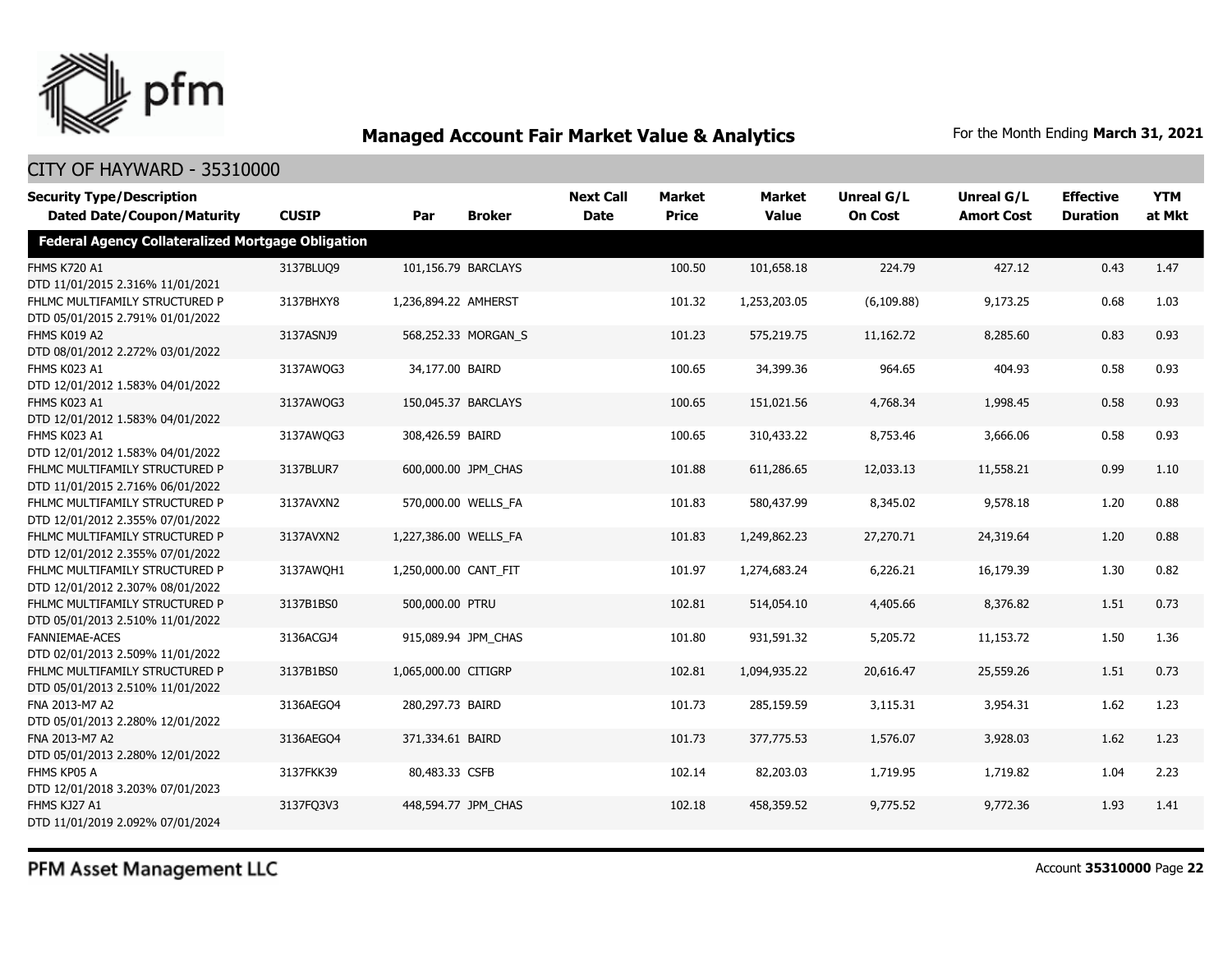

### CITY OF HAYWARD - 35310000

| <b>Security Type/Description</b><br><b>Dated Date/Coupon/Maturity</b> | <b>CUSIP</b> | Par                   | <b>Broker</b> | <b>Next Call</b><br><b>Date</b> | <b>Market</b><br><b>Price</b> | <b>Market</b><br><b>Value</b> | Unreal G/L<br><b>On Cost</b> | Unreal G/L<br><b>Amort Cost</b> | <b>Effective</b><br><b>Duration</b> | <b>YTM</b><br>at Mkt |
|-----------------------------------------------------------------------|--------------|-----------------------|---------------|---------------------------------|-------------------------------|-------------------------------|------------------------------|---------------------------------|-------------------------------------|----------------------|
| <b>Federal Agency Collateralized Mortgage Obligation</b>              |              |                       |               |                                 |                               |                               |                              |                                 |                                     |                      |
| FHMS KJ30 A1<br>DTD 07/01/2020 0.526% 01/01/2025                      | 3137FUZN7    | 386,881.05 JPM CHA    |               |                                 | 98.26                         | 380,133.43                    | (6,740.28)                   | (6,741.39)                      | 2.87                                | 1.00                 |
| <b>Security Type Sub-Total</b>                                        |              | 10,206,709.91         |               |                                 |                               | 10,379,107.15                 | 111,072.05                   | 143,032.65                      | 1.26                                | 1.02                 |
| <b>Federal Agency Bond / Note</b>                                     |              |                       |               |                                 |                               |                               |                              |                                 |                                     |                      |
| FEDERAL FARM CREDIT BANK NOTES<br>DTD 04/08/2020 0.375% 04/08/2022    | 3133ELWD2    | 2,550,000.00 WELLS_F  |               |                                 | 100.27                        | 2,556,976.80                  | 10,750.80                    | 8,899.99                        | 1.02                                | 0.11                 |
| FEDERAL FARM CREDIT BANK NOTES<br>DTD 06/02/2020 0.250% 06/02/2022    | 3133ELE75    | 2,575,000.00 DAIWA    |               |                                 | 100.14                        | 2,578,718.30                  | 5,453.85                     | 4,736.27                        | 1.17                                | 0.13                 |
| FEDERAL HOME LOAN BANK<br>DTD 06/01/2012 2.125% 06/10/2022            | 313379069    | 2,475,000.00 CITIGRP  |               |                                 | 102.38                        | 2,533,882.73                  | 41,483.48                    | 51,951.71                       | 1.18                                | 0.13                 |
| FREDDIE MAC NOTES<br>DTD 07/23/2020 0.125% 07/25/2022                 | 3137EAET2    | 1,575,000.00 WELLS_F  |               |                                 | 100.00                        | 1,574,971.65                  | 3,531.15                     | 2,305.75                        | 1.32                                | 0.13                 |
| <b>FANNIE MAE NOTES</b><br>DTD 09/06/2019 1.375% 09/06/2022           | 3135G0W33    | 1,250,000.00 BARCLAYS |               |                                 | 101.76                        | 1,271,938.75                  | 26,288.75                    | 24,014.53                       | 1.42                                | 0.15                 |
| FEDERAL HOME LOAN BANKS NOTES<br>DTD 02/21/2020 1.375% 02/17/2023     | 3130AJ7E3    | 2,140,000.00 WELLS FA |               |                                 | 102.25                        | 2,188,064.40                  | 52,002.00                    | 50,541.63                       | 1.86                                | 0.18                 |
| FREDDIE MAC NOTES<br>DTD 04/20/2020 0.375% 04/20/2023                 | 3137EAEO8    | 3,825,000.00 CITIGRP  |               |                                 | 100.39                        | 3,839,775.98                  | 24,338.48                    | 21,316.90                       | 2.05                                | 0.19                 |
| FREDDIE MAC NOTES<br>DTD 05/07/2020 0.375% 05/05/2023                 | 3137EAER6    | 1,750,000.00 JEFFERI  |               |                                 | 100.37                        | 1,756,531.00                  | 2,926.00                     | 3,947.30                        | 2.09                                | 0.20                 |
| FREDDIE MAC NOTES<br>DTD 05/07/2020 0.375% 05/05/2023                 | 3137EAER6    | 2,410,000.00 WELLS F  |               |                                 | 100.37                        | 2,418,994.12                  | 10,006.32                    | 9,701.64                        | 2.09                                | 0.20                 |
| <b>FANNIE MAE NOTES</b><br>DTD 05/22/2020 0.250% 05/22/2023           | 3135G04Q3    | 1,550,000.00 WELLS F  |               |                                 | 100.11                        | 1,551,776.30                  | 4,488.80                     | 3,732.41                        | 2.14                                | 0.20                 |
| <b>FANNIE MAE NOTES</b><br>DTD 05/22/2020 0.250% 05/22/2023           | 3135G04Q3    | 2,550,000.00 CITIGRP  |               |                                 | 100.11                        | 2,552,922.30                  | 10,597.80                    | 8,396.79                        | 2.14                                | 0.20                 |
| FREDDIE MAC NOTES<br>DTD 06/16/2020 0.500% 06/16/2023                 | 3134GVR67    | 1,900,000.00 JPM_CHA  |               |                                 | 100.08                        | 1,901,561.80                  | 1,561.80                     | 1,561.80                        | 2.20                                | 0.46                 |
| FREDDIE MAC NOTES<br>DTD 06/26/2020 0.250% 06/26/2023                 | 3137EAES4    | 2,340,000.00 TD       |               |                                 | 100.10                        | 2,342,276.82                  | 9,109.62                     | 7,368.66                        | 2.23                                | 0.21                 |
| <b>FANNIE MAE NOTES</b><br>DTD 07/10/2020 0.250% 07/10/2023           | 3135G05G4    | 1,000,000.00 WELLS F  |               |                                 | 100.02                        | 1,000,216.00                  | 576.00                       | 513.31                          | 2.27                                | 0.24                 |

PFM Asset Management LLC

Account **35310000** Page **23**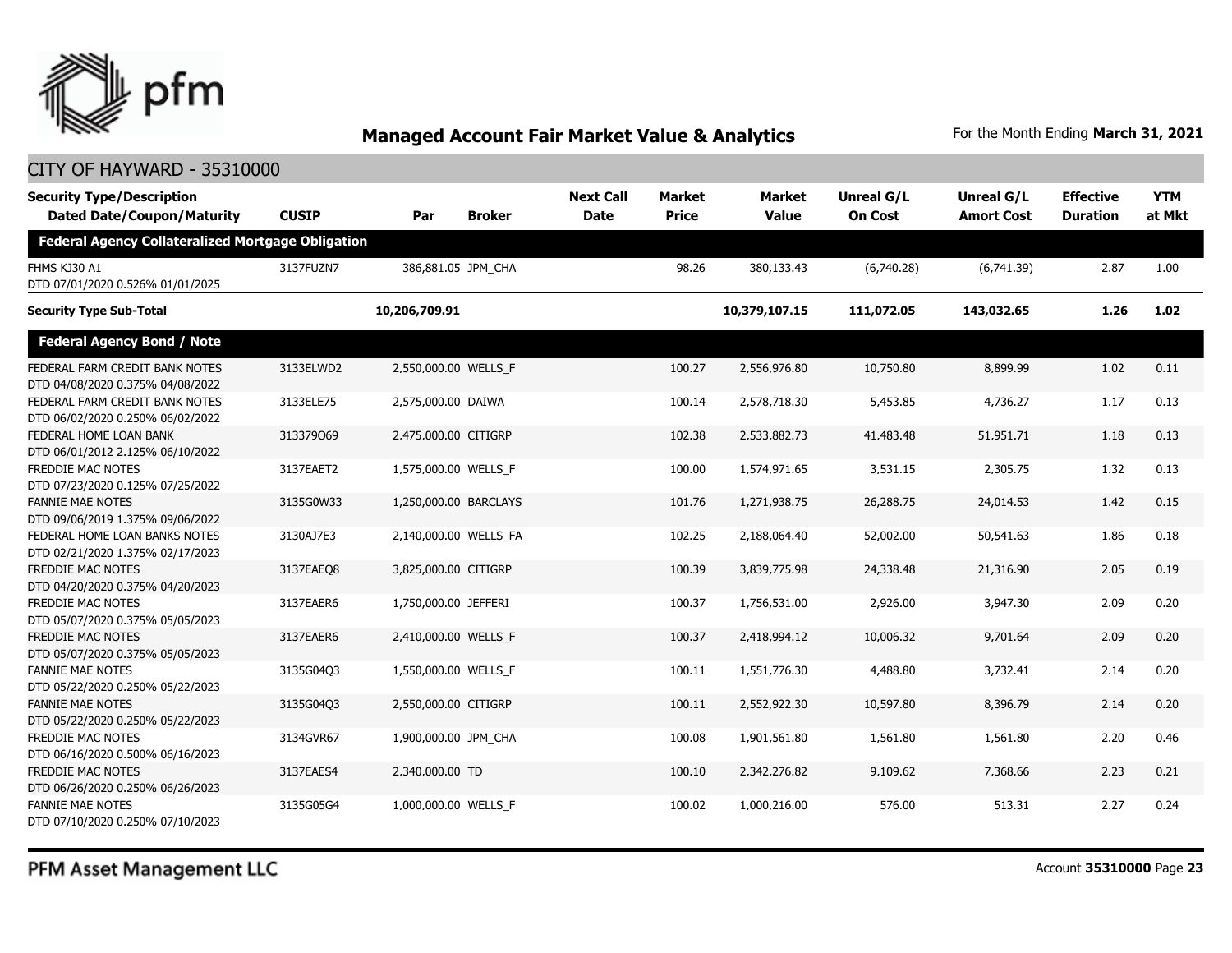

| <b>Security Type/Description</b>                                                      |              |                      |                     | <b>Next Call</b> | <b>Market</b> | <b>Market</b> | <b>Unreal G/L</b> | Unreal G/L        | <b>Effective</b> | <b>YTM</b> |
|---------------------------------------------------------------------------------------|--------------|----------------------|---------------------|------------------|---------------|---------------|-------------------|-------------------|------------------|------------|
| <b>Dated Date/Coupon/Maturity</b>                                                     | <b>CUSIP</b> | Par                  | <b>Broker</b>       | <b>Date</b>      | <b>Price</b>  | <b>Value</b>  | <b>On Cost</b>    | <b>Amort Cost</b> | <b>Duration</b>  | at Mkt     |
| <b>Federal Agency Bond / Note</b>                                                     |              |                      |                     |                  |               |               |                   |                   |                  |            |
| <b>FANNIE MAE NOTES</b><br>DTD 07/10/2020 0.250% 07/10/2023                           | 3135G05G4    | 2,455,000.00 CITIGRP |                     |                  | 100.02        | 2,455,530.28  | 5,808.53          | 4,531.15          | 2.27             | 0.24       |
| <b>FANNIE MAE NOTES (CALLABLE)</b><br>DTD 08/10/2020 0.300% 08/10/2023                | 3135G05R0    | 1,950,000.00 CITIGRP |                     | 08/10/22         | 99.96         | 1,949,143.95  | 2,809.95          | 2,031.81          | 1.36             | 0.32       |
| FREDDIE MAC NOTES<br>DTD 08/21/2020 0.250% 08/24/2023                                 | 3137EAEV7    | 2,325,000.00 CITIGRP |                     |                  | 100.00        | 2,324,974.43  | 2,345.93          | 1,864.29          | 2.39             | 0.25       |
| <b>FREDDIE MAC NOTES</b><br>DTD 09/04/2020 0.250% 09/08/2023                          | 3137EAEW5    | 900,000.00 NOMURA    |                     |                  | 99.95         | 899,553.60    | (158.40)          | (205.72)          | 2.43             | 0.27       |
| <b>FREDDIE MAC NOTES</b><br>DTD 09/04/2020 0.250% 09/08/2023                          | 3137EAEW5    | 1,010,000.00 NOMURA  |                     |                  | 99.95         | 1,009,499.04  | (685.40)          | (650.32)          | 2.43             | 0.27       |
| <b>FREDDIE MAC NOTES</b><br>DTD 09/04/2020 0.250% 09/08/2023                          | 3137EAEW5    | 1,590,000.00 WELLS F |                     |                  | 99.95         | 1,589,211.36  | (263.94)          | (363.72)          | 2.43             | 0.27       |
| FREDDIE MAC NOTES<br>DTD 11/05/2020 0.250% 11/06/2023                                 | 3137EAEZ8    | 2,250,000.00 CITIGRP |                     |                  | 99.90         | 2,247,646.50  | (328.50)          | (600.10)          | 2.59             | 0.29       |
| FREDDIE MAC NOTES<br>DTD 12/04/2020 0.250% 12/04/2023                                 | 3137EAFA2    | 2,130,000.00 CITIGRP |                     |                  | 99.89         | 2,127,705.99  | (185.31)          | (412.55)          | 2.67             | 0.29       |
| <b>Security Type Sub-Total</b>                                                        |              | 44,500,000.00        |                     |                  |               | 44,671,872.10 | 212,457.71        | 205,183.53        | 1.96             | 0.22       |
| <b>Corporate Note</b>                                                                 |              |                      |                     |                  |               |               |                   |                   |                  |            |
| HOME DEPOT INC<br>DTD 12/06/2018 3.250% 03/01/2022                                    | 437076BV3    |                      | 175,000.00 JPM_CHAS |                  | 102.82        | 179,928.35    | 5,407.85          | 5,063.96          | 0.91             | 0.18       |
| GOLDMAN SACHS GROUP INC (CALLABLE)<br><b>NOTE</b><br>DTD 01/26/2017 3.000% 04/26/2022 | 38141GWC4    |                      | 275,000.00 GOLDMAN  | 04/26/21         | 100.12        | 275,343.20    | 3,362.70          | 1,353.15          | 0.07             | 2.88       |
| <b>IBM CORP</b><br>DTD 05/15/2019 2.850% 05/13/2022                                   | 459200JX0    |                      | 300,000.00 WELLS FA |                  | 102.87        | 308,599.50    | 1,873.50          | 5,623.98          | 1.10             | 0.28       |
| UNITED PARCEL SERVICE (CALLABLE)<br><b>NOTES</b><br>DTD 05/16/2017 2.350% 05/16/2022  | 911312BC9    |                      | 300,000.00 JPM CHAS | 04/16/22         | 102.05        | 306,151.20    | 4,462.20          | 5,524.42          | 1.03             | 0.52       |
| MORGAN STANLEY CORP NOTES<br>DTD 05/19/2017 2.750% 05/19/2022                         | 61744YAH1    | 300,000.00 RBC       |                     |                  | 102.73        | 308,178.60    | 10,167.60         | 8,901.71          | 1.12             | 0.34       |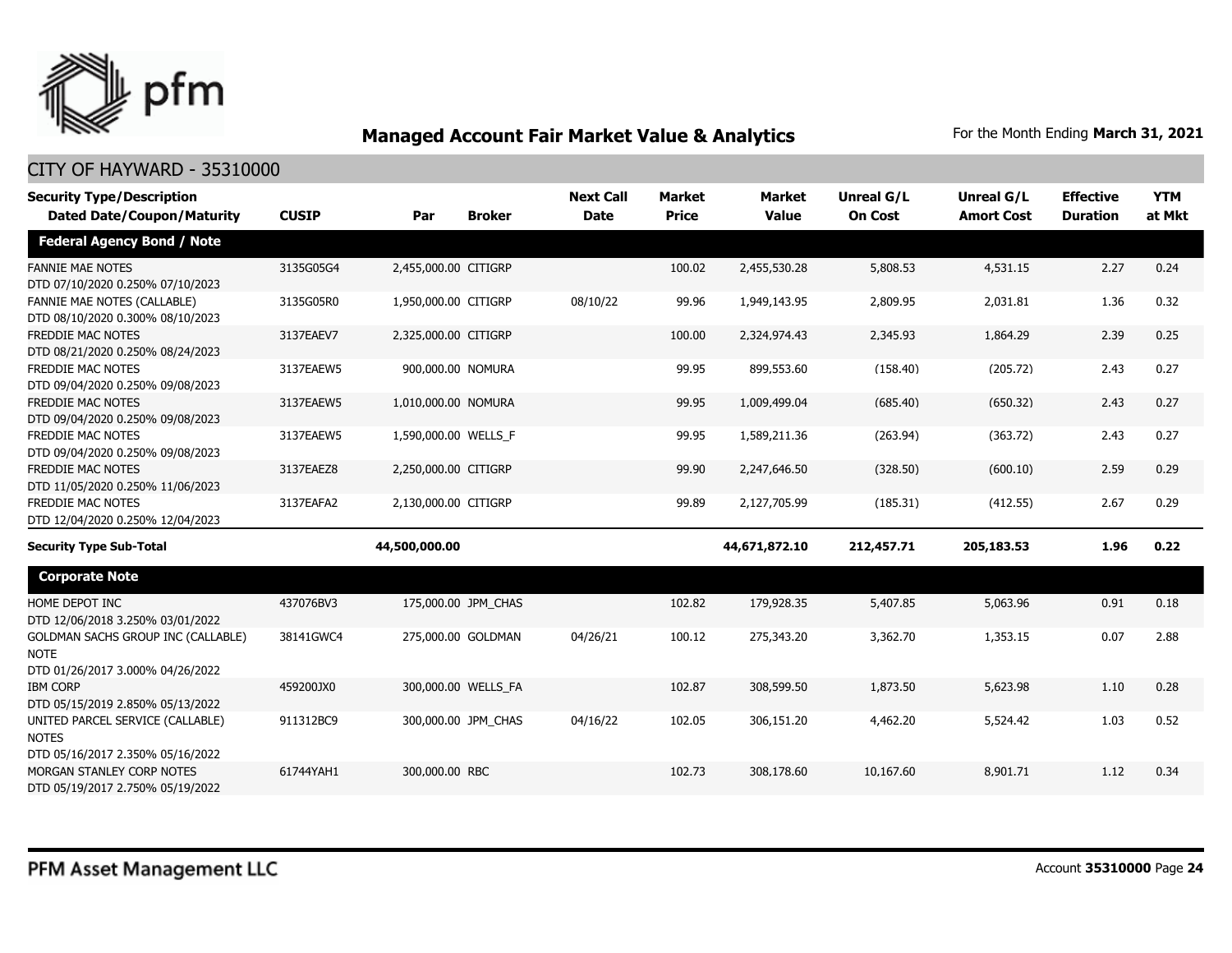

| <b>Security Type/Description</b><br><b>Dated Date/Coupon/Maturity</b>                             | <b>CUSIP</b> | Par                 | <b>Broker</b> | <b>Next Call</b><br><b>Date</b> | <b>Market</b><br><b>Price</b> | Market<br><b>Value</b> | <b>Unreal G/L</b><br><b>On Cost</b> | Unreal G/L<br><b>Amort Cost</b> | <b>Effective</b><br><b>Duration</b> | <b>YTM</b><br>at Mkt |
|---------------------------------------------------------------------------------------------------|--------------|---------------------|---------------|---------------------------------|-------------------------------|------------------------|-------------------------------------|---------------------------------|-------------------------------------|----------------------|
| <b>Corporate Note</b>                                                                             |              |                     |               |                                 |                               |                        |                                     |                                 |                                     |                      |
| CATERPILLAR FINANCIAL SERVICES CORP<br><b>NOTE</b><br>DTD 09/06/2019 1.900% 09/06/2022            | 14913Q3A5    | 325,000.00 BARCLAYS |               |                                 | 102.22                        | 332,209.15             | 7,660.90                            | 7,424.72                        | 1.42                                | 0.35                 |
| ADOBE INC CORP NOTE<br>DTD 02/03/2020 1.700% 02/01/2023                                           | 00724PAA7    | 300,000.00 KEYBANC  |               |                                 | 102.55                        | 307,643.10             | 7,712.10                            | 7,685.42                        | 1.81                                | 0.31                 |
| TOYOTA MOTOR CREDIT CORP<br><b>CORPORATE NOTES</b>                                                | 89236TGW9    | 575,000.00 BNP_PAR  |               |                                 | 104.89                        | 603,112.33             | 1,524.33                            | 9,937.62                        | 1.96                                | 0.44                 |
| DTD 04/01/2020 2.900% 03/30/2023<br>JPMORGAN CHASE & CO BONDS<br>DTD 03/22/2019 3.207% 04/01/2023 | 46647PBB1    | 350,000.00 WELLS_F  |               | 04/01/22                        | 102.63                        | 359,213.75             | (4,758.25)                          | (92.42)                         | 0.98                                | 1.86                 |
| EXXON MOBIL CORPORATION CORPORATE<br><b>NOTES</b><br>DTD 04/15/2020 1.571% 04/15/2023             | 30231GBL5    | 150,000.00 CITIGRP  |               |                                 | 102.35                        | 153,524.25             | 1,652.25                            | 2,217.71                        | 2.00                                | 0.41                 |
| CHEVRON CORP CORPORATE NOTES<br>DTD 05/11/2020 1.141% 05/11/2023                                  | 166764BV1    | 150,000.00 JPM_CHA  |               |                                 | 101.61                        | 152,415.45             | 2,415.45                            | 2,415.45                        | 2.09                                | 0.38                 |
| PACCAR FINANCIAL CORP CORPORATE<br><b>NOTES</b><br>DTD 06/08/2020 0.800% 06/08/2023               | 69371RO82    | 175,000.00 TD       |               |                                 | 100.84                        | 176,474.03             | 1,717.28                            | 1,651.30                        | 2.17                                | 0.41                 |
| JOHN DEERE CAPITAL CORP CORPORATE<br><b>NOTES</b><br>DTD 06/04/2020 0.700% 07/05/2023             | 24422EVH9    | 200,000.00 HSBC     |               |                                 | 100.68                        | 201,369.40             | 1,533.40                            | 1,489.56                        | 2.25                                | 0.40                 |
| CATERPILLAR FINL SERVICE CORPORATE<br><b>NOTES</b><br>DTD 07/08/2020 0.650% 07/07/2023            | 14913R2D8    | 325,000.00 BARCLAY  |               |                                 | 100.29                        | 325,942.50             | 1,124.50                            | 1,080.08                        | 2.25                                | 0.52                 |
| PACCAR FINANCIAL CORP CORPORATE<br><b>NOTES</b><br>DTD 08/11/2020 0.350% 08/11/2023               | 69371RQ90    | 325,000.00 BNP_PAR  |               |                                 | 99.79                         | 324,330.18             | (244.07)                            | (334.66)                        | 2.36                                | 0.44                 |
| CHEVRON USA INC CORPORATE NOTES<br>DTD 08/12/2020 0.426% 08/11/2023                               | 166756AJ5    | 415,000.00 BARCLAY  |               |                                 | 100.11                        | 415,441.56             | 441.56                              | 441.56                          | 2.35                                | 0.38                 |
| TOYOTA MOTOR CREDIT CORP<br><b>CORPORATE NOTES</b><br>DTD 08/14/2020 0.500% 08/14/2023            | 89236THF5    | 530,000.00 JPM_CHA  |               |                                 | 100.10                        | 530,548.02             | 956.12                              | 870.40                          | 2.36                                | 0.46                 |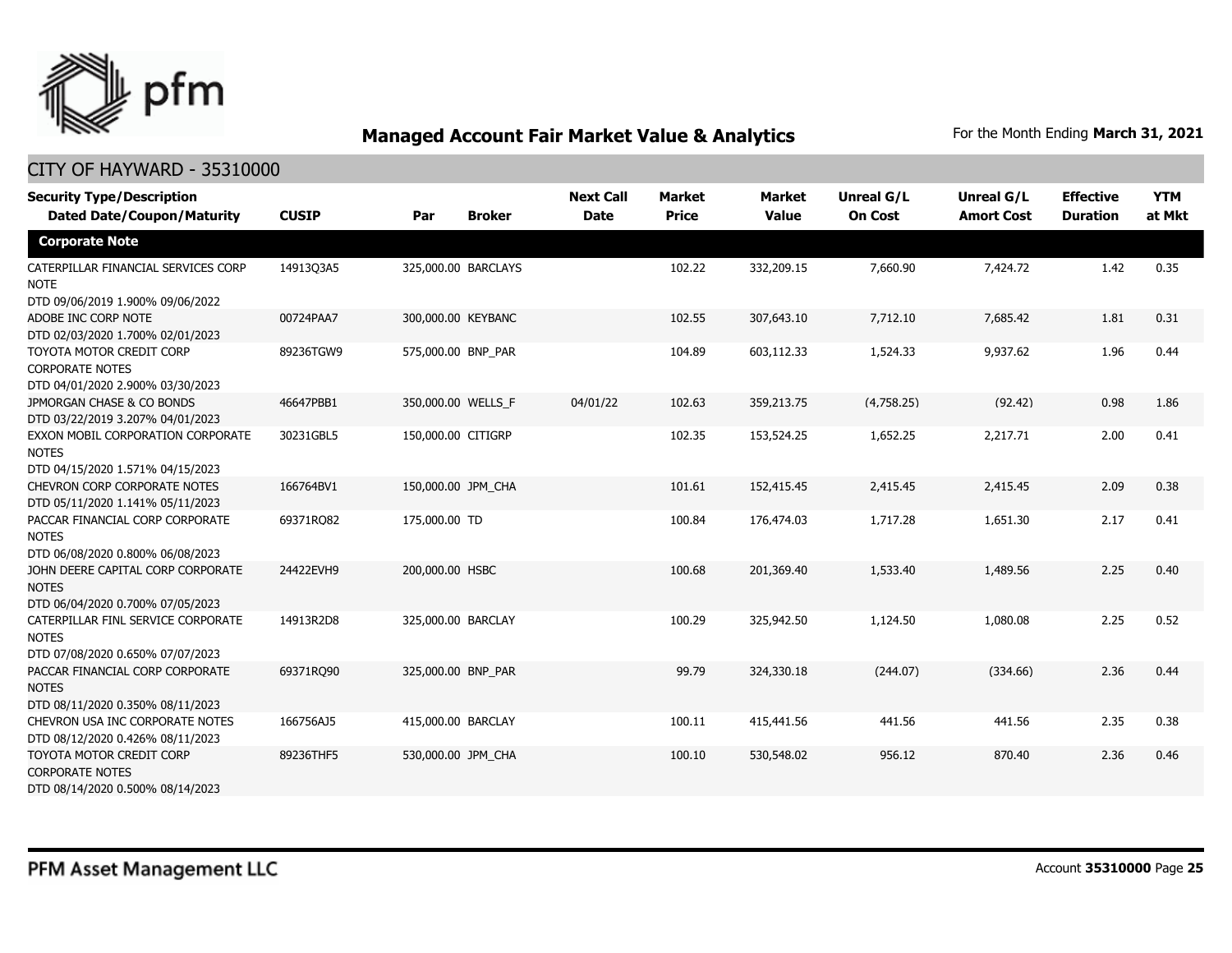

| <b>Security Type/Description</b><br><b>Dated Date/Coupon/Maturity</b>                                                     | <b>CUSIP</b> | Par                | <b>Broker</b>      | <b>Next Call</b><br><b>Date</b> | <b>Market</b><br><b>Price</b> | <b>Market</b><br><b>Value</b> | <b>Unreal G/L</b><br><b>On Cost</b> | Unreal G/L<br><b>Amort Cost</b> | <b>Effective</b><br><b>Duration</b> | <b>YTM</b><br>at Mkt |
|---------------------------------------------------------------------------------------------------------------------------|--------------|--------------------|--------------------|---------------------------------|-------------------------------|-------------------------------|-------------------------------------|---------------------------------|-------------------------------------|----------------------|
| <b>Corporate Note</b>                                                                                                     |              |                    |                    |                                 |                               |                               |                                     |                                 |                                     |                      |
| JOHN DEERE CAPITAL CORP CORPORATE<br><b>NOTES</b><br>DTD 10/09/2020 0.400% 10/10/2023                                     | 24422EVJ5    | 250,000.00 JPM_CHA |                    |                                 | 100.04                        | 250,095.00                    | 385.00                              | 338.96                          | 2.51                                | 0.38                 |
| CITIGROUP INC CORP NOTES<br>DTD 10/25/2013 3.875% 10/25/2023                                                              | 172967HD6    | 300,000.00 SUSQ    |                    |                                 | 108.39                        | 325,167.90                    | (3,932.10)                          | 691.51                          | 2.44                                | 0.58                 |
| BRISTOL-MYERS SQUIBB CO (CALLABLE)<br><b>CORP</b>                                                                         | 110122DT2    | 350,000.00 CITIGRP |                    |                                 | 100.08                        | 350,267.75                    | 267.75                              | 267.75                          | 2.60                                | 0.51                 |
| DTD 11/13/2020 0.537% 11/13/2023<br>GOLDMAN SACHS GROUP INC CORPORATE<br><b>NOTES</b><br>DTD 11/19/2020 0.627% 11/17/2023 | 38141GXL3    |                    | 250,000.00 GOLDMAN |                                 | 99.90                         | 249,751.00                    | (249.00)                            | (249.00)                        | 2.61                                | 0.67                 |
| <b>IBM CORP NOTES</b><br>DTD 02/12/2014 3.625% 02/12/2024                                                                 | 459200HU8    | 275,000.00 WELLS_F |                    |                                 | 108.54                        | 298,492.98                    | (3,822.77)                          | 127.30                          | 2.74                                | 0.61                 |
| <b>GOLDMAN SACHS CORP NOTES</b><br>DTD 03/03/2014 4.000% 03/03/2024                                                       | 38141GVM3    | 325,000.00 TD      |                    |                                 | 109.03                        | 354,345.88                    | (3,882.12)                          | (1,946.51)                      | 2.79                                | 0.87                 |
| <b>CHARLES SCHWAB CORP NOTES</b><br>(CALLABLE)<br>DTD 03/18/2021 0.750% 03/18/2024                                        | 808513BN4    | 405,000.00 CSFB    |                    | 02/18/24                        | 100.50                        | 407,009.61                    | 2,212.11                            | 2,209.52                        | 2.86                                | 0.58                 |
| COMCAST CORP (CALLABLE) CORPORATE<br><b>NOTES</b><br>DTD 10/05/2018 3.700% 04/15/2024                                     | 20030NCR0    | 150,000.00 CITIGRP |                    | 03/15/24                        | 108.98                        | 163,463.85                    | (874.65)                            | 2,444.45                        | 2.79                                | 0.71                 |
| MORGAN STANLEY CORP NOTES<br>DTD 04/24/2018 3.737% 04/24/2024                                                             | 61744YAQ1    | 300,000.00 CSFB    |                    |                                 | 106.23                        | 318,699.00                    | (4, 152.00)                         | (1,031.15)                      | 2.89                                | 1.64                 |
| CITIGROUP INC CORPORATE NOTES<br>DTD 05/14/2020 1.678% 05/15/2024                                                         | 172967MR9    | 300,000.00 CITIGRP |                    |                                 | 101.75                        | 305,239.20                    | 5,239.20                            | 5,239.20                        | 3.04                                | 1.11                 |
| BANK OF AMERICA CORP NOTES<br>DTD 07/23/2018 3.864% 07/23/2024                                                            | 06051GHL6    | 150,000.00 MERRILL |                    |                                 | 106.76                        | 160,138.35                    | (2,484.15)                          | (870.61)                        | 3.13                                | 1.75                 |
| <b>BANK OF AMERICA CORP NOTES</b><br>DTD 07/23/2018 3.864% 07/23/2024                                                     | 06051GHL6    | 300,000.00 SUSQ    |                    |                                 | 106.76                        | 320,276.70                    | (6,873.30)                          | (2,806.47)                      | 3.13                                | 1.75                 |
| BRISTOL MYERS SQUIBB CO CORP NOTES<br>(CALL<br>DTD 01/26/2020 2.900% 07/26/2024                                           | 110122CM8    | 144,000.00 HSBC    |                    | 06/26/24                        | 106.96                        | 154,024.13                    | (1,883.23)                          | (340.01)                        | 3.11                                | 0.77                 |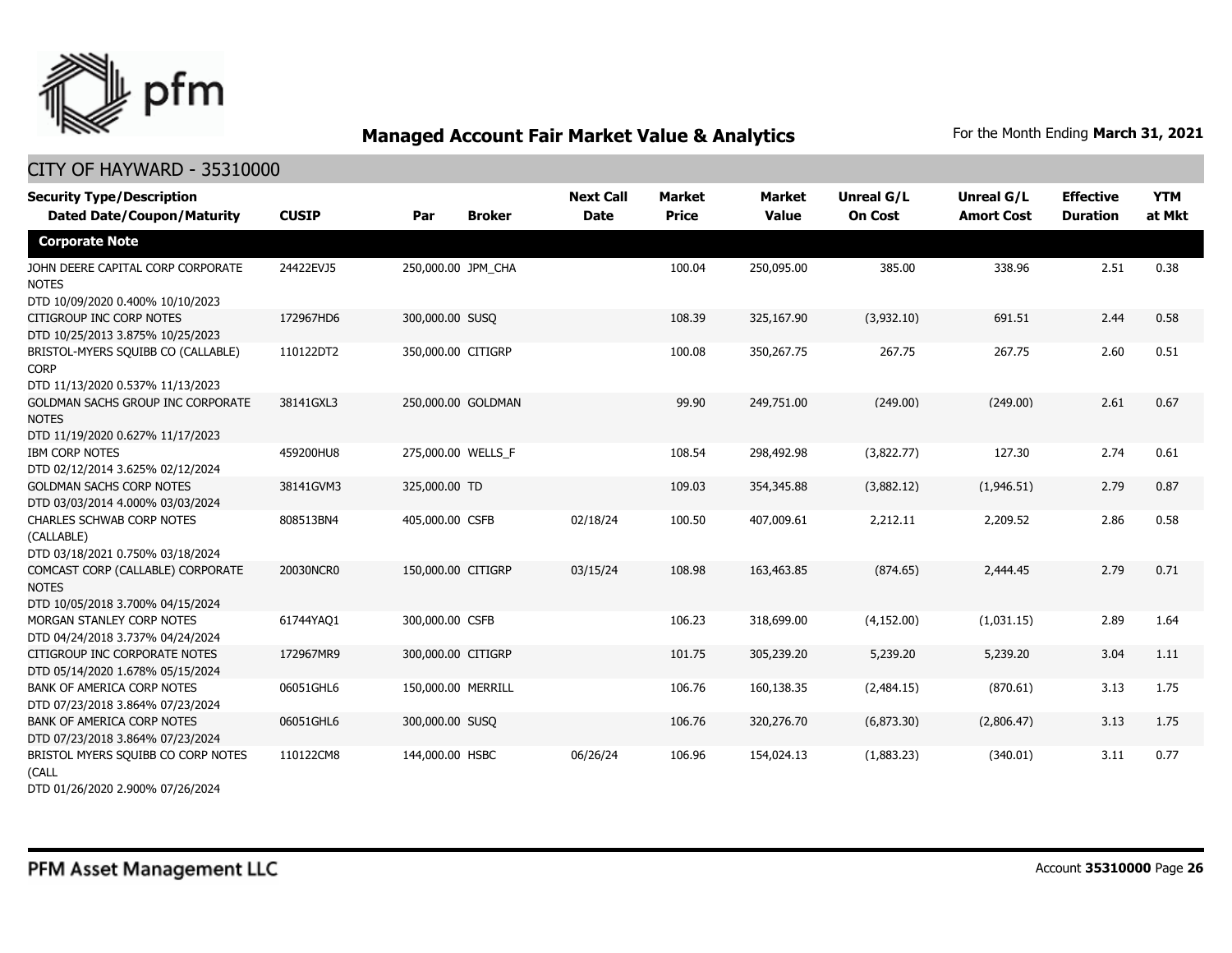

| <b>Security Type/Description</b><br><b>Dated Date/Coupon/Maturity</b>                     | <b>CUSIP</b> | Par                | <b>Broker</b> | <b>Next Call</b><br><b>Date</b> | <b>Market</b><br><b>Price</b> | <b>Market</b><br><b>Value</b> | Unreal G/L<br><b>On Cost</b> | <b>Unreal G/L</b><br><b>Amort Cost</b> | <b>Effective</b><br><b>Duration</b> | <b>YTM</b><br>at Mkt |
|-------------------------------------------------------------------------------------------|--------------|--------------------|---------------|---------------------------------|-------------------------------|-------------------------------|------------------------------|----------------------------------------|-------------------------------------|----------------------|
| <b>Corporate Note</b>                                                                     |              |                    |               |                                 |                               |                               |                              |                                        |                                     |                      |
| JPMORGAN CHASE & CO CORPORATE<br><b>NOTES</b><br>DTD 09/16/2020 0.653% 09/16/2024         | 46647PBS4    | 125,000.00 CSFB    |               |                                 | 100.06                        | 125,073.00                    | 105.50                       | 101.39                                 | 3.43                                | 0.64                 |
| JPMORGAN CHASE & CO CORPORATE<br><b>NOTES</b><br>DTD 09/16/2020 0.653% 09/16/2024         | 46647PBS4    | 485,000.00 JPM CHA |               |                                 | 100.06                        | 485,283.24                    | 283.24                       | 283.24                                 | 3.43                                | 0.64                 |
| <b>BANK OF AMERICA CORP CORPORATE</b><br><b>NOTES</b><br>DTD 10/21/2020 0.810% 10/24/2024 | 06051GJH3    | 625,000.00 MERRILL |               |                                 | 99.97                         | 624,789.38                    | (210.62)                     | (210.62)                               | 3.51                                | 0.82                 |
| MERCK & CO INC CORP NOTES<br>DTD 02/10/2015 2.750% 02/10/2025                             | 58933YAR6    | 295,000.00 MERRILL |               | 11/10/24                        | 106.50                        | 314,169.10                    | (64.90)                      | 250.65                                 | 3.45                                | 1.03                 |
| JPMORGAN CHASE & CO CORP NOTES<br>(CALLABLE<br>DTD 02/16/2021 0.563% 02/16/2025           | 46647PBY1    | 265,000.00 JPM CHA |               | 02/16/24                        | 98.95                         | 262,210.88                    | (2,789.12)                   | (2,789.12)                             | 2.86                                | 0.84                 |
| EXXON MOBIL CORP CORPORATE NT<br>(CALLABLE)<br>DTD 03/06/2015 2.709% 03/06/2025           | 30231GAF9    | 300,000.00 MORGAN  |               | 12/06/24                        | 105.57                        | 316,702.80                    | (1,873.20)                   | (1.845.62)                             | 3.53                                | 1.25                 |
| BURLINGTN NORTH SANTA FE CORP<br><b>NOTES (CAL</b><br>DTD 03/09/2015 3.000% 04/01/2025    | 12189LAV3    | 300,000.00 BNP_PAR |               | 01/01/25                        | 107.46                        | 322,369.20                    | (832.80)                     | (449.98)                               | 3.53                                | 1.09                 |
| BANK OF NY MELLON (CALLABLE) CORP<br><b>NOTES</b><br>DTD 04/24/2020 1.600% 04/24/2025     | 06406RAN7    | 325,000.00 BARCLAY |               | 03/24/25                        | 101.71                        | 330,550.03                    | (3,767.72)                   | (3,616.31)                             | 3.85                                | 1.17                 |
| <b>Security Type Sub-Total</b>                                                            |              | 11,389,000.00      |               |                                 |                               | 11,698,543.55                 | 17,810.54                    | 57,052.53                              | 2.46                                | 0.78                 |
| <b>Certificate of Deposit</b>                                                             |              |                    |               |                                 |                               |                               |                              |                                        |                                     |                      |
| CREDIT SUISSE NEW YORK CERT DEPOS<br>DTD 08/07/2020 0.520% 02/01/2022                     | 22549L6F7    | 975,000.00 CSFB    |               |                                 | 100.23                        | 977,274.68                    | 2,274.68                     | 2,274.68                               | 0.85                                | 0.25                 |
| SOCIETE GENERALE NY CERT DEPOS<br>DTD 02/19/2020 1.800% 02/14/2022                        | 83369XDL9    | 600,000.00 MERRILL |               |                                 | 101.17                        | 607,026.00                    | 7,026.00                     | 7,026.00                               | 0.87                                | 0.45                 |
| SUMITOMO MITSUI BANK NY CERT DEPOS<br>DTD 07/14/2020 0.700% 07/08/2022                    | 86565CKU2    | 475,000.00 SMBC    |               |                                 | 100.56                        | 477,649.08                    | 2,649.08                     | 2,649.08                               | 1.27                                | 0.26                 |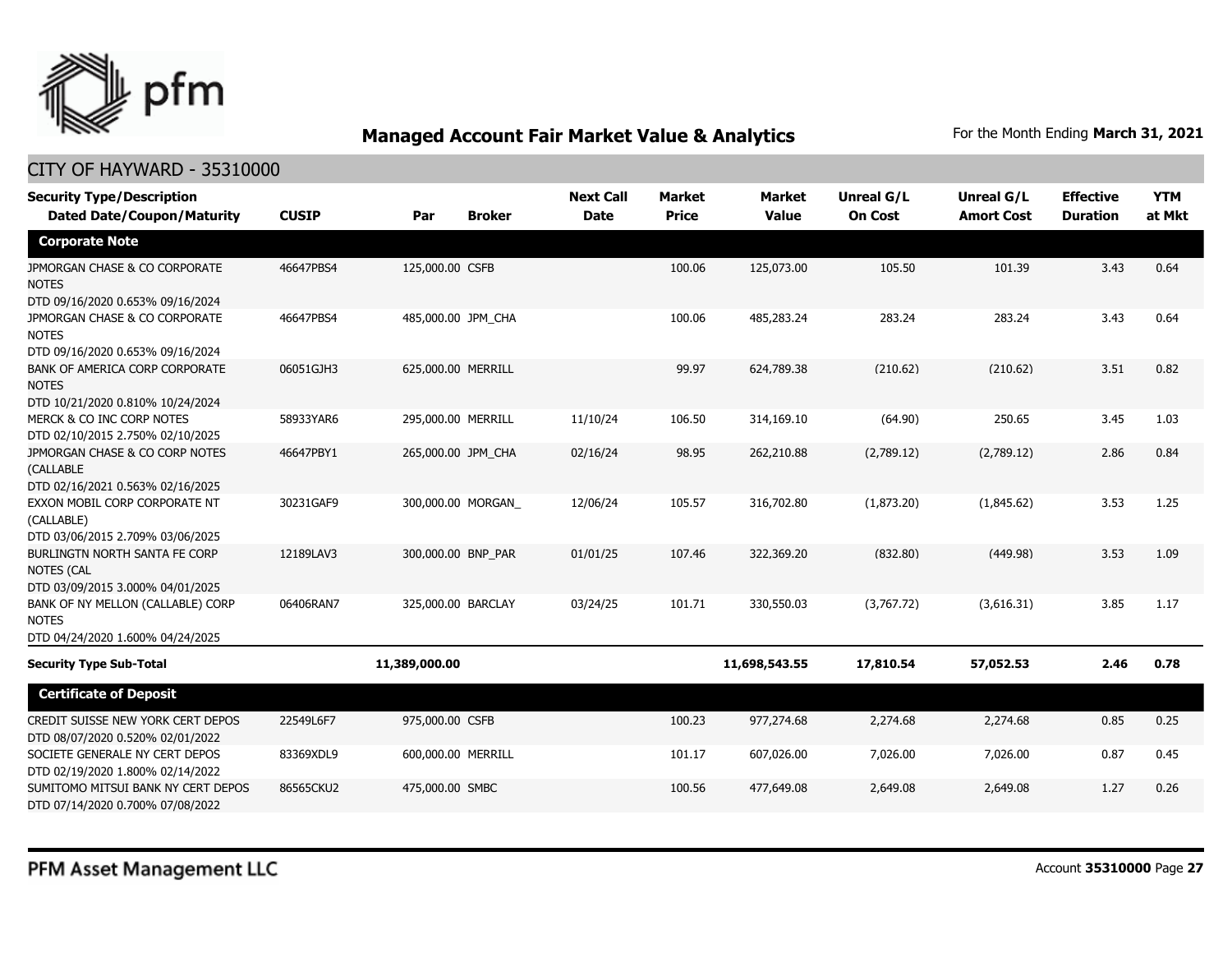

| <b>Security Type/Description</b><br><b>Dated Date/Coupon/Maturity</b>             | <b>CUSIP</b> | <b>Broker</b><br>Par | <b>Next Call</b><br><b>Date</b> | <b>Market</b><br><b>Price</b> | <b>Market</b><br><b>Value</b> | <b>Unreal G/L</b><br><b>On Cost</b> | Unreal G/L<br><b>Amort Cost</b> | <b>Effective</b><br><b>Duration</b> | <b>YTM</b><br>at Mkt |
|-----------------------------------------------------------------------------------|--------------|----------------------|---------------------------------|-------------------------------|-------------------------------|-------------------------------------|---------------------------------|-------------------------------------|----------------------|
| <b>Certificate of Deposit</b>                                                     |              |                      |                                 |                               |                               |                                     |                                 |                                     |                      |
| NORDEA BANK ABP NEW YORK CERT<br><b>DEPOS</b><br>DTD 08/29/2019 1.850% 08/26/2022 | 65558TLL7    | 625,000.00 MERRILL   |                                 | 102.32                        | 639,491.88                    | 14,491.88                           | 14,491.88                       | 1.40                                | 0.20                 |
| SKANDINAV ENSKILDA BANK LT CD<br>DTD 09/03/2019 1.860% 08/26/2022                 | 83050PDR7    | 625,000.00 BARCLAYS  |                                 | 102.33                        | 639,579.38                    | 14,579.38                           | 14,579.38                       | 1.40                                | 0.20                 |
| DNB BANK ASA/NY LT CD<br>DTD 12/06/2019 2.040% 12/02/2022                         | 23341VZT1    | 625,000.00 GOLDMAN   |                                 | 103.00                        | 643,723.13                    | 18,723.13                           | 18,723.13                       | 1.65                                | 0.24                 |
| CREDIT SUISSE NEW YORK CERT DEPOS<br>DTD 03/23/2021 0.590% 03/17/2023             | 22552G3C2    | 975,000.00 CSFB      |                                 | 99.98                         | 974,843.03                    | (156.97)                            | (156.97)                        | 1.96                                | 0.59                 |
| <b>Security Type Sub-Total</b>                                                    |              | 4,900,000.00         |                                 |                               | 4,959,587.18                  | 59,587.18                           | 59,587.18                       | 1.35                                | 0.33                 |
| <b>Bank Note</b>                                                                  |              |                      |                                 |                               |                               |                                     |                                 |                                     |                      |
| PNC BANK NA CORP NOTES<br>DTD 06/08/2018 3.500% 06/08/2023                        | 69353RFL7    | 300,000.00 TD        | 11/09/21                        | 106.30                        | 318,914.10                    | (2,325.90)                          | 11,184.13                       | 0.60                                | 0.60                 |
| <b>Security Type Sub-Total</b>                                                    |              | 300,000.00           |                                 |                               | 318,914.10                    | (2,325.90)                          | 11,184.13                       | 0.60                                | 0.60                 |
| <b>Asset-Backed Security</b>                                                      |              |                      |                                 |                               |                               |                                     |                                 |                                     |                      |
| GMALT 2019-1 A3<br>DTD 02/21/2019 2.980% 12/20/2021                               | 36256UAD0    | 8,594.15 WELLS FA    |                                 | 100.11                        | 8,603.63                      | 10.83                               | 9.82                            | 0.06                                | 2.82                 |
| FORDL 2019-A A3<br>DTD 02/25/2019 2.900% 05/15/2022                               | 34532FAD4    | 61,988.21 CITIGRP    |                                 | 100.20                        | 62,111.94                     | 128.58                              | 125.42                          | 0.09                                | 2.72                 |
| <b>VWALT 2019-A A3</b><br>DTD 10/04/2019 1.990% 11/21/2022                        | 92867XAD8    | 300,000.00 JPM_CHAS  |                                 | 100.98                        | 302,941.80                    | 2,946.54                            | 2,944.28                        | 0.65                                | 1.39                 |
| HART 2018-B A3<br>DTD 12/12/2018 3.200% 12/15/2022                                | 44933AAC1    | 68,779.93 BARCLAYS   |                                 | 101.00                        | 69,466.67                     | 687.57                              | 687.09                          | 0.35                                | 2.60                 |
| HAROT 2019-1 A3<br>DTD 02/27/2019 2.830% 03/20/2023                               | 43814WAC9    | 125,647.62 MERRILL   |                                 | 101.40                        | 127,405.73                    | 1,761.48                            | 1,759.74                        | 0.54                                | 2.11                 |
| FORD CREDIT AUTO OWNER TRUST<br>DTD 10/23/2018 3.240% 04/15/2023                  | 34532TAD4    | 101,356.70 BARCLAYS  |                                 | 101.24                        | 102,612.05                    | 1,272.69                            | 1,263.24                        | 0.41                                | 2.62                 |
| <b>NAROT 2018-C A3</b><br>DTD 12/12/2018 3.220% 06/15/2023                        | 65478NAD7    | 129,524.25 MIZUHO    |                                 | 101.53                        | 131,506.19                    | 2,006.76                            | 1,994.08                        | 0.54                                | 2.51                 |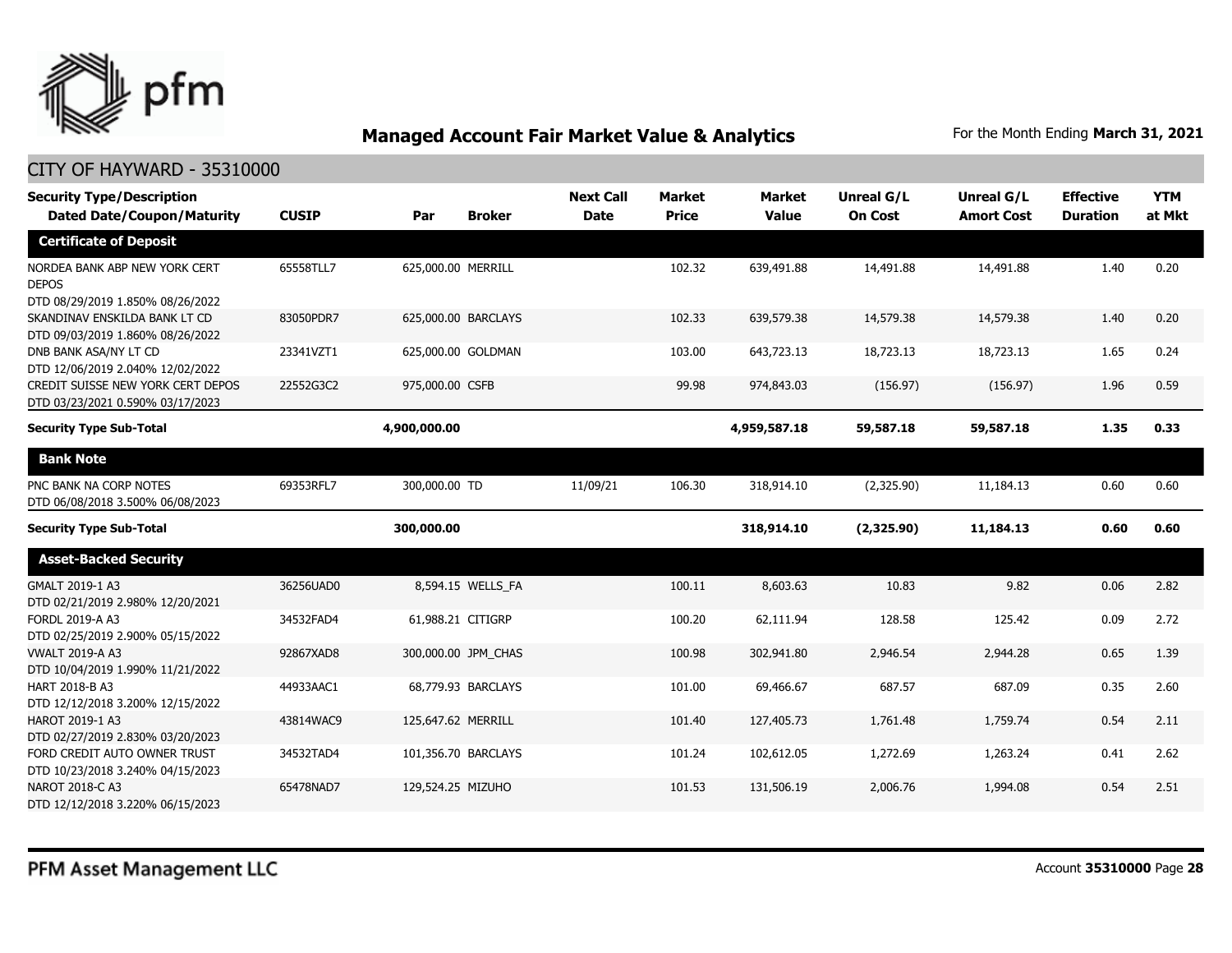

### CITY OF HAYWARD - 35310000

| <b>Security Type/Description</b><br><b>Dated Date/Coupon/Maturity</b> | <b>CUSIP</b> | Par                | <b>Broker</b>       | <b>Next Call</b><br><b>Date</b> | <b>Market</b><br><b>Price</b> | <b>Market</b><br>Value | <b>Unreal G/L</b><br><b>On Cost</b> | <b>Unreal G/L</b><br><b>Amort Cost</b> | <b>Effective</b><br><b>Duration</b> | <b>YTM</b><br>at Mkt |
|-----------------------------------------------------------------------|--------------|--------------------|---------------------|---------------------------------|-------------------------------|------------------------|-------------------------------------|----------------------------------------|-------------------------------------|----------------------|
| <b>Asset-Backed Security</b>                                          |              |                    |                     |                                 |                               |                        |                                     |                                        |                                     |                      |
| CARMAX AUTO OWNER TRUST<br>DTD 07/25/2018 3.130% 06/15/2023           | 14313FAD1    |                    | 144,443.96 BARCLAYS |                                 | 101.30                        | 146,318.63             | 1,894.35                            | 1,883.54                               | 0.47                                | 2.53                 |
| HYUNDAI AUTO RECEIVABLES TRUST<br>DTD 04/10/2019 2.660% 06/15/2023    | 44932NAD2    | 188,632.22 SOCGEN  |                     |                                 | 101.27                        | 191,019.30             | 2,411.91                            | 2,400.17                               | 0.53                                | 2.07                 |
| GMALT 2020-3 A3<br>DTD 09/29/2020 0.450% 08/21/2023                   | 362569AC9    | 320,000.00 WELLS_F |                     |                                 | 100.22                        | 320,701.57             | 732.23                              | 726.89                                 | 1.31                                | 0.36                 |
| CARMAX AUTO OWNER TRUST<br>DTD 10/24/2018 3.360% 09/15/2023           | 14315EAC4    | 155,529.75 MERRILL |                     |                                 | 101.80                        | 158,331.31             | 2,802.98                            | 2,802.27                               | 0.60                                | 2.60                 |
| COPAR 2019-1 A3<br>DTD 05/30/2019 2.510% 11/15/2023                   | 14042WAC4    |                    | 147,579.50 JPM CHAS |                                 | 101.39                        | 149,635.02             | 2,085.42                            | 2,073.09                               | 0.61                                | 1.97                 |
| MBALT 2020-B A3<br>DTD 09/23/2020 0.400% 11/15/2023                   | 58769EAC2    | 170,000.00 MIZUHO  |                     |                                 | 100.08                        | 170,136.97             | 145.59                              | 144.16                                 | 1.59                                | 0.37                 |
| FIFTH THIRD AUTO TRUST<br>DTD 05/08/2019 2.640% 12/15/2023            | 31680YAD9    | 174,085.04 CSFB    |                     |                                 | 101.51                        | 176,720.86             | 2,674.09                            | 2,658.30                               | 0.59                                | 2.06                 |
| BMWLT 2021-1 A3<br>DTD 03/10/2021 0.290% 01/25/2024                   | 05591RAC8    | 235,000.00 MIZUHO  |                     |                                 | 99.92                         | 234,803.73             | (188.82)                            | (188.98)                               | 1.68                                | 0.32                 |
| HDMOT 2019-A A3<br>DTD 06/26/2019 2.340% 02/15/2024                   | 41284WAC4    |                    | 242,905.14 BARCLAYS |                                 | 101.20                        | 245,815.05             | 2,928.71                            | 2,921.56                               | 0.59                                | 1.91                 |
| GMCAR 2019-2 A3<br>DTD 04/17/2019 2.650% 02/16/2024                   | 36257FAD2    |                    | 242,177.52 BARCLAYS |                                 | 101.40                        | 245,567.11             | 3,409.30                            | 3,401.32                               | 0.59                                | 2.15                 |
| VZOT 2020-A A1A<br>DTD 01/29/2020 1.850% 07/22/2024                   | 92348TAA2    | 150,000.00 MERRILL |                     |                                 | 101.96                        | 152,944.50             | 2,962.06                            | 2,957.47                               | 1.28                                | 1.24                 |
| COMET 2019-A2 A2<br>DTD 09/05/2019 1.720% 08/15/2024                  | 14041NFU0    | 600,000.00 RBC     |                     |                                 | 101.97                        | 611,825.40             | 11,976.48                           | 11,928.46                              | 1.36                                | 1.12                 |
| <b>HDMOT 2020-A A3</b><br>DTD 01/29/2020 1.870% 10/15/2024            | 41284UAD6    | 135,000.00 CITIGRP |                     |                                 | 101.55                        | 137,091.84             | 2,121.28                            | 2,113.96                               | 0.98                                | 1.42                 |
| CARMX 2020-1 A3<br>DTD 01/22/2020 1.890% 12/16/2024                   | 14315XAC2    | 345,000.00 MERRILL |                     |                                 | 102.25                        | 352,757.01             | 7,824.70                            | 7,808.25                               | 1.39                                | 1.27                 |
| VZOT 2020-B A<br>DTD 08/12/2020 0.470% 02/20/2025                     | 92290BAA9    | 675,000.00 RBC     |                     |                                 | 100.17                        | 676,149.46             | 1,291.21                            | 1,271.32                               | 1.83                                | 0.43                 |
| GMCAR 2020-3 A3<br>DTD 08/19/2020 0.450% 04/16/2025                   | 362590AC5    | 445,000.00 CITIGRP |                     |                                 | 100.20                        | 445,872.29             | 974.11                              | 960.64                                 | 1.84                                | 0.40                 |
| <b>Security Type Sub-Total</b>                                        |              | 5,166,243.99       |                     |                                 |                               | 5,220,338.06           | 54,860.05                           | 54,646.09                              | 1.14                                | 1.29                 |

PFM Asset Management LLC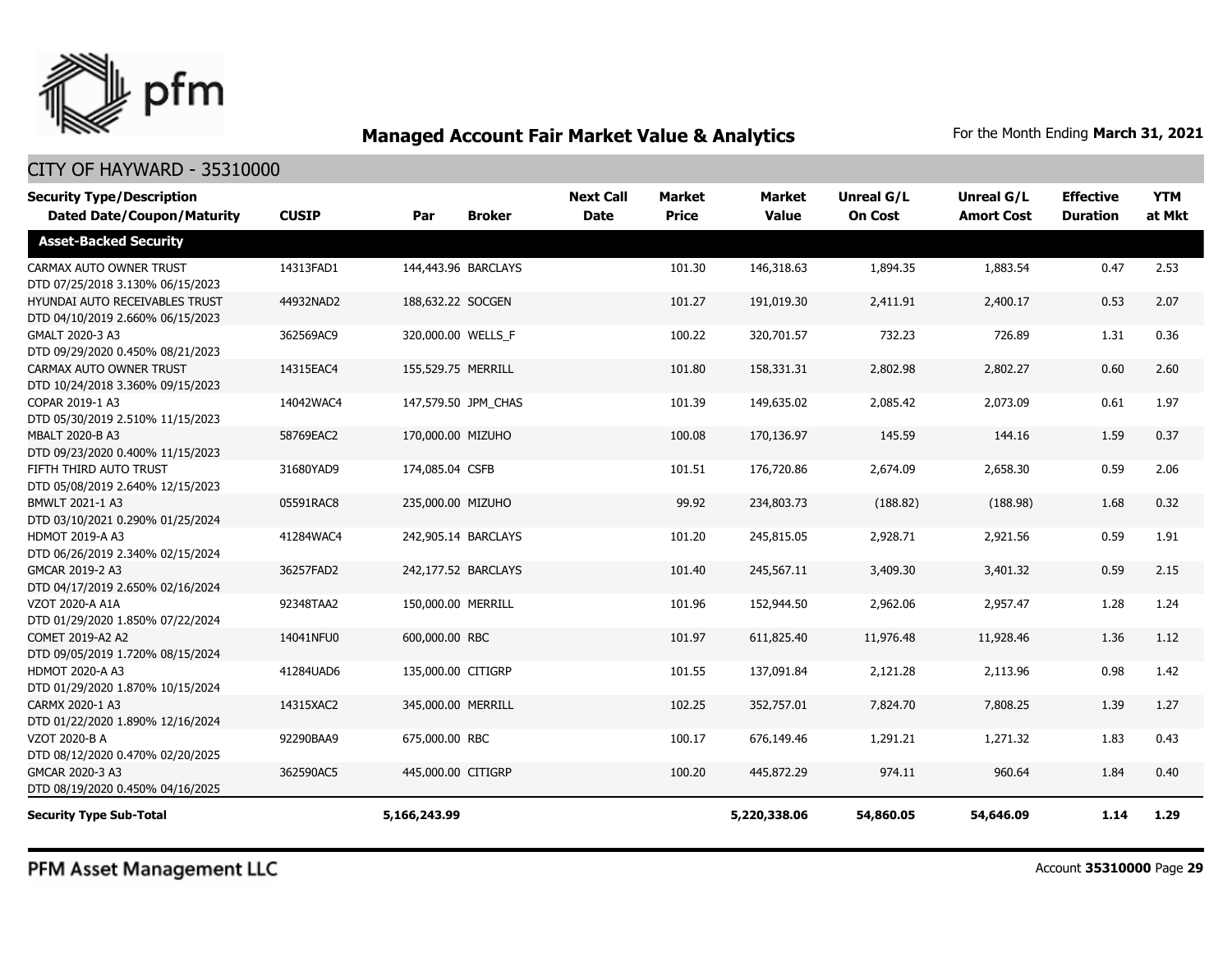

| <b>Security Type/Description</b><br><b>Dated Date/Coupon/Maturity</b> | <b>CUSIP</b> | Par              | <b>Broker</b> | <b>Next Call</b><br>Date | <b>Market</b><br><b>Price</b> | <b>Market</b><br><b>Value</b> | Unreal G/L<br><b>On Cost</b> | Unreal G/L<br><b>Amort Cost</b> | <b>Effective</b><br><b>Duration</b> | <b>YTM</b><br>at Mkt |
|-----------------------------------------------------------------------|--------------|------------------|---------------|--------------------------|-------------------------------|-------------------------------|------------------------------|---------------------------------|-------------------------------------|----------------------|
| <b>Managed Account Sub-Total</b>                                      |              | 128,171,953.90   |               |                          |                               | 129,696,027.89                | 1,022,058.92                 | 1,128,715.17                    | 1.87                                | 0.40                 |
| <b>Securities Sub-Total</b>                                           |              | \$128,171,953.90 |               |                          |                               | \$129,696,027.89              | \$1,022,058.92               | \$1,128,715.17                  | 1.87                                | 0.40%                |
| <b>Accrued Interest</b>                                               |              |                  |               |                          |                               | \$312,339.16                  |                              |                                 |                                     |                      |
| <b>Total Investments</b>                                              |              |                  |               |                          |                               | \$130,008,367.05              |                              |                                 |                                     |                      |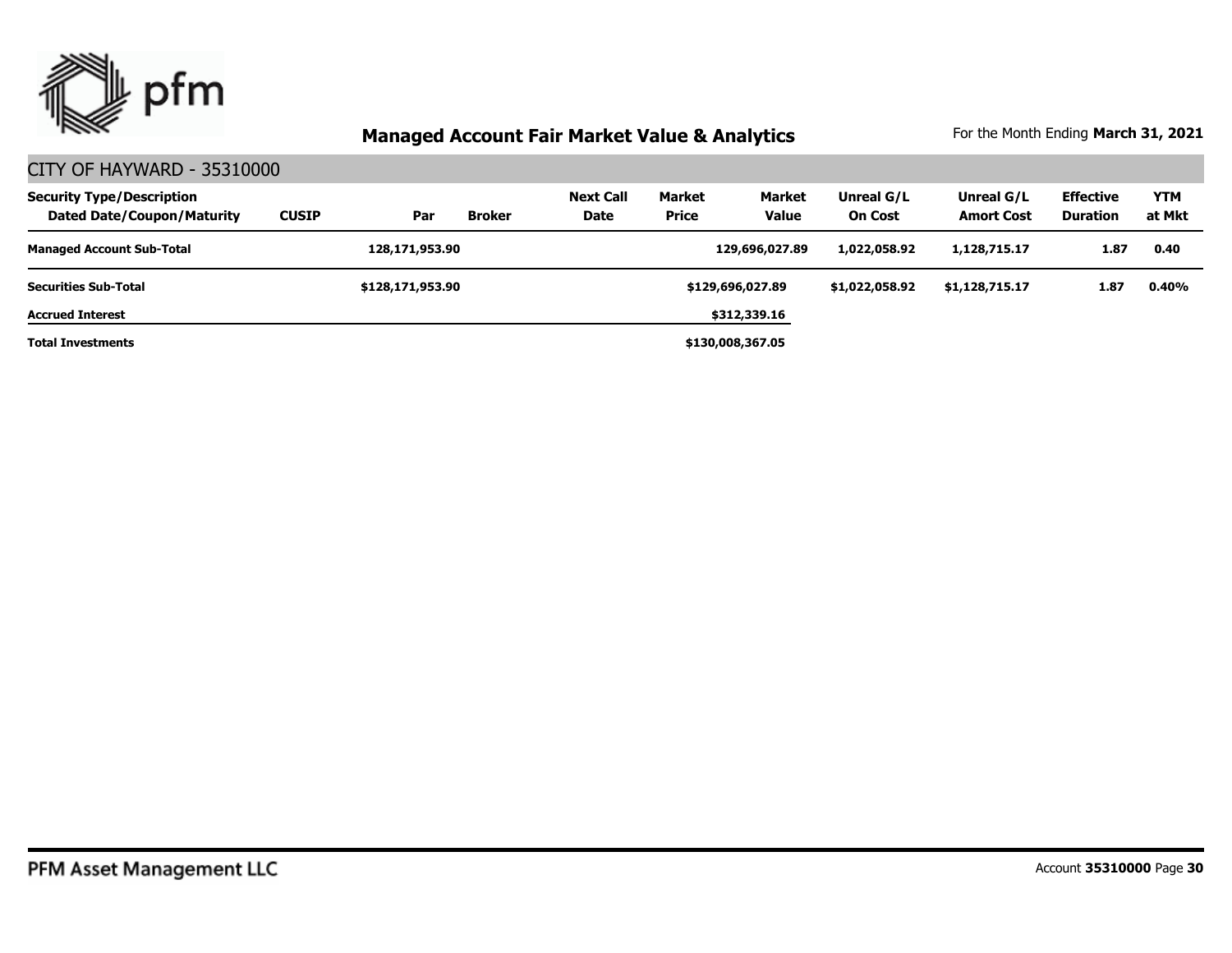

### CITY OF HAYWARD - 35310000

|                 | <b>Transaction Type</b>           |                                                                                        |              |              | <b>Principal</b> | <b>Accrued</b>  |                | <b>Realized G/L</b> | <b>Realized G/L</b> | <b>Sale</b> |
|-----------------|-----------------------------------|----------------------------------------------------------------------------------------|--------------|--------------|------------------|-----------------|----------------|---------------------|---------------------|-------------|
| <b>Trade</b>    | <b>Settle</b>                     | <b>Security Description</b>                                                            | <b>CUSIP</b> | Par          | <b>Proceeds</b>  | <b>Interest</b> | <b>Total</b>   | Cost                | <b>Amort Cost</b>   | Method      |
| <b>BUY</b>      |                                   |                                                                                        |              |              |                  |                 |                |                     |                     |             |
| 03/01/21        | 03/03/21                          | <b>US TREASURY NOTES</b><br>DTD 02/15/2021 0.125% 02/15/2024                           | 91282CBM2    | 4,500,000.00 | (4,480,488.28)   | (248.62)        | (4,480,736.90) |                     |                     |             |
| 03/02/21        | 03/10/21                          | BMWLT 2021-1 A3<br>DTD 03/10/2021 0.290% 01/25/2024                                    | 05591RAC8    | 235,000.00   | (234, 992.55)    | 0.00            | (234, 992.55)  |                     |                     |             |
| 03/04/21        | 03/08/21                          | BANK OF NY MELLON (CALLABLE) CORP<br><b>NOTES</b><br>DTD 04/24/2020 1.600% 04/24/2025  | 06406RAN7    | 325,000.00   | (334, 317.75)    | (1,935.56)      | (336, 253.31)  |                     |                     |             |
| 03/05/21        | 03/09/21                          | BURLINGTN NORTH SANTA FE CORP<br><b>NOTES (CAL</b><br>DTD 03/09/2015 3.000% 04/01/2025 | 12189LAV3    | 300,000.00   | (323, 202.00)    | (3,950.00)      | (327, 152.00)  |                     |                     |             |
| 03/08/21        | 03/10/21                          | MERCK & CO INC CORP NOTES<br>DTD 02/10/2015 2.750% 02/10/2025                          | 58933YAR6    | 295,000.00   | (314, 234.00)    | (676.04)        | (314, 910.04)  |                     |                     |             |
| 03/16/21        | 03/18/21                          | <b>CHARLES SCHWAB CORP NOTES</b><br>(CALLABLE)<br>DTD 03/18/2021 0.750% 03/18/2024     | 808513BN4    | 405,000.00   | (404, 797.50)    | 0.00            | (404, 797.50)  |                     |                     |             |
| 03/19/21        | 03/23/21                          | CREDIT SUISSE NEW YORK CERT<br><b>DEPOS</b><br>DTD 03/23/2021 0.590% 03/17/2023        | 22552G3C2    | 975,000.00   | (975,000.00)     | 0.00            | (975,000.00)   |                     |                     |             |
| 03/26/21        | 03/30/21                          | EXXON MOBIL CORP CORPORATE NT<br>(CALLABLE)<br>DTD 03/06/2015 2.709% 03/06/2025        | 30231GAF9    | 300,000.00   | (318, 576.00)    | (541.80)        | (319, 117.80)  |                     |                     |             |
|                 | <b>Transaction Type Sub-Total</b> |                                                                                        |              | 7,335,000.00 | (7,385,608.08)   | (7, 352.02)     | (7,392,960.10) |                     |                     |             |
| <b>INTEREST</b> |                                   |                                                                                        |              |              |                  |                 |                |                     |                     |             |
| 03/01/21        | 03/01/21                          | HOME DEPOT INC<br>DTD 12/06/2018 3.250% 03/01/2022                                     | 437076BV3    | 175,000.00   | 0.00             | 2,843.75        | 2,843.75       |                     |                     |             |
| 03/01/21        | 03/01/21                          | CA ST T/E GO BONDS<br>DTD 04/22/2020 5.000% 03/01/2022                                 | 13063DUV8    | 600,000.00   | 0.00             | 15,000.00       | 15,000.00      |                     |                     |             |
| 03/01/21        | 03/01/21                          | SAN JOSE, CA TXBL GO BONDS<br>DTD 07/25/2019 2.300% 09/01/2022                         | 798135H44    | 1,150,000.00 | 0.00             | 13,225.00       | 13,225.00      |                     |                     |             |
| 03/01/21        | 03/25/21                          | FHLMC MULTIFAMILY STRUCTURED P<br>DTD 12/01/2012 2.355% 07/01/2022                     | 3137AVXN2    | 1,797,386.00 | 0.00             | 3,527.37        | 3,527.37       |                     |                     |             |
| 03/01/21        | 03/25/21                          | FHMS K019 A2<br>DTD 08/01/2012 2.272% 03/01/2022                                       | 3137ASNJ9    | 570,011.23   | 0.00             | 1,079.22        | 1,079.22       |                     |                     |             |
|                 |                                   |                                                                                        |              |              |                  |                 |                |                     |                     |             |

PFM Asset Management LLC

Account **35310000** Page **31**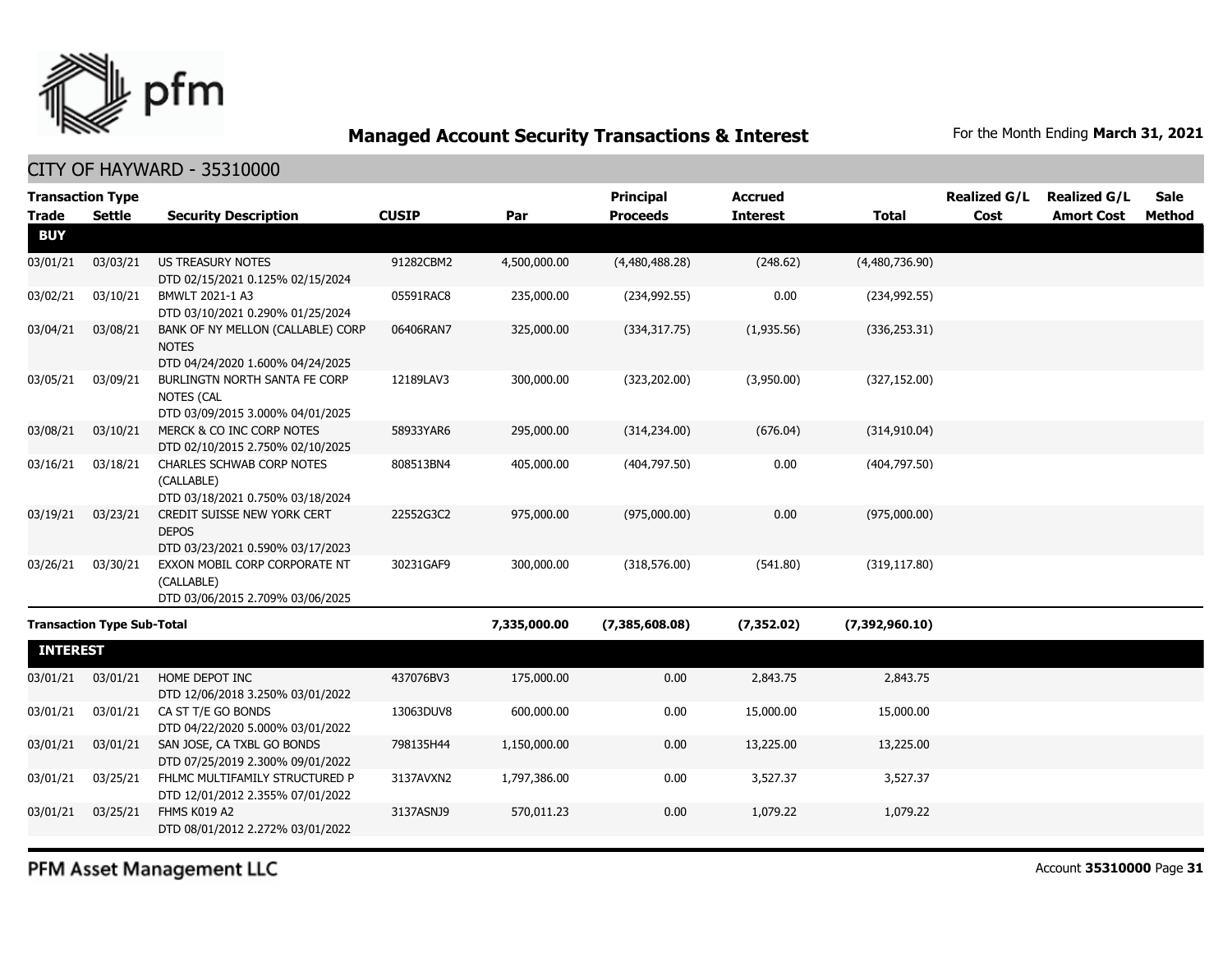

|                 | <b>Transaction Type</b> |                                                                                        |              |              | <b>Principal</b> | <b>Accrued</b>  |              | <b>Realized G/L</b> | <b>Realized G/L</b> | <b>Sale</b> |
|-----------------|-------------------------|----------------------------------------------------------------------------------------|--------------|--------------|------------------|-----------------|--------------|---------------------|---------------------|-------------|
| Trade           | Settle                  | <b>Security Description</b>                                                            | <b>CUSIP</b> | Par          | <b>Proceeds</b>  | <b>Interest</b> | <b>Total</b> | Cost                | <b>Amort Cost</b>   | Method      |
| <b>INTEREST</b> |                         |                                                                                        |              |              |                  |                 |              |                     |                     |             |
| 03/01/21        | 03/25/21                | FHLMC MULTIFAMILY STRUCTURED P<br>DTD 12/01/2012 2.307% 08/01/2022                     | 3137AWQH1    | 1,250,000.00 | 0.00             | 2,403.13        | 2,403.13     |                     |                     |             |
| 03/01/21        | 03/25/21                | FANNIEMAE-ACES<br>DTD 02/01/2013 2.509% 11/01/2022                                     | 3136ACGJ4    | 919,168.68   | 0.00             | 1,937.71        | 1,937.71     |                     |                     |             |
| 03/01/21        | 03/25/21                | FHLMC MULTIFAMILY STRUCTURED P<br>DTD 05/01/2013 2.510% 11/01/2022                     | 3137B1BS0    | 1,565,000.00 | 0.00             | 3,273.46        | 3,273.46     |                     |                     |             |
| 03/01/21        | 03/25/21                | FHMS K023 A1<br>DTD 12/01/2012 1.583% 04/01/2022                                       | 3137AWQG3    | 534,337.13   | 0.00             | 704.88          | 704.88       |                     |                     |             |
| 03/01/21        | 03/25/21                | FNA 2013-M7 A2<br>DTD 05/01/2013 2.280% 12/01/2022                                     | 3136AEGO4    | 699,937.75   | 0.00             | 1,700.10        | 1,700.10     |                     |                     |             |
| 03/01/21        | 03/25/21                | FHMS KP05 A<br>DTD 12/01/2018 3.203% 07/01/2023                                        | 3137FKK39    | 80,606.63    | 0.00             | 215.15          | 215.15       |                     |                     |             |
| 03/01/21        | 03/25/21                | <b>FHMS K720 A1</b><br>DTD 11/01/2015 2.316% 11/01/2021                                | 3137BLUQ9    | 112,099.84   | 0.00             | 216.35          | 216.35       |                     |                     |             |
| 03/01/21        | 03/25/21                | FHMS KJ27 A1<br>DTD 11/01/2019 2.092% 07/01/2024                                       | 3137F03V3    | 449,734.79   | 0.00             | 784.04          | 784.04       |                     |                     |             |
| 03/01/21        | 03/25/21                | FNA 2018-M5 A2<br>DTD 04/01/2018 3.560% 09/01/2021                                     | 3136B1XP4    | 116,795.65   | 0.00             | 346.49          | 346.49       |                     |                     |             |
| 03/01/21        | 03/25/21                | FHLMC MULTIFAMILY STRUCTURED P<br>DTD 05/01/2015 2.791% 01/01/2022                     | 3137BHXY8    | 1,239,370.93 | 0.00             | 2,882.57        | 2,882.57     |                     |                     |             |
| 03/01/21        | 03/25/21                | FHLMC MULTIFAMILY STRUCTURED P<br>DTD 11/01/2015 2.716% 06/01/2022                     | 3137BLUR7    | 600,000.00   | 0.00             | 1,358.00        | 1,358.00     |                     |                     |             |
| 03/01/21        | 03/25/21                | FHMS KJ30 A1<br>DTD 07/01/2020 0.526% 01/01/2025                                       | 3137FUZN7    | 388,189.40   | 0.00             | 170.16          | 170.16       |                     |                     |             |
| 03/03/21        | 03/03/21                | <b>GOLDMAN SACHS CORP NOTES</b><br>DTD 03/03/2014 4.000% 03/03/2024                    | 38141GVM3    | 325,000.00   | 0.00             | 6,500.00        | 6,500.00     |                     |                     |             |
| 03/06/21        | 03/06/21                | <b>FANNIE MAE NOTES</b><br>DTD 09/06/2019 1.375% 09/06/2022                            | 3135G0W33    | 1,250,000.00 | 0.00             | 8,593.75        | 8,593.75     |                     |                     |             |
| 03/06/21        | 03/06/21                | CATERPILLAR FINANCIAL SERVICES<br><b>CORP NOTE</b><br>DTD 09/06/2019 1.900% 09/06/2022 | 1491303A5    | 325,000.00   | 0.00             | 3,087.50        | 3,087.50     |                     |                     |             |
| 03/08/21        | 03/08/21                | FREDDIE MAC NOTES<br>DTD 09/04/2020 0.250% 09/08/2023                                  | 3137EAEW5    | 3,500,000.00 | 0.00             | 4,472.22        | 4,472.22     |                     |                     |             |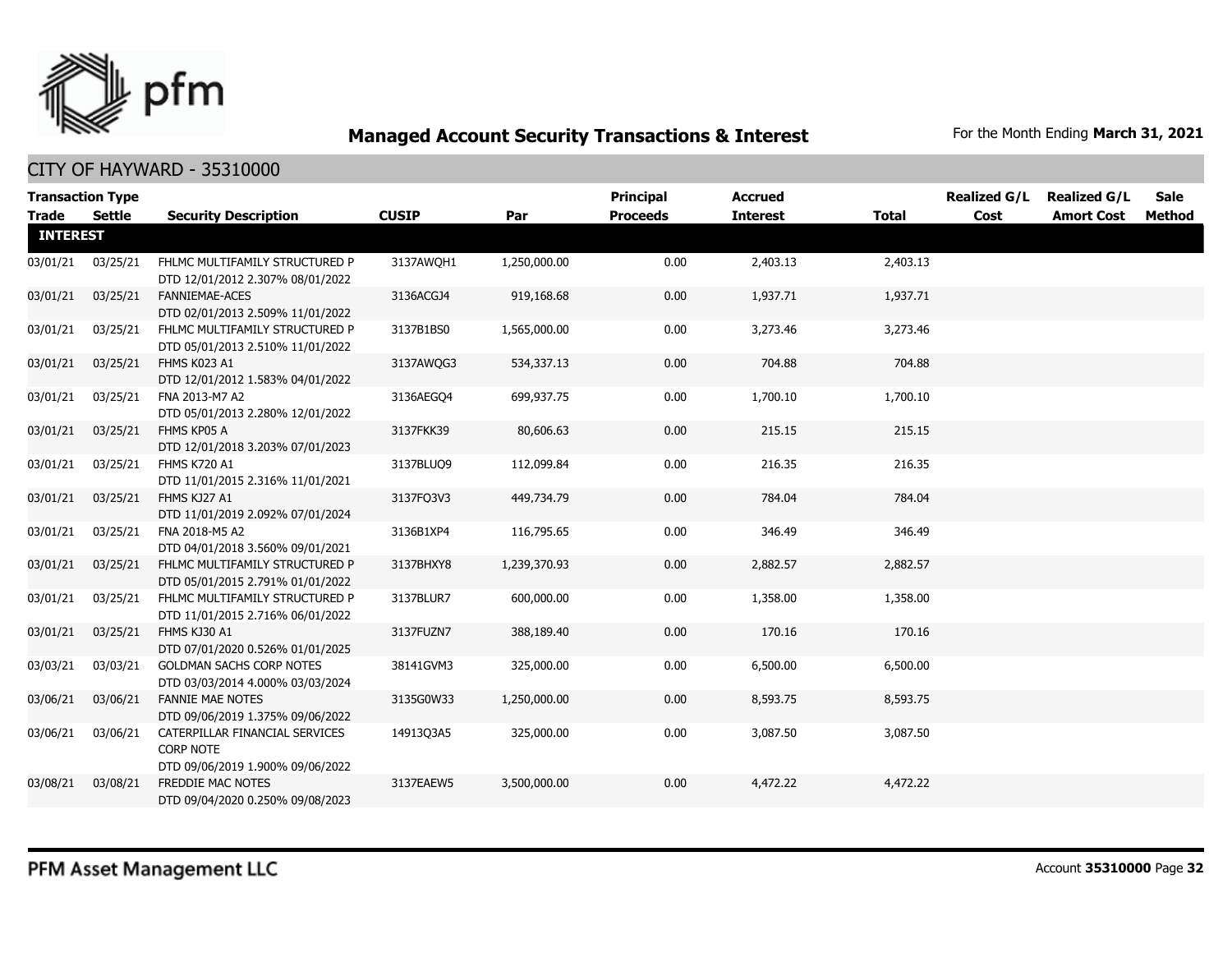

| <b>Transaction Type</b><br><b>Trade</b> | Settle   | <b>Security Description</b>                                                                    | <b>CUSIP</b> | Par        | <b>Principal</b><br><b>Proceeds</b> | <b>Accrued</b><br><b>Interest</b> | Total    | <b>Realized G/L</b><br>Cost | <b>Realized G/L</b><br><b>Amort Cost</b> | <b>Sale</b><br>Method |
|-----------------------------------------|----------|------------------------------------------------------------------------------------------------|--------------|------------|-------------------------------------|-----------------------------------|----------|-----------------------------|------------------------------------------|-----------------------|
| <b>INTEREST</b>                         |          |                                                                                                |              |            |                                     |                                   |          |                             |                                          |                       |
| 03/15/21                                | 03/15/21 | FIFTH THIRD AUTO TRUST<br>DTD 05/08/2019 2.640% 12/15/2023                                     | 31680YAD9    | 187,059.49 | 0.00                                | 411.53                            | 411.53   |                             |                                          |                       |
| 03/15/21                                | 03/15/21 | <b>HDMOT 2020-A A3</b><br>DTD 01/29/2020 1.870% 10/15/2024                                     | 41284UAD6    | 135,000.00 | 0.00                                | 210.38                            | 210.38   |                             |                                          |                       |
| 03/15/21                                | 03/15/21 | CARMX 2020-1 A3<br>DTD 01/22/2020 1.890% 12/16/2024                                            | 14315XAC2    | 345,000.00 | 0.00                                | 543.38                            | 543.38   |                             |                                          |                       |
| 03/15/21                                | 03/15/21 | NAROT 2018-C A3<br>DTD 12/12/2018 3.220% 06/15/2023                                            | 65478NAD7    | 139,791.04 | 0.00                                | 375.11                            | 375.11   |                             |                                          |                       |
| 03/15/21                                | 03/15/21 | HART 2018-B A3<br>DTD 12/12/2018 3.200% 12/15/2022                                             | 44933AAC1    | 77,220.20  | 0.00                                | 205.92                            | 205.92   |                             |                                          |                       |
| 03/15/21                                | 03/15/21 | CARMAX AUTO OWNER TRUST<br>DTD 10/24/2018 3.360% 09/15/2023                                    | 14315EAC4    | 167,201.73 | 0.00                                | 468.16                            | 468.16   |                             |                                          |                       |
| 03/15/21                                | 03/15/21 | MBALT 2020-B A3<br>DTD 09/23/2020 0.400% 11/15/2023                                            | 58769EAC2    | 170,000.00 | 0.00                                | 56.67                             | 56.67    |                             |                                          |                       |
| 03/15/21                                | 03/15/21 | <b>FORDL 2019-A A3</b><br>DTD 02/25/2019 2.900% 05/15/2022                                     | 34532FAD4    | 89,943.42  | 0.00                                | 217.36                            | 217.36   |                             |                                          |                       |
| 03/15/21                                | 03/15/21 | NY ST URBAN DEV CORP TXBL REV<br><b>BONDS</b>                                                  | 650036DR4    | 290,000.00 | 0.00                                | 317.07                            | 317.07   |                             |                                          |                       |
| 03/15/21                                | 03/15/21 | DTD 12/23/2020 0.480% 03/15/2023<br><b>HDMOT 2019-A A3</b><br>DTD 06/26/2019 2.340% 02/15/2024 | 41284WAC4    | 261,921.75 | 0.00                                | 510.75                            | 510.75   |                             |                                          |                       |
| 03/15/21                                | 03/15/21 | COMET 2019-A2 A2<br>DTD 09/05/2019 1.720% 08/15/2024                                           | 14041NFU0    | 600,000.00 | 0.00                                | 860.00                            | 860.00   |                             |                                          |                       |
| 03/15/21                                | 03/15/21 | NY ST URBAN DEV CORP TXBL REV<br><b>BONDS</b><br>DTD 12/23/2020 0.620% 03/15/2024              | 650036DS2    | 880,000.00 | 0.00                                | 1,242.76                          | 1,242.76 |                             |                                          |                       |
| 03/15/21                                | 03/15/21 | FORD CREDIT AUTO OWNER TRUST<br>DTD 10/23/2018 3.240% 04/15/2023                               | 34532TAD4    | 111,714.40 | 0.00                                | 301.63                            | 301.63   |                             |                                          |                       |
| 03/15/21                                | 03/15/21 | CARMAX AUTO OWNER TRUST<br>DTD 07/25/2018 3.130% 06/15/2023                                    | 14313FAD1    | 157,940.68 | 0.00                                | 411.96                            | 411.96   |                             |                                          |                       |
| 03/15/21                                | 03/15/21 | COPAR 2019-1 A3<br>DTD 05/30/2019 2.510% 11/15/2023                                            | 14042WAC4    | 158,341.59 | 0.00                                | 331.20                            | 331.20   |                             |                                          |                       |
| 03/15/21                                | 03/15/21 | HYUNDAI AUTO RECEIVABLES TRUST<br>DTD 04/10/2019 2.660% 06/15/2023                             | 44932NAD2    | 204,143.80 | 0.00                                | 452.52                            | 452.52   |                             |                                          |                       |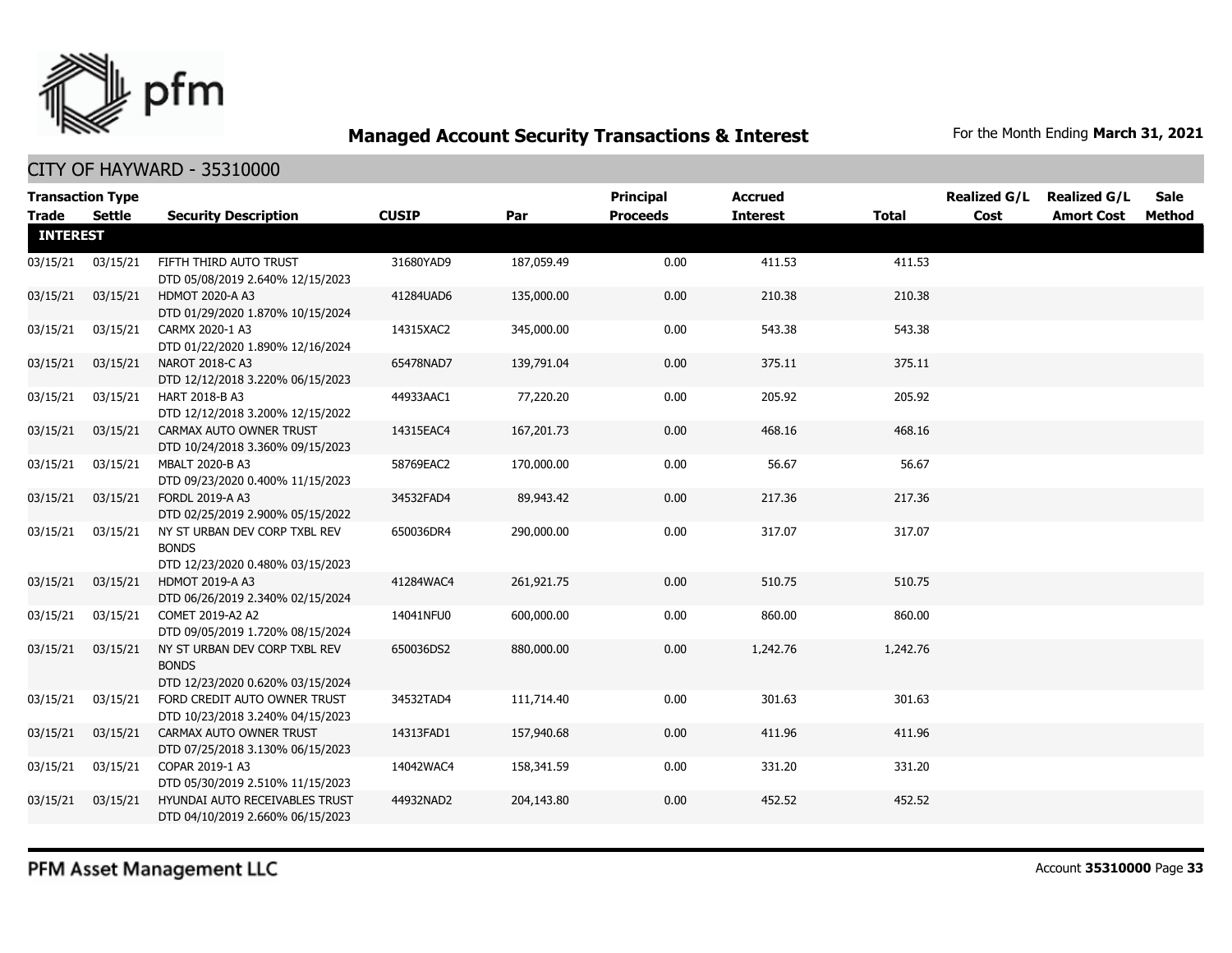

| <b>Transaction Type</b> |                                   |                                                                                               |              |               | Principal       | <b>Accrued</b>  |              | <b>Realized G/L</b> | <b>Realized G/L</b> | Sale   |
|-------------------------|-----------------------------------|-----------------------------------------------------------------------------------------------|--------------|---------------|-----------------|-----------------|--------------|---------------------|---------------------|--------|
| <b>Trade</b>            | <b>Settle</b>                     | <b>Security Description</b>                                                                   | <b>CUSIP</b> | Par           | <b>Proceeds</b> | <b>Interest</b> | <b>Total</b> | Cost                | <b>Amort Cost</b>   | Method |
| <b>INTEREST</b>         |                                   |                                                                                               |              |               |                 |                 |              |                     |                     |        |
| 03/16/21                | 03/16/21                          | GMCAR 2020-3 A3<br>DTD 08/19/2020 0.450% 04/16/2025                                           | 362590AC5    | 445,000.00    | 0.00            | 166.88          | 166.88       |                     |                     |        |
| 03/16/21                | 03/16/21                          | GMCAR 2019-2 A3<br>DTD 04/17/2019 2.650% 02/16/2024                                           | 36257FAD2    | 259,655.86    | 0.00            | 573.41          | 573.41       |                     |                     |        |
| 03/16/21                | 03/16/21                          | JPMORGAN CHASE & CO CORPORATE<br><b>NOTES</b><br>DTD 09/16/2020 0.653% 09/16/2024             | 46647PBS4    | 610,000.00    | 0.00            | 1,991.65        | 1,991.65     |                     |                     |        |
| 03/18/21                | 03/18/21                          | HAROT 2019-1 A3<br>DTD 02/27/2019 2.830% 03/20/2023                                           | 43814WAC9    | 136,672.27    | 0.00            | 322.32          | 322.32       |                     |                     |        |
| 03/20/21                | 03/20/21                          | VZOT 2020-B A<br>DTD 08/12/2020 0.470% 02/20/2025                                             | 92290BAA9    | 675,000.00    | 0.00            | 264.38          | 264.38       |                     |                     |        |
| 03/20/21                | 03/20/21                          | GMALT 2019-1 A3<br>DTD 02/21/2019 2.980% 12/20/2021                                           | 36256UAD0    | 31,646.35     | 0.00            | 78.59           | 78.59        |                     |                     |        |
| 03/20/21                | 03/20/21                          | GMALT 2020-3 A3<br>DTD 09/29/2020 0.450% 08/21/2023                                           | 362569AC9    | 320,000.00    | 0.00            | 120.00          | 120.00       |                     |                     |        |
| 03/20/21                | 03/20/21                          | VZOT 2020-A A1A<br>DTD 01/29/2020 1.850% 07/22/2024                                           | 92348TAA2    | 150,000.00    | 0.00            | 231.25          | 231.25       |                     |                     |        |
| 03/20/21                | 03/20/21                          | <b>VWALT 2019-A A3</b><br>DTD 10/04/2019 1.990% 11/21/2022                                    | 92867XAD8    | 300,000.00    | 0.00            | 497.50          | 497.50       |                     |                     |        |
| 03/30/21                | 03/30/21                          | <b>TOYOTA MOTOR CREDIT CORP</b><br><b>CORPORATE NOTES</b><br>DTD 04/01/2020 2.900% 03/30/2023 | 89236TGW9    | 575,000.00    | 0.00            | 8,337.50        | 8,337.50     |                     |                     |        |
|                         | <b>Transaction Type Sub-Total</b> |                                                                                               |              | 25,125,890.61 | 0.00            | 93,820.73       | 93,820.73    |                     |                     |        |
| <b>PAYDOWNS</b>         |                                   |                                                                                               |              |               |                 |                 |              |                     |                     |        |
| 03/01/21                | 03/25/21                          | FHLMC MULTIFAMILY STRUCTURED P<br>DTD 05/01/2015 2.791% 01/01/2022                            | 3137BHXY8    | 2,476.71      | 2,476.71        | 0.00            | 2,476.71     | (44.89)             | 0.00                |        |
| 03/01/21                | 03/25/21                          | FHMS K019 A2<br>DTD 08/01/2012 2.272% 03/01/2022                                              | 3137ASNJ9    | 1,758.90      | 1,758.90        | 0.00            | 1,758.90     | 12.99               | 0.00                |        |
| 03/01/21                | 03/25/21                          | FHMS KJ27 A1<br>DTD 11/01/2019 2.092% 07/01/2024                                              | 3137FO3V3    | 1,140.02      | 1,140.02        | 0.00            | 1,140.02     | 0.03                | 0.00                |        |
| 03/01/21                | 03/25/21                          | <b>FHMS K720 A1</b><br>DTD 11/01/2015 2.316% 11/01/2021                                       | 3137BLUQ9    | 10,943.05     | 10,943.05       | 0.00            | 10,943.05    | (29.92)             | 0.00                |        |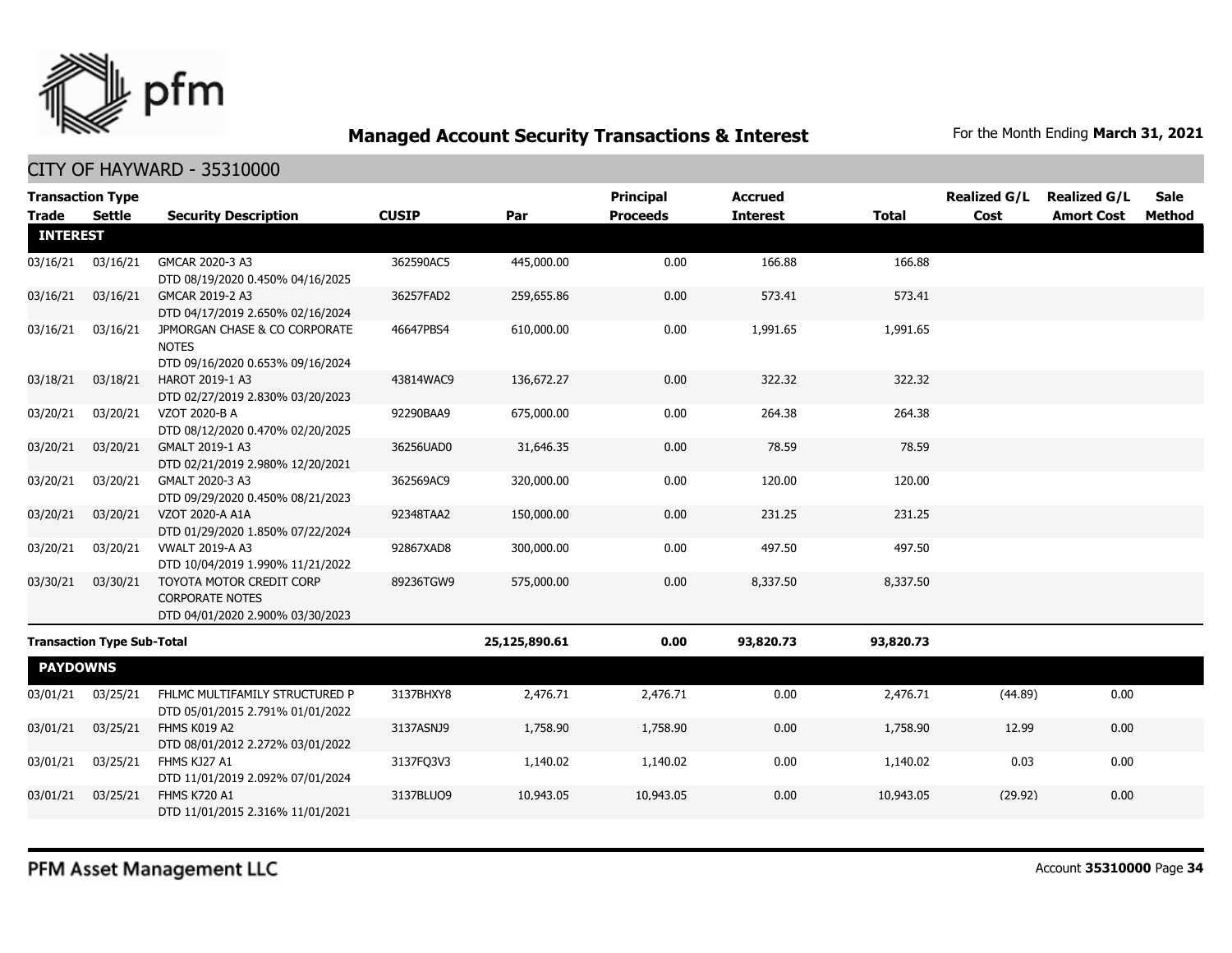

| <b>Trade</b>    | <b>Transaction Type</b><br>Settle | <b>Security Description</b>                                        | <b>CUSIP</b> | Par       | <b>Principal</b><br><b>Proceeds</b> | <b>Accrued</b><br><b>Interest</b> | <b>Total</b> | <b>Realized G/L</b><br>Cost | <b>Realized G/L</b><br><b>Amort Cost</b> | <b>Sale</b><br>Method |
|-----------------|-----------------------------------|--------------------------------------------------------------------|--------------|-----------|-------------------------------------|-----------------------------------|--------------|-----------------------------|------------------------------------------|-----------------------|
| <b>PAYDOWNS</b> |                                   |                                                                    |              |           |                                     |                                   |              |                             |                                          |                       |
| 03/01/21        | 03/25/21                          | FHMS K023 A1<br>DTD 12/01/2012 1.583% 04/01/2022                   | 3137AWQG3    | 26,099.19 | 26,099.19                           | 0.00                              | 26,099.19    | 570.92                      | 0.00                                     |                       |
| 03/01/21        | 03/25/21                          | FHMS KP05 A<br>DTD 12/01/2018 3.203% 07/01/2023                    | 3137FKK39    | 123.30    | 123.30                              | 0.00                              | 123.30       | 0.00                        | 0.00                                     |                       |
| 03/01/21        | 03/25/21                          | FHMS K023 A1<br>DTD 12/01/2012 1.583% 04/01/2022                   | 3137AWQG3    | 12,696.90 | 12,696.91                           | 0.00                              | 12,696.91    | 320.89                      | (0.01)                                   |                       |
| 03/01/21        | 03/25/21                          | FHMS KJ30 A1<br>DTD 07/01/2020 0.526% 01/01/2025                   | 3137FUZN7    | 1,308.35  | 1,308.35                            | 0.00                              | 1,308.35     | 0.02                        | 0.00                                     |                       |
| 03/01/21        | 03/25/21                          | FNA 2018-M5 A2<br>DTD 04/01/2018 3.560% 09/01/2021                 | 3136B1XP4    | 4,105.47  | 4,105.47                            | 0.00                              | 4,105.47     | (81.66)                     | 0.00                                     |                       |
| 03/01/21        | 03/25/21                          | <b>FANNIEMAE-ACES</b><br>DTD 02/01/2013 2.509% 11/01/2022          | 3136ACGJ4    | 4,078.74  | 4,078.74                            | 0.00                              | 4,078.74     | (50.35)                     | 0.00                                     |                       |
| 03/01/21        | 03/25/21                          | FNA 2013-M7 A2<br>DTD 05/01/2013 2.280% 12/01/2022                 | 3136AEGO4    | 20,778.43 | 20,778.43                           | 0.00                              | 20,778.43    | (129.47)                    | 0.00                                     |                       |
| 03/01/21        | 03/25/21                          | FHMS K023 A1<br>DTD 12/01/2012 1.583% 04/01/2022                   | 3137AWQG3    | 2,892.07  | 2,892.07                            | 0.00                              | 2,892.07     | 62.81                       | 0.00                                     |                       |
| 03/01/21        | 03/25/21                          | FNA 2013-M7 A2<br>DTD 05/01/2013 2.280% 12/01/2022                 | 3136AEGO4    | 27,526.98 | 27,526.98                           | 0.00                              | 27,526.98    | (360.63)                    | 0.00                                     |                       |
| 03/15/21        | 03/15/21                          | CARMAX AUTO OWNER TRUST<br>DTD 10/24/2018 3.360% 09/15/2023        | 14315EAC4    | 11,671.98 | 11,671.98                           | 0.00                              | 11,671.98    | 0.11                        | 0.00                                     |                       |
| 03/15/21        | 03/15/21                          | FORD CREDIT AUTO OWNER TRUST<br>DTD 10/23/2018 3.240% 04/15/2023   | 34532TAD4    | 10,357.70 | 10,357.70                           | 0.00                              | 10,357.70    | 1.77                        | 0.00                                     |                       |
| 03/15/21        | 03/15/21                          | COPAR 2019-1 A3<br>DTD 05/30/2019 2.510% 11/15/2023                | 14042WAC4    | 10,762.09 | 10,762.09                           | 0.00                              | 10,762.09    | 2.18                        | 0.00                                     |                       |
| 03/15/21        | 03/15/21                          | HART 2018-B A3<br>DTD 12/12/2018 3.200% 12/15/2022                 | 44933AAC1    | 8,440.27  | 8,440.27                            | 0.00                              | 8,440.27     | 0.10                        | 0.00                                     |                       |
| 03/15/21        | 03/15/21                          | FORDL 2019-A A3<br>DTD 02/25/2019 2.900% 05/15/2022                | 34532FAD4    | 27,955.21 | 27,955.21                           | 0.00                              | 27,955.21    | 2.19                        | 0.00                                     |                       |
| 03/15/21        | 03/15/21                          | HYUNDAI AUTO RECEIVABLES TRUST<br>DTD 04/10/2019 2.660% 06/15/2023 | 44932NAD2    | 15,511.58 | 15,511.58                           | 0.00                              | 15,511.58    | 2.04                        | 0.00                                     |                       |
| 03/15/21        | 03/15/21                          | CARMAX AUTO OWNER TRUST<br>DTD 07/25/2018 3.130% 06/15/2023        | 14313FAD1    | 13,496.72 | 13,496.72                           | 0.00                              | 13,496.72    | 1.84                        | 0.00                                     |                       |
| 03/15/21        | 03/15/21                          | NAROT 2018-C A3<br>DTD 12/12/2018 3.220% 06/15/2023                | 65478NAD7    | 10,266.79 | 10,266.79                           | 0.00                              | 10,266.79    | 1.97                        | 0.00                                     |                       |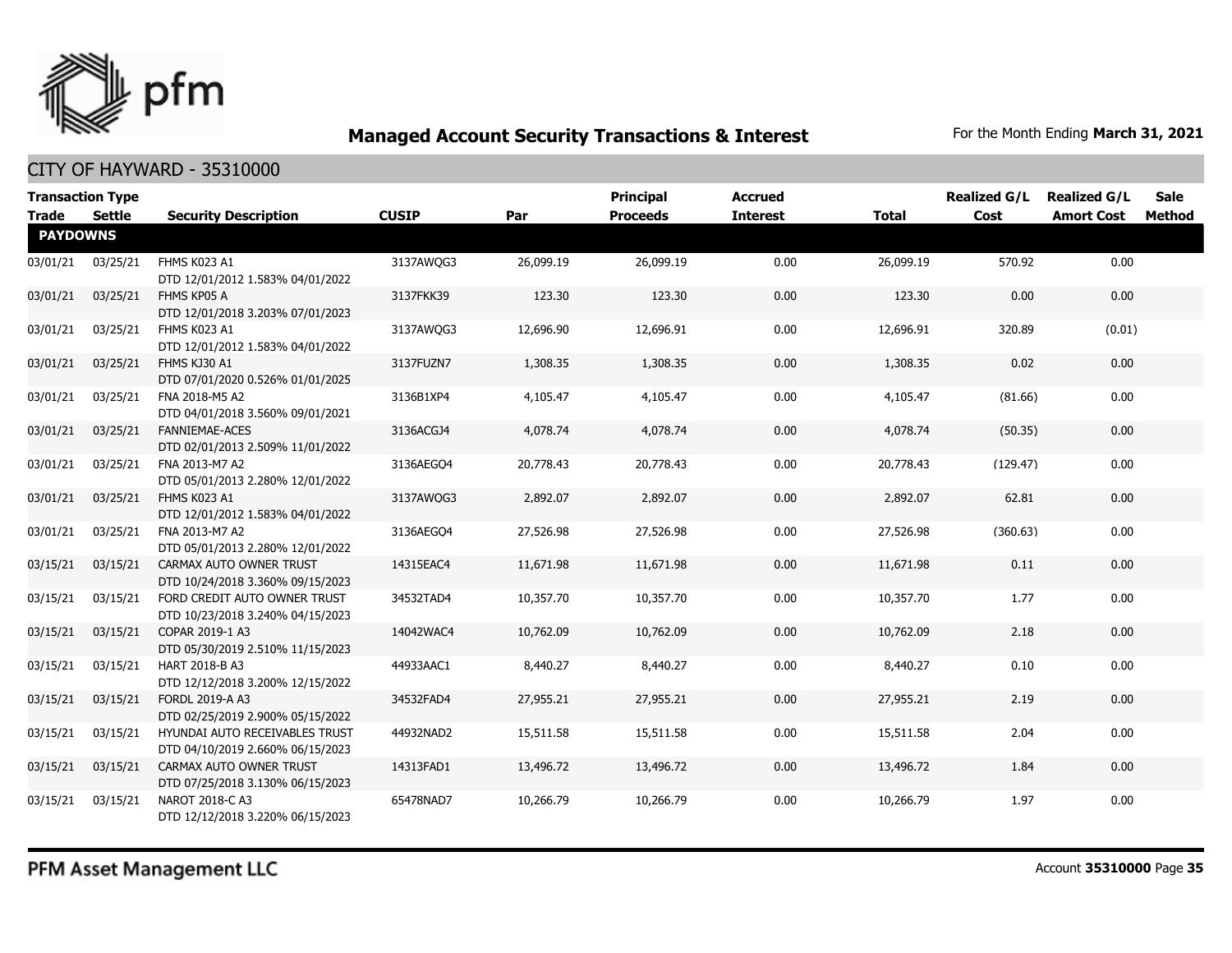

| <b>Transaction Type</b> |                                   |                                                                       |              |              | <b>Principal</b> | <b>Accrued</b>  |              | <b>Realized G/L</b> | <b>Realized G/L</b> | <b>Sale</b> |
|-------------------------|-----------------------------------|-----------------------------------------------------------------------|--------------|--------------|------------------|-----------------|--------------|---------------------|---------------------|-------------|
| <b>Trade</b>            | <b>Settle</b>                     | <b>Security Description</b>                                           | <b>CUSIP</b> | Par          | <b>Proceeds</b>  | <b>Interest</b> | <b>Total</b> | Cost                | <b>Amort Cost</b>   | Method      |
| <b>PAYDOWNS</b>         |                                   |                                                                       |              |              |                  |                 |              |                     |                     |             |
| 03/15/21                | 03/15/21                          | HDMOT 2019-A A3<br>DTD 06/26/2019 2.340% 02/15/2024                   | 41284WAC4    | 19,016.61    | 19,016.61        | 0.00            | 19,016.61    | 1.47                | 0.00                |             |
| 03/15/21                | 03/15/21                          | FIFTH THIRD AUTO TRUST<br>DTD 05/08/2019 2.640% 12/15/2023            | 31680YAD9    | 12,974.45    | 12,974.45        | 0.00            | 12,974.45    | 2.85                | 0.00                |             |
| 03/16/21                | 03/16/21                          | GMCAR 2019-2 A3<br>DTD 04/17/2019 2.650% 02/16/2024                   | 36257FAD2    | 17,478.34    | 17,478.34        | 0.00            | 17,478.34    | 1.42                | 0.00                |             |
| 03/18/21                | 03/18/21                          | HAROT 2019-1 A3<br>DTD 02/27/2019 2.830% 03/20/2023                   | 43814WAC9    | 11,024.65    | 11,024.65        | 0.00            | 11,024.65    | 0.30                | 0.00                |             |
| 03/20/21                | 03/20/21                          | GMALT 2019-1 A3<br>DTD 02/21/2019 2.980% 12/20/2021                   | 36256UAD0    | 23,052.20    | 23,052.20        | 0.00            | 23,052.20    | 3.62                | 0.00                |             |
|                         | <b>Transaction Type Sub-Total</b> |                                                                       |              | 307,936.70   | 307,936.71       | 0.00            | 307,936.71   | 292.60              | (0.01)              |             |
| <b>SELL</b>             |                                   |                                                                       |              |              |                  |                 |              |                     |                     |             |
| 03/01/21                | 03/03/21                          | <b>US TREASURY NOTES</b><br>DTD 02/15/2019 2.500% 02/15/2022          | 9128286C9    | 1,800,000.00 | 1,841,414.06     | 1,988.95        | 1,843,403.01 | 30,937.50           | 37,928.53           | <b>FIFO</b> |
| 03/01/21                | 03/03/21                          | ROYAL BANK OF CANADA NY CD<br>DTD 06/08/2018 3.240% 06/07/2021        | 78012UEE1    | 600,000,00   | 604,806.00       | 4,644.00        | 609,450.00   | 4,806.00            | 4,806.00            | <b>FIFO</b> |
| 03/01/21                | 03/03/21                          | CREDIT AGRICOLE CIB NY CERT DEPOS<br>DTD 04/04/2019 2.830% 04/02/2021 | 22535CDU2    | 600,000.00   | 601,341.00       | 15,612.17       | 616,953.17   | 1,341.00            | 1,341.00            | <b>FIFO</b> |
| 03/01/21                | 03/03/21                          | <b>US TREASURY NOTES</b><br>DTD 01/31/2017 1.875% 01/31/2022          | 912828V72    | 975,000.00   | 990,881.84       | 1,565.52        | 992,447.36   | 33,629.89           | 21,184.03           | <b>FIFO</b> |
| 03/03/21                | 03/10/21                          | <b>US TREASURY NOTES</b><br>DTD 01/31/2017 1.875% 01/31/2022          | 912828V72    | 225,000.00   | 228,585.94       | 442.85          | 229,028.79   | 7,681.64            | 4,783.88            | <b>FIFO</b> |
| 03/04/21                | 03/08/21                          | <b>US TREASURY NOTES</b><br>DTD 01/31/2017 1.875% 01/31/2022          | 912828V72    | 250,000.00   | 254,033.20       | 466.16          | 254,499.36   | 8,583.98            | 5,372.38            | <b>FIFO</b> |
| 03/05/21                | 03/09/21                          | <b>US TREASURY NOTES</b><br>DTD 01/31/2017 1.875% 01/31/2022          | 912828V72    | 300,000.00   | 304,828.13       | 574.93          | 305,403.06   | 10,289.07           | 6,430.27            | <b>FIFO</b> |
| 03/08/21                | 03/10/21                          | <b>US TREASURY NOTES</b><br>DTD 01/31/2017 1.875% 01/31/2022          | 912828V72    | 300,000.00   | 304,804.69       | 590.47          | 305,395.16   | 10,265.63           | 6,401.94            | <b>FIFO</b> |
| 03/16/21                | 03/18/21                          | US TREASURY NOTES<br>DTD 01/31/2017 1.875% 01/31/2022                 | 912828V72    | 275,000.00   | 279,318.36       | 655.21          | 279,973.57   | 9,324.22            | 5,746.69            | FIFO        |
| 03/19/21                | 03/23/21                          | <b>US TREASURY NOTES</b><br>DTD 01/31/2017 1.875% 01/31/2022          | 912828V72    | 900,000.00   | 914,027.34       | 2,377.42        | 916,404.76   | 30,410.15           | 18,628.59           | <b>FIFO</b> |